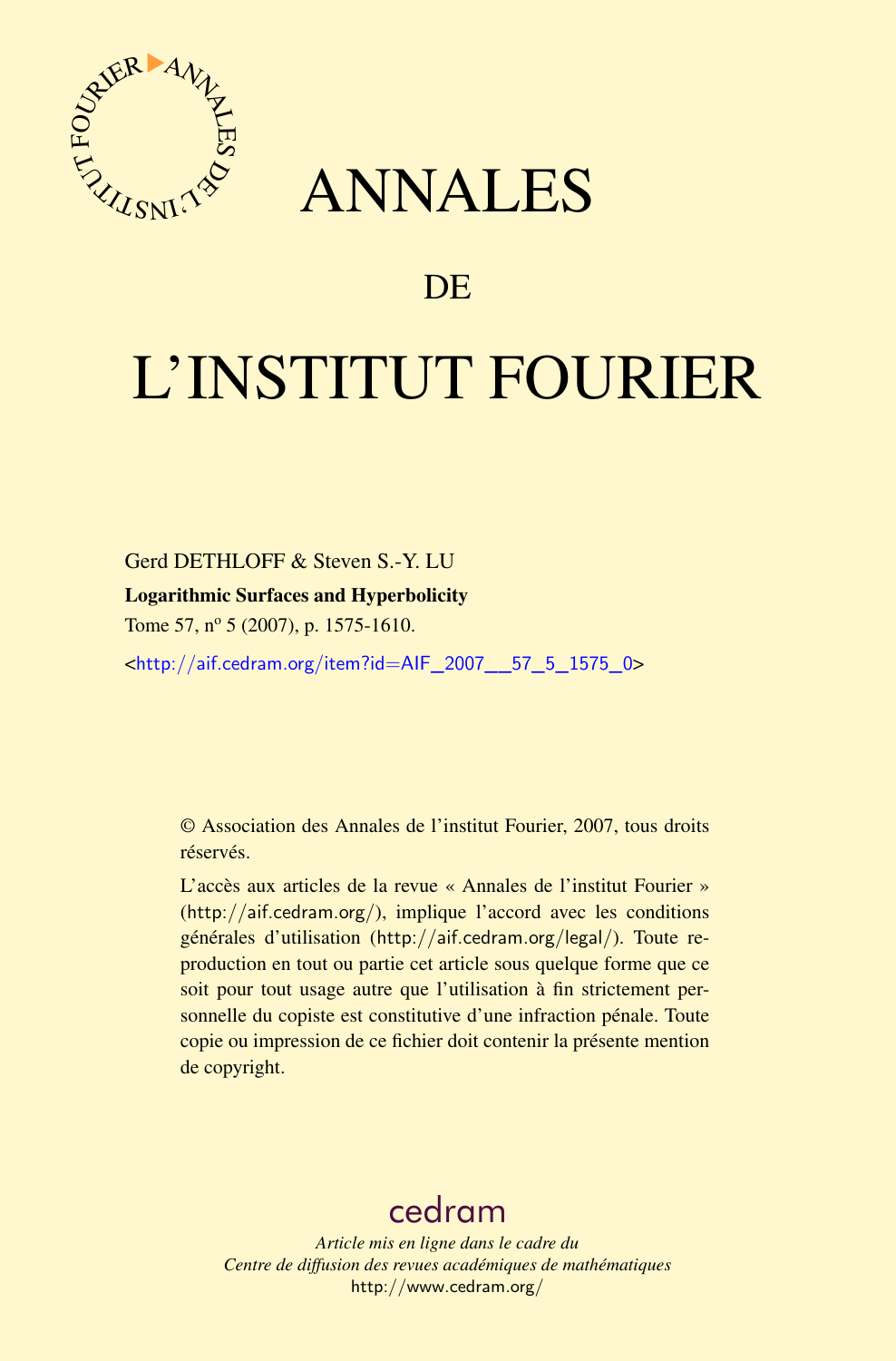#### LOGARITHMIC SURFACES AND HYPERBOLICITY

#### **by Gerd DETHLOFF & Steven S.-Y. LU (\*)**

ABSTRACT. — In 1981 J. Noguchi proved that in a logarithmic algebraic manifold, having logarithmic irregularity strictly bigger than its dimension, any entire curve is algebraically degenerate.

In the present paper we are interested in the case of manifolds having logarithmic irregularity equal to its dimension. We restrict our attention to Brody curves, for which we resolve the problem completely in dimension 2: *in a logarithmic surface with logarithmic irregularity* 2 *and logarithmic Kodaira dimension* 2*, any Brody curve is algebraically degenerate*.

In the case of logarithmic Kodaira dimension 1, we still get the same result under a very mild condition on the Stein factorization map of the quasi-Albanese map of the log surface, but we show by giving a counter-example that the result is not true any more in general.

Finally we prove that a logarithmic surface having logarithmic irregularity 2 admits certain types of algebraically non degenerate entire curves if and only if its logarithmic Kodaira dimension is zero, and we also give a characterization of this case in terms of the quasi-Albanese map.

Résumé. — J. Noguchi a démontré en 1981 que toute courbe entière est algébriquement dégénérée dans une variété algébrique logarithmique ayant une irrégularité logarithmique strictement plus grande que sa dimension.

Nous nous intéressons ici à des variétés dont l'irrégularité logarithmique est égale à la dimension. Nous nous restreignons au cas des courbes de Brody, pour lequel nous obtenons une solution complète du problème en dimension 2 : *toute courbe de Brody dans une surface logarithmique ayant une irrégularité logarithmique égale à* 2 *et de dimension de Kodaira logarithmique égale à* 2 *est algébriquement dégénérée*.

Nous obtenons encore le même résultat pour les variétés de dimension de Kodaira logarithmique égale à 1, sous une condition très faible portant sur la factorisation de Stein de l'application quasi-Albanese de la surface logarithmique. Nous démontrons également, par un contre-exemple, que le résultat ne tient plus sans cette condition.

Nous prouvons finalement qu'une surface logarithmique ayant une irrégularité logarithmique égale à 2 admet un certain type de courbes entières algébriquement non dégénérées si et seulement si leur dimension de Kodaira logarithmique est égale à zéro ; nous donnons également une caractérisation de ce cas en termes de l'application quasi-Albanese.

*Keywords:* Classification of logarithmic surfaces, quasi-Albanese, foliations.

*Math. classification:* 14J29, 32Q45, 14K12, 14K20, 32Q57, 32H25, 53C12, 53C55.

<sup>(\*)</sup> Partially supported by an NSERC grant and the DFG-Leibniz program.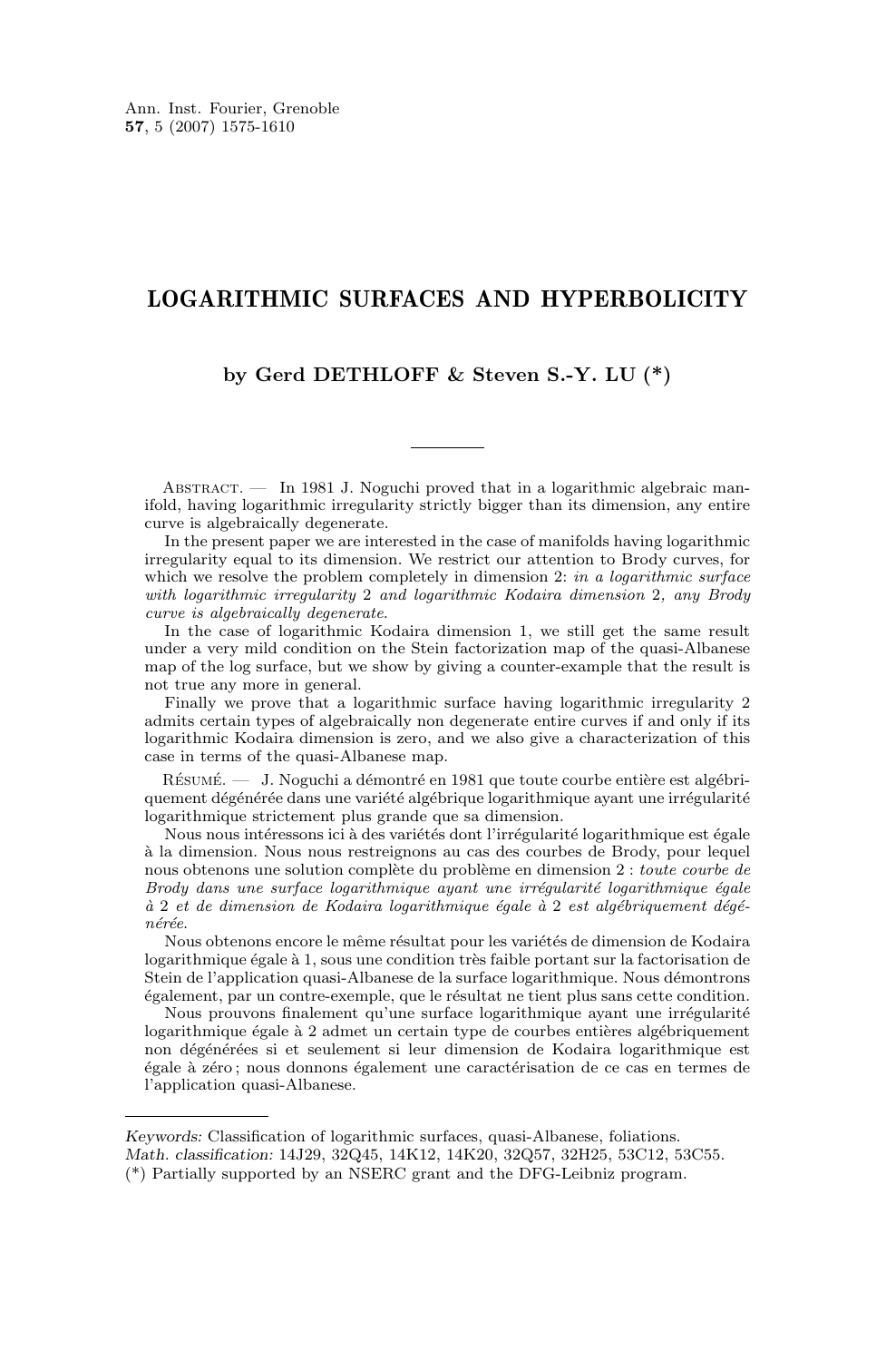#### **1. Introduction and results**

<span id="page-2-0"></span>We first introduce some notations (see Section 2 for the precise definitions). Let  $\overline{X}$  be a projective manifold and  $D \subset \overline{X}$  a normal crossing divisor. We call the pair  $(\overline{X}, D)$  a log manifold and denote  $X = \overline{X} \setminus D$ . It is called a log surface if dim  $\overline{X} = 2$ . Let  $T^*_{\overline{y}}$  $\frac{1}{X}$  be its cotangent bundle and  $\overline{T}_X^*$  its log cotangent bundle. We denote by  $q_{\overline{X}} = \dim H^0(\overline{X}, T^*_{\overline{X}})$  its irregularity and  $\bar{q}_X = \dim H^0(\overline{X}, \overline{T}_X^*)$  its log irregularity. We denote its log canonical bundle by  $\overline{K}_X = \bigwedge^{\dim \overline{X}} \overline{T}_X^* = K_{\overline{X}}(D)$  and its log Kodaira dimension by  $\bar{\kappa}_X = \kappa(\bar{X}, \bar{K}_X)$ , the L-dimension of  $\bar{K}_X$ . We call  $(\bar{X}, D)$ to be of log general type if  $\bar{\kappa}_X = \dim \overline{X}$ . Finally let  $\alpha_X : X \to A_X$  be the quasi-Albanese map. It is a holomorphic map which extends to a rational map  $\bar{\alpha}_X : \bar{X} \cdots \to \bar{\mathcal{A}}_X$  (Iitaka '76 [\[16\]](#page-35-0)), where  $\bar{\mathcal{A}}_X$  is some compactification of  $\mathcal{A}_X$  (see §2.2).

We know by the log-Bloch Theorem (Noguchi '81 [\[24\]](#page-36-0)) that for any log manifold such that  $\bar{q}_X > \dim \overline{X}$ , any entire holomorphic curve  $f : \mathbb{C} \to X$ is algebraically degenerate (this means  $f(\mathbb{C})$  is contained in a proper algebraic subvariety of  $\overline{X}$ ). More generally, by results of Noguchi-Winkel-mann '02 [\[26\]](#page-36-0) one has (defining the log structure and  $\bar{q}_X$  on a Kähler manifold in a similar way as above:

THEOREM 1.1 (Noguchi, Noguchi-Winkelmann). — Let  $\overline{X}$  be a compact Kähler manifold and D be a hypersurface in  $\overline{X}$ . If  $\overline{q}_X > \dim \overline{X}$ , then *any entire holomorphic curve*  $f : \mathbb{C} \to X$  *is analytically degenerate* (*this means contained in a proper analytic subset of*  $\overline{X}$ *).* 

In this paper we are interested in the case of log surfaces  $(\overline{X}, D)$  with  $\overline{q}_X = \dim \overline{X} = 2.$ 

The first part of this paper deals with the case of surfaces of log general type, that is  $\bar{\kappa}_X = 2$ . We restrict our attention to Brody curves, this means entire curves  $f: \mathbb{C} \to X$  with bounded derivative  $f'$  in  $\overline{X}$ , for which we resolve the problem completely in the following main theorem of our paper.

THEOREM 1.2. — Let  $(\overline{X}, D)$  be a log surface with log irregularity  $\bar{q}_X = 2$  *and with log Kodaira dimension*  $\bar{\kappa}_X = 2$ *. Then every Brody curve*  $f: \mathbb{C} \to X$  is algebraically degenerate.

The proof and some applications are given in Section 3.

The second part of this paper complements Theorem 1.2.

Let  $(\overline{X}, D)$  be a log surface with log irregularity  $\overline{q}_X = 2$ . Let  $\overline{\alpha}_X$ :  $\overline{X} \cdots \rightarrow \overline{A}_X$  be the compactified quasi-Albanese map, I its finite set of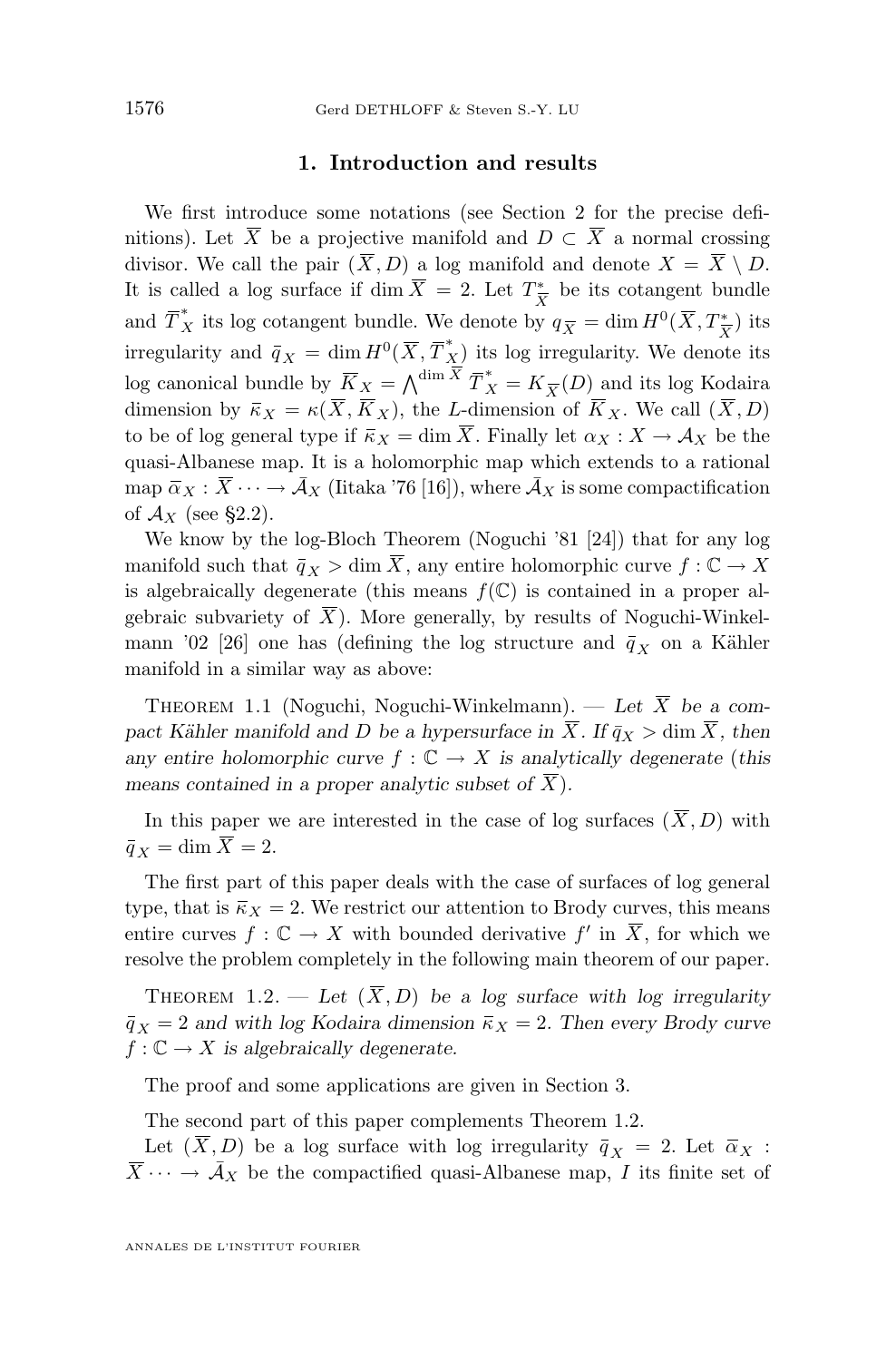<span id="page-3-0"></span>points of indeterminacy and  $\bar{\alpha}_0 = \bar{\alpha}_X|_{\overline{X}\setminus I}$ . In the case of dominant  $\bar{\alpha}_X$ , we consider the following condition:

(\*) For all  $z \in A_X$  and  $\overline{E}$  a connected component of the Zariski closure of  $\bar{\alpha}_0^{-1}(z)$  with  $\bar{E} \cap X \neq \emptyset$ , any connected component of D intersecting  $\overline{E}$  is contained in  $\overline{E}$  (i.e.  $\overline{E}$  is a connected component of  $\overline{E} \cup D$ ).

We remark that condition  $(*)$  can be expressed intrinsically (see subsection 4.2) and is implied by the condition that all the fibers of  $\alpha_X : X \to \mathcal{A}_X$ are compact. In particular, this condition is much weaker than the properness of  $\alpha_X$ .

In the case  $\bar{\kappa}_X = 1$  we have the following result:

THEOREM 1.3. — Let  $(\overline{X}, D)$  be a log surface with log irregularity  $\bar{q}_X = 2$  *and with log Kodaira dimension*  $\bar{\kappa}_X = 1$ *. Assume condition* (\*) *in the case of dominant*  $\overline{\alpha}_X$ . Then every entire curve  $f : \mathbb{C} \to X$  *is algebraically degenerate.*

The proof and some applications are given in Section 4.

As our counterexample in Proposition [4.7](#page-33-0) shows, the additional condition (\*) is necessary for the theorem to hold. Some reflections on our proof will reveal also that our condition  $(*)$  can in fact not be weakened further, at least when mild restrictions are imposed, for whose discussion and generalization to higher dimensions will be relegated to another paper.

*Remark 1.4.* — It is easily obtained from Hodge theory due to Deligne '71 [\[8\]](#page-35-0) (see, for example, Catanese '84 [\[7\]](#page-35-0)) that we have, for  $(\overline{X}, D)$  a log surface

(1.1) 
$$
\operatorname{rank}_{\mathbb{Z}} \operatorname{NS}(\overline{X}) \geqslant \operatorname{rank}_{\mathbb{Z}} \left\{ c_1(D_i) \right\}_{i=1}^k = k - \overline{q}_X + q_{\overline{X}}
$$

where  $D_1, \ldots, D_k$  are the irreducible components of D and NS( $\overline{X}$ ) denotes the Neron-Severi group of  $\overline{X}$ . This may be deduced from the proof of Theorem 1.2 (i) of Noguchi-Winkelmann '02 [\[26\]](#page-36-0), p. 605. But there does not seem to be an easy way to profit from this, unless one assumes some bound on the Neron-Severi group of  $\overline{X}$ .

Connected with this, we would like to mention again the work of Noguchi-Winkelmann '02 [\[26\]](#page-36-0), which deals with the question of algebraic degeneracy in all dimensions and even with Kähler manifolds, especially with log tori or with log manifolds having small Neron-Severi groups, under the additional condition that all irreducible components  $D_i$  of D are ample. But as can be seen from the equation (1.1) above, their results never concern the case of log surfaces with log irregularity  $\bar{q}_X \leq 2$ .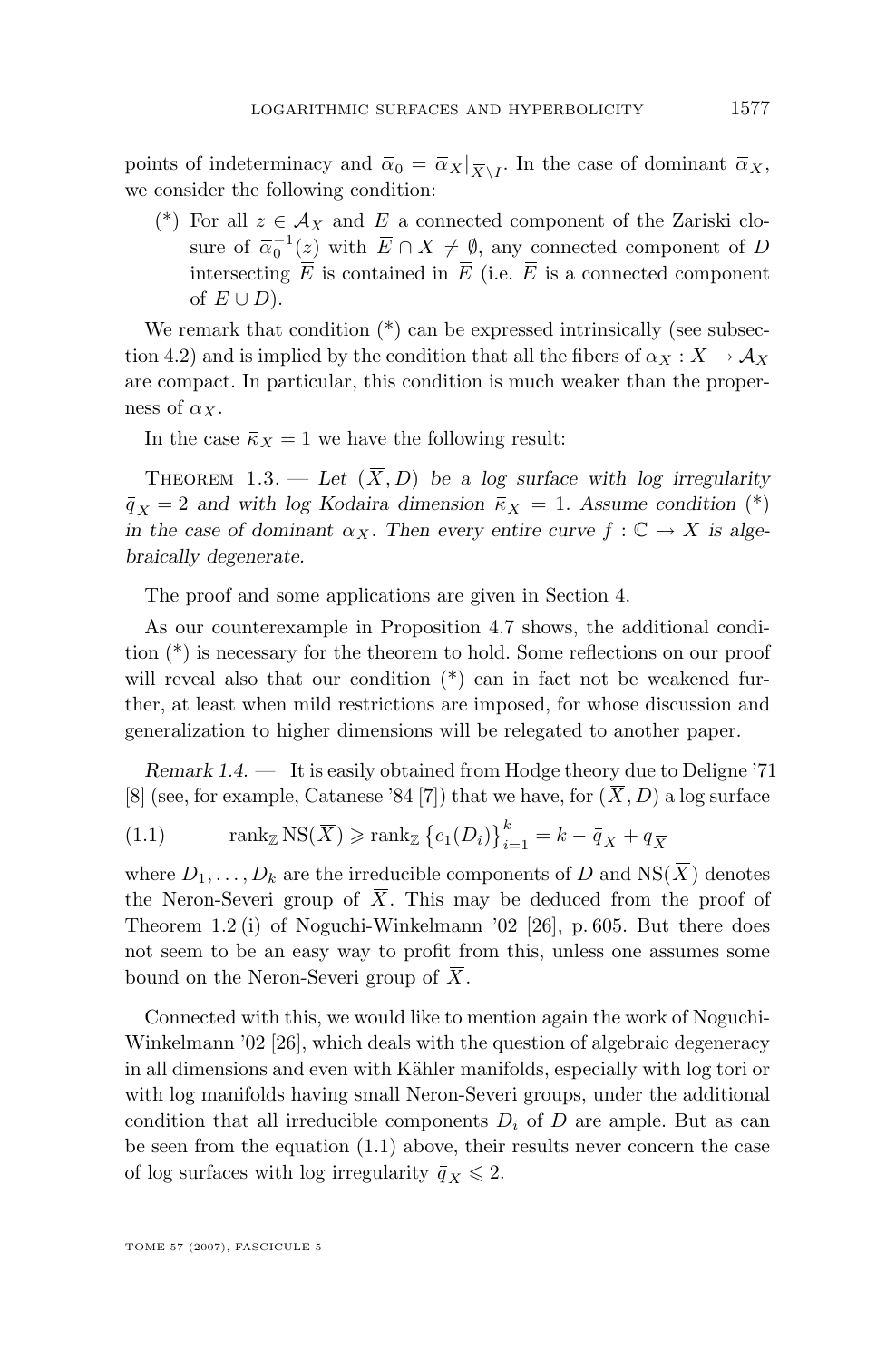We would also like to mention the preprint of Noguchi-Winkelmann-Yamnoi '05 [\[28\]](#page-36-0) that we just received, which deals with the case of algebraic manifolds whose quasi-Albanese map is proper. More precisely, Noguchi-Winkelmann-Yamanoi '05 [\[28\]](#page-36-0) deals with arbitrary holomorphic curves into arbitrary dimensional algebraic varieties of general type (this is the essential case), but only with proper Albanese map. Although we deal entirely with surfaces and mainly with Brody curves, our result do not require any condition in the case of log general type and our condition  $(*)$ , which we use in the general case, is still much weaker than the condition of properness of the quasi-Albanese map as can, for example, be seen from the following simple example: Let  $X$  be the complement of a smooth ample divisor  $D$ in an abelian surface  $\overline{X}$ . Then  $\overline{K}_X = D$  and so  $\overline{\kappa}_X = 2$ . Also  $\overline{q}_X = q_{\overline{X}} = 2$ by equation [\(1.1\)](#page-3-0). This means that the compactified quasi-Albanese map is the identity map and so the Albanese map is not proper.

We now give an indication of our methods of proof.

We first discuss the ideas of the proof for Theorem [1.2.](#page-2-0) We will reduce the proof of this theorem by a result of McQuillen and ElGoul and by log-Bloch's theorem to the claim that under the conditions of Theorem [1.2,](#page-2-0)  $\alpha_X \circ f : \mathbb{C} \to \mathcal{A}_X$  is a translate of a complex one parameter subgroup of  $\mathcal{A}_X$ .

In the case  $q_{\overline{X}} = 2$ , the compactified quasi-Albanese map  $\overline{\alpha}_X$  is a morphism and so the claim is trivial. If  $q_{\overline{X}} < 2$ ,  $\overline{\alpha}_X$  can have points of indeterminacy so that Brody curves are not preserved by  $\bar{\alpha}_X$  in general. But from value distribution theory, the order of growth of a holomorphic curve is preserved under rational maps and Brody curves are of order at most 2. Using this, the key analysis in this proof consists of a detailed study of the geometry of the quasi-Albanese map (in particular at its points of indeterminacy) with respect to f to reduce the order of  $\bar{\alpha}_X \circ f$  to 1 or less. Then  $\overline{\alpha}_X \circ f$  is either constant or a leaf of a linear foliation on  $\mathcal{A}_X$ . We do this componentwise where in the case  $q_{\overline{X}} = 1$ , we use the fact from Noguchi-Winkelmann-Yamanoi '02 [\[27\]](#page-36-0) that one can choose a metric on  $\overline{A}_X$  which lifts to the product metric on the universal cover  $\mathbb{C} \times \mathbb{P}_1$  of  $\overline{A}_X$ . In the case  $q_{\overline{X}} = 0$  we take rational monomials of the components of  $\overline{\alpha}_X$  motivated by arranging residues in a way that allows us to control the points of indeterminacy of the resulting map with respect to  $f$ .

We now discuss our proof for Theorem [1.3.](#page-3-0) We first prove the analogue in Proposition [4.3](#page-25-0) of the structure theorem of Kawamata for open subsets of finite branched covers of semi-abelian varieties. We follow essentially the original ideas of Kawamata but with several new ingredients. For example,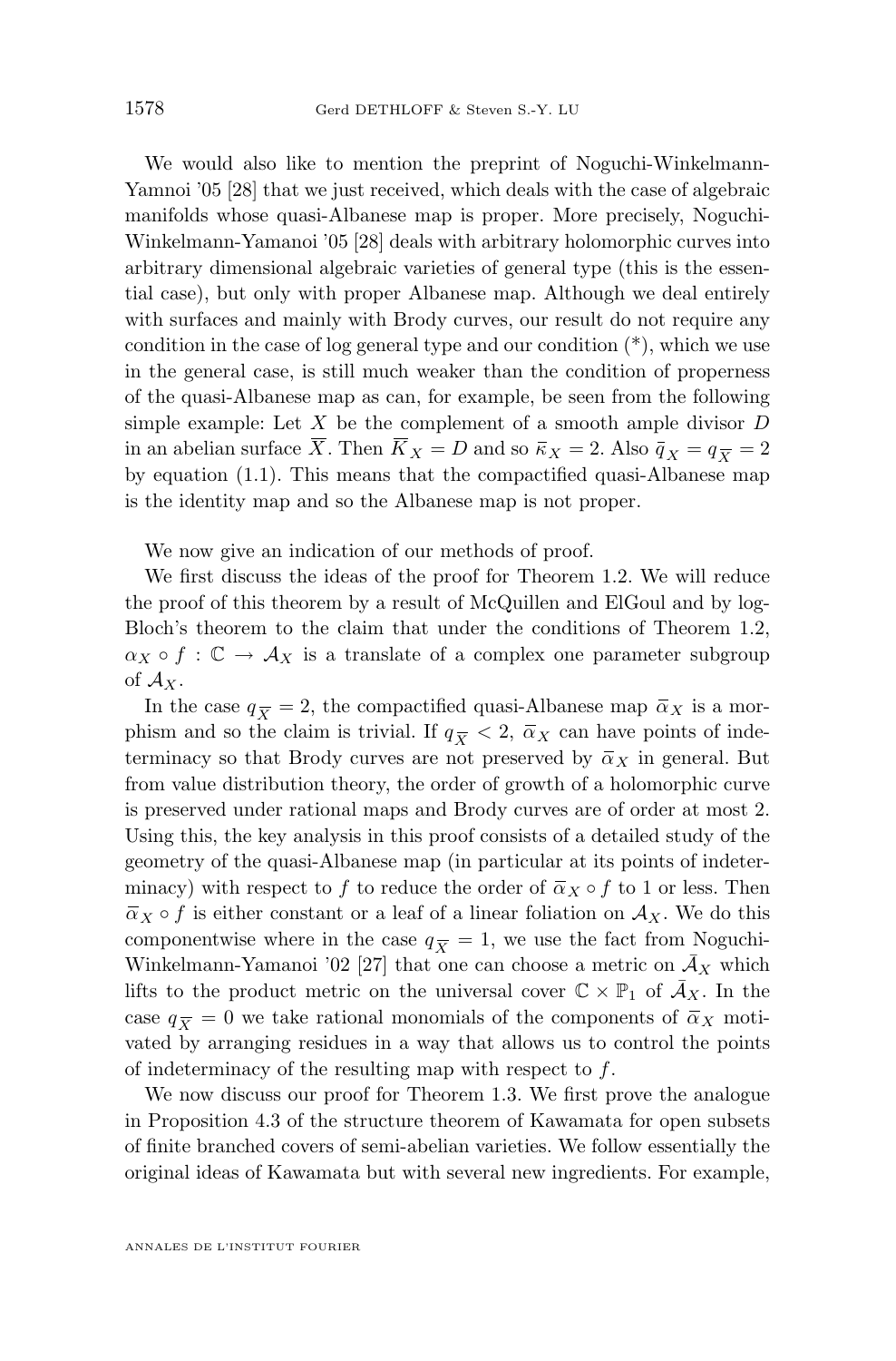<span id="page-5-0"></span>in the case  $\bar{\kappa}_X = 1$ , one needs to observe that even though the quasi-Albanese map to the semi-abelian variety is not proper, the restriction to the generic fiber is. In the case  $\bar{\kappa}_X = 0$ , we need to observe that a complement of a (singular) curve in a semi-abelian variety is of log general type unless the curve is a translate of a algebraic subgroup. We reduce this observation by the addition theorem of Kawamata to the case where the semi-abelian variety is a simple abelian variety. For Theorem [1.3,](#page-3-0) the main observation is that condition (\*) is equivalent to a condition on the Stein factorization of a desingularization of the quasi-Albanese map and that this allows us to use Proposition [4.3](#page-25-0) to conclude that the base of the Iitaka fibration is hyperbolic.

We remark that we can give an elementary proof of the result of McQuillan and El Goul in the case of linear foliations on  $A<sub>X</sub>$  by using techniques similar to those given in Bertheloot-Duval '01 [\[2\]](#page-35-0).

The first named author would like to thank C.Peters and F.Catanese for valuable discussions some years ago on configurations of boundary curves of log surfaces in relation to log 1-forms. Finally we would like to thank the referee for many suggestions on how to clarify and improve the presentation of this paper.

#### **2. Some Preliminaries**

#### **2.1. Log manifolds and residues of log 1-forms**

Let  $\overline{X}$  be a complex manifold with a normal crossing divisor D. This means that around any point x of  $\overline{X}$ , there exist local coordinates  $z_1, \ldots, z_n$ centered at x such that D is defined by  $z_1z_2 \cdots z_\ell = 0$  in some neighborhood of x and for some  $0 \leq \ell \leq n$ . The pair  $(\overline{X}, D)$  will be called a *log-manifold*. Let  $X = \overline{X} \setminus D$ .

Following Iitaka '82 [\[17\]](#page-35-0), we define the logarithmic cotangent sheaf

$$
\overline{T}_X^* = \overline{\Omega}X = \Omega(\overline{X}, \log D)
$$

as the locally free subsheaf of the sheaf of meromorphic 1-forms on  $\overline{X}$ , whose restriction to X is  $T_X^* = \Omega X$  (where we identify from now on vector bundles and their sheaves of sections) and whose localization at  $x \in \overline{X}$  is of the form

(2.1) 
$$
(\overline{T}_X^*)_x = \sum_{i=1}^{\ell} \mathcal{O}_{\overline{X},x} \frac{\mathrm{d}z_i}{z_i} + \sum_{j=\ell+1}^n \mathcal{O}_{\overline{X},x} \mathrm{d}z_j,
$$

TOME 57 (2007), FASCICULE 5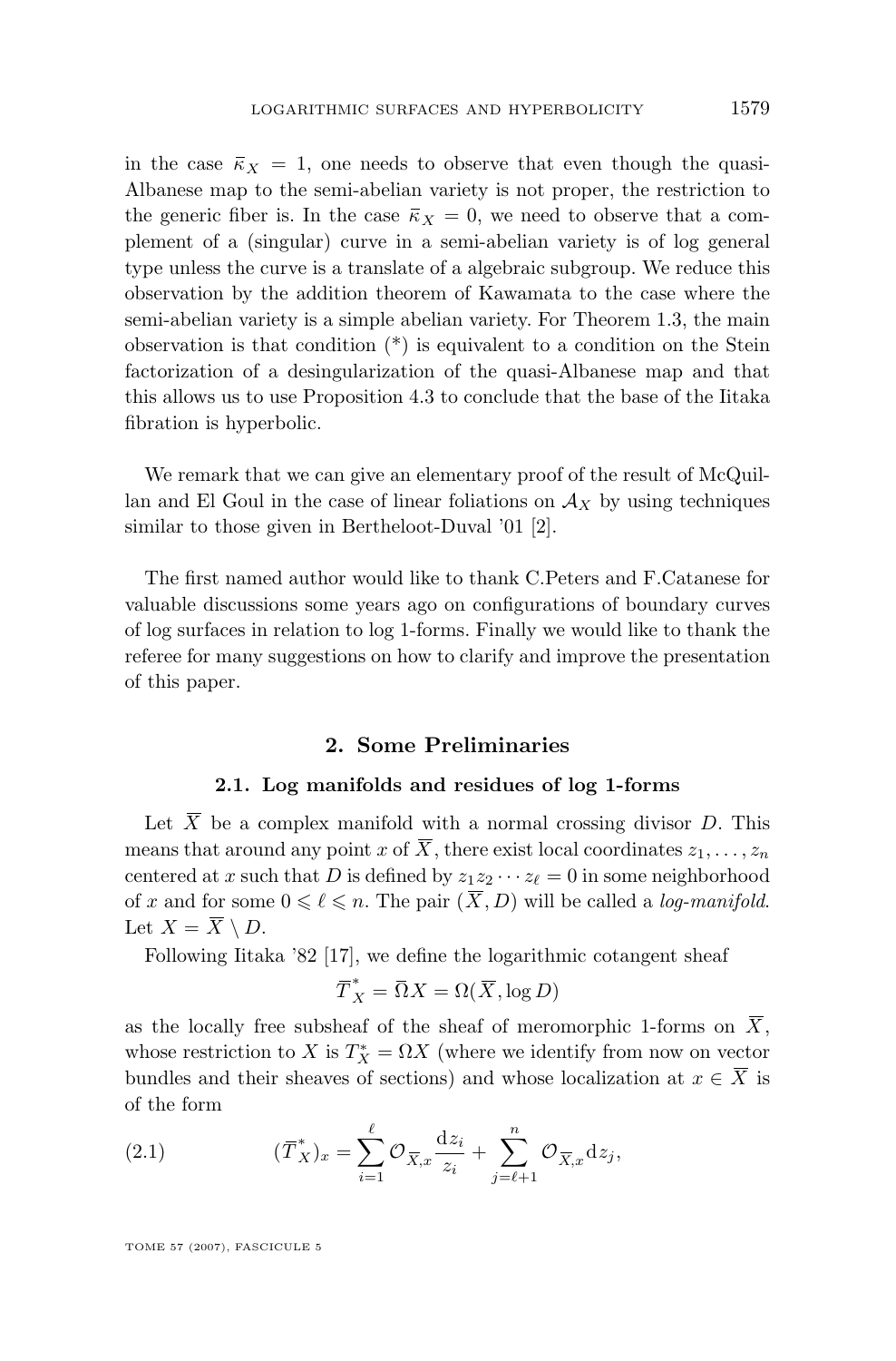<span id="page-6-0"></span>where the local coordinates  $z_1, \ldots, z_n$  around x are chosen as before. Its dual, the logarithmic tangent sheaf  $\overline{T}_X = T(\overline{X}, -\log D)$ , is a locally free subsheaf of the holomorphic tangent bundle  $T_{\overline{X}}$  over X . Its restriction to X is identical to  $T_X$ , and its localization at  $x \in \overline{X}$  is of the form

(2.2) 
$$
(\overline{T}_X)_x = \sum_{i=1}^{\ell} \mathcal{O}_{\overline{X},x} z_i \frac{\partial}{\partial z_i} + \sum_{j=\ell+1}^{n} \mathcal{O}_{\overline{X},x} \frac{\partial}{\partial z_j}.
$$

Let  $\omega$  be a log 1-form defined around x, so that by [\(2.1\)](#page-5-0) we have

(2.3) 
$$
\omega_x = \sum_{i=1}^{\ell} (h_i)_x \frac{dz_i}{z_i} + \sum_{j=\ell+1}^{n} (h_j)_x dz_j.
$$

Then we call, for  $i = 1, ..., \ell$ , the complex number  $(h_i)_x(x) \in \mathbb{C}$  the *residue* of  $\omega$  at x on the local irreducible branch of D given by  $z_i = 0$ . Since we do not assume simple normal crossing, we may have several such local irreducible components for D at x even if D is irreducible. But if  $\overline{X}$  is compact, it is easy to see that for any (global) irreducible component  $D_i$ of D, the residue is constant on  $D_j$  (meaning it is the same for all points  $x \in D_i$ ). In fact, whether  $\overline{X}$  is compact or not, we have the exact sequence of sheaves

(2.4) 
$$
0 \to \Omega_{\overline{X}} \longrightarrow \overline{\Omega}_X \xrightarrow{\text{Res}} \mathcal{O}_{\widehat{D}} \to 0,
$$

where  $\widehat{D}$  is the normalization of D.

#### **2.2. Quasi-Albanese maps**

We first recall the definition and some basic facts on semi-abelian varieties (see Iitaka '76 [\[16\]](#page-35-0)).

A quasi-projective variety G is called a *semi-abelian variety* if it is a complex commutative Lie group which admits an exact sequence of groups

(2.5) 
$$
0 \to (\mathbb{C}^*)^{\ell} \longrightarrow G \stackrel{\pi}{\longrightarrow} A \to 0,
$$

where  $A$  is an abelian variety of dimension  $m$ . An important point in our analysis is that this exact sequence is not unique, but depends on a choice of  $\ell$  generators for the kernel of  $\pi$ , which is an algebraic torus of dimension  $\ell$ .

From the standard compactification  $(\mathbb{C}^*)^{\ell} \subset (\mathbb{P}_1)^{\ell}$ , which is equivariant with respect to the  $(\mathbb{C}^*)^{\ell}$  action, we obtain a completion  $\overline{G}$  of  $G$  as the  $(\mathbb{P}_1)^{\ell}$ fiber bundle associated to the  $(\mathbb{C}^*)^{\ell}$  principal bundle  $G \to A$ . This is a

ANNALES DE L'INSTITUT FOURIER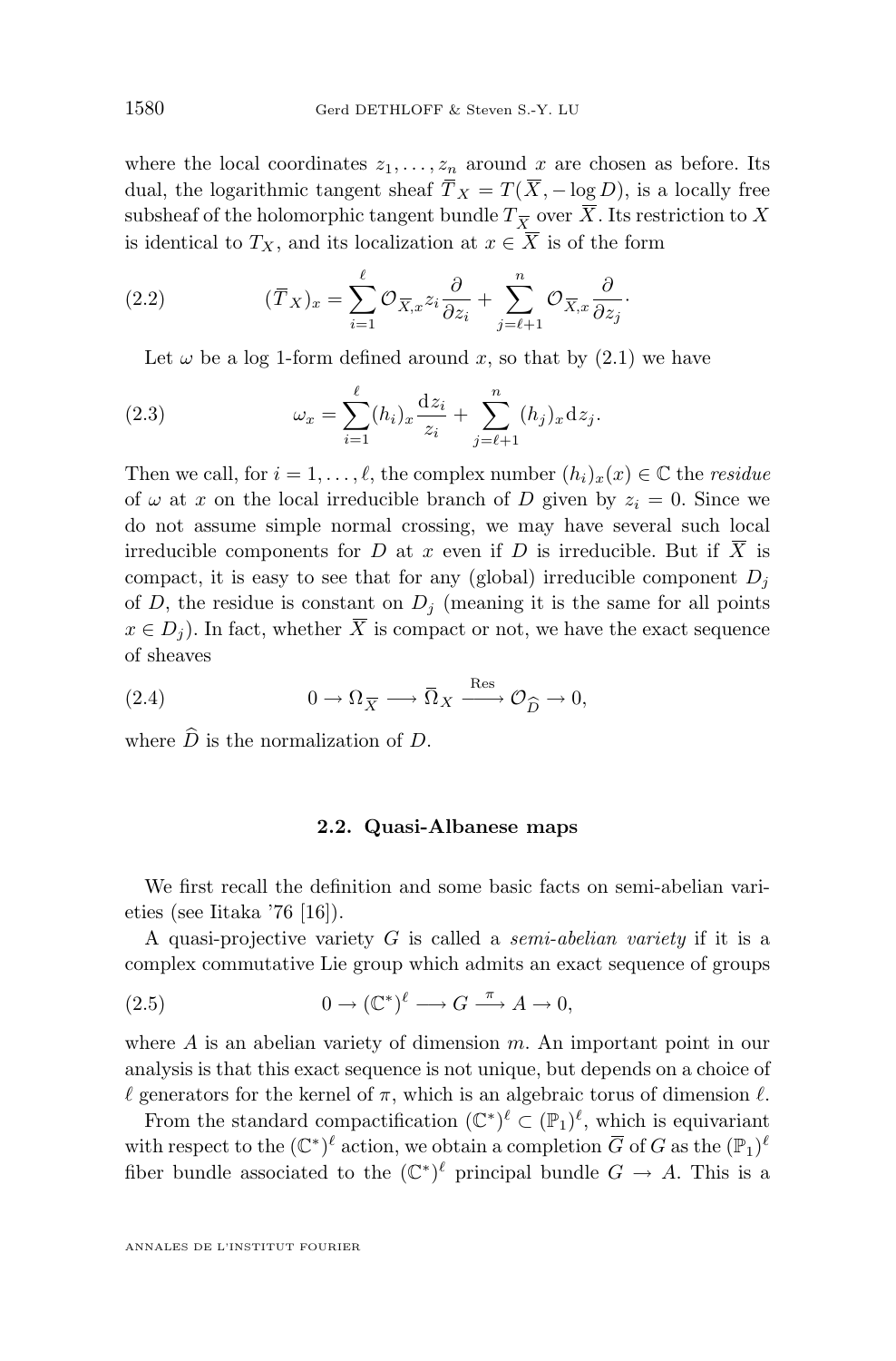<span id="page-7-0"></span>smooth compactification of G with a simple normal crossing boundary divisor S. The projection map

$$
\overline{\pi}:\overline{G}\longrightarrow A
$$

has the structure of a  $(\mathbb{P}_1)^{\ell}$ -bundle. Here,  $\bar{\pi}$  and  $\bar{G}$  depend on the choice of the  $\ell$  generators that identified our algebraic torus as  $(\mathbb{C}^*)^{\ell}$ .

We denote the natural action of G on  $\overline{G}$  on the right as addition. It follows that the exponential map from the Lie algebra  $\mathbb{C}^n$  to G is a group homomorphism and, hence, it is also the universal covering map of  $G = \mathbb{C}^n/\Lambda$ , where  $\Lambda = \pi_1(G)$  is a discrete subgroup of  $\mathbb{C}^n$  and  $n = m + \ell$ .

Following Iitaka '76 [\[16\]](#page-35-0), we have the following explicit trivialization of the log tangent and cotangent bundles of  $\overline{G}$ : Let  $z_1, \ldots, z_n$  be the standard coordinates of  $\mathbb{C}^n$ . Since  $dz_1, \ldots, dz_n$  are invariant under the group action of translation on  $\mathbb{C}^n$ , they descend to forms on G. There they extend to logarithmic forms on  $\overline{G}$  along  $S$ , which are elements of  $H^0(\overline{G}, \overline{T}_G^*)$ . These logarithmic 1-forms are everywhere linearly independent on  $\overline{G}$ . Thus, they globally trivialize the vector bundle  $\overline{T}_G$ . Finally, we note that these log 1-forms are invariant under the group action of G on  $\overline{G}$ , and, hence, the associated trivialization of  $\overline{T}_G$  over  $\overline{G}$  is also invariant.

Let now  $(X, D)$  be again a log surface and  $\alpha_{\overline{X}} : X \to \mathcal{A}_{\overline{X}}$  the Albanese map of  $\overline{X}$  (it can be constant if  $q_{\overline{X}} = 0$ ). Taking into account also the log 1-forms, Iitaka '76 [\[16\]](#page-35-0) introduced the quasi-Albanese map  $\alpha_X : X \to \mathcal{A}_X$ , which is a holomorphic map to the semi-abelian variety  $A_X$ , which comes equipped with the exact sequence

(2.6) 
$$
0 \to (\mathbb{C}^*)^{\ell} \to \mathcal{A}_X \xrightarrow{\pi} \mathcal{A}_{\overline{X}} \to 0
$$

(Iitaka makes a noncanonical choice of  $\ell$  generators for the algebraic torus for this construction). We have the commutative diagram

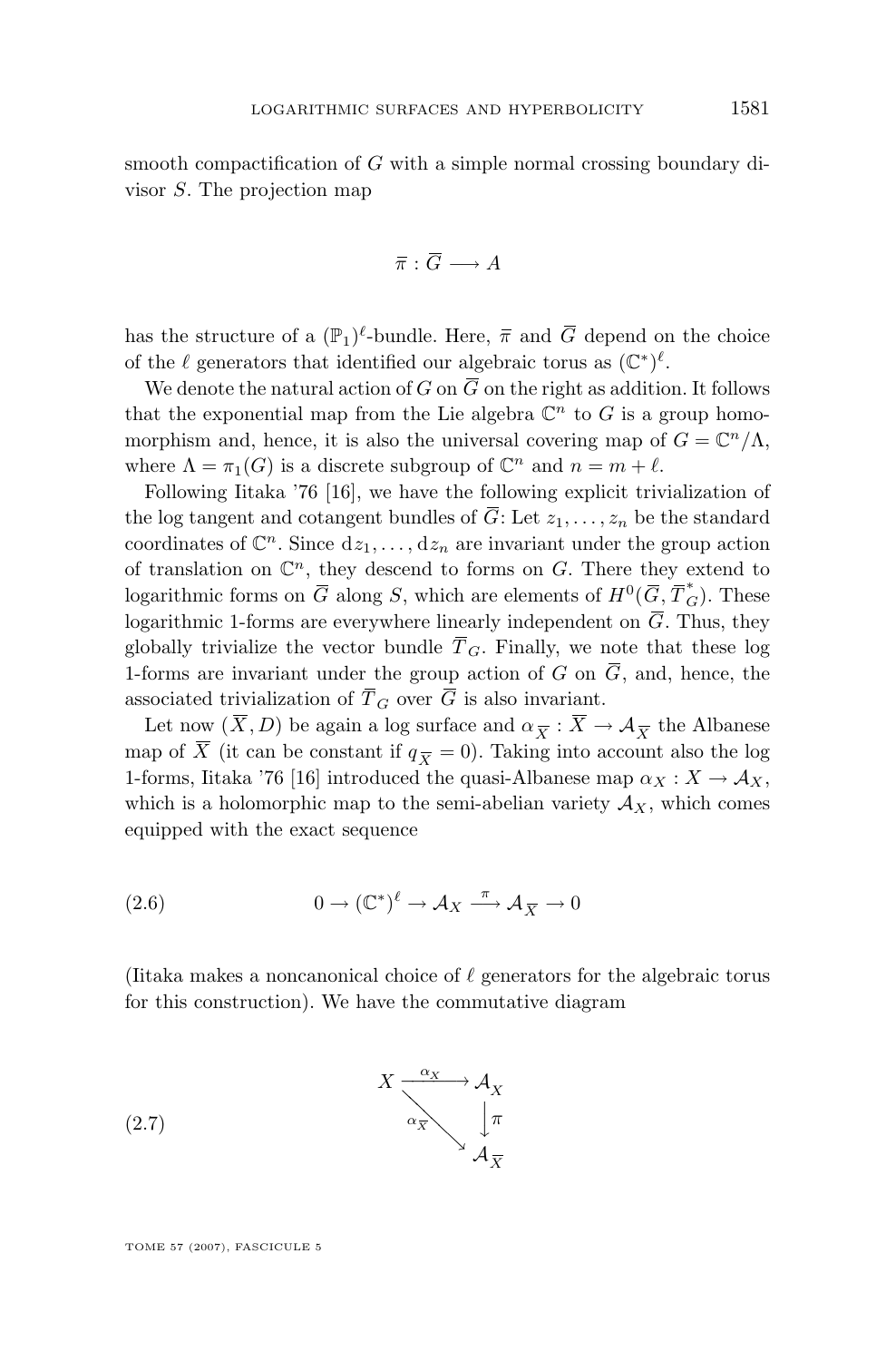Iitaka also proved that  $\alpha_X$  extends to a rational map  $\overline{\alpha}_X : \overline{X} \cdots \to \overline{\mathcal{A}}_X$ , and the diagram [\(2.7\)](#page-7-0) extends to



In general the  $(\mathbb{P}_1)^{\ell}$ -bundle  $\bar{\mathcal{A}}_X \stackrel{\bar{\pi}}{\longrightarrow} \mathcal{A}_{\overline{X}}$  is not trivial. But Noguchi-Winkelmann-Yamanoi '02 [\[27\]](#page-36-0) observed that the transition functions of the  $(\mathbb{P}_1)^{\ell}$ -bundle  $\bar{\pi}: \bar{\mathcal{A}}_X \to \mathcal{A}_{\overline{X}}$  (as the structure group  $(\mathbb{C}^*)^{\ell}$  can always be reduced to the subgroup defined by  $|z_i| = 1, i = 1, \ldots, \ell$  can be chosen to be isometries with respect to the product Fubini-Study metric on  $(\mathbb{P}_1)^{\ell}$ .

PROPOSITION 2.1. — *There exists a metric* h on  $\bar{A}_X$  so that the uni*versal cover map*

 $(\mathbb{C}^m \times (\mathbb{P}_1)^{\ell}, \text{eucl.} \times \text{product FS}) \to (\bar{A}_X, h)$ 

*is a local isometry.*

We first consider the case dim  $\overline{X} = 2$  and  $q_{\overline{X}} = 0$ . This means we have a morphism  $\alpha_X: X \to \mathbb{C}^* \times \mathbb{C}^*$  extending to a rational map  $\overline{\alpha}_X: \overline{X} \cdots \to$  $\mathbb{P}_1 \times \mathbb{P}_1$ . Let  $\omega \in H^0(\overline{X}, \overline{T}_X^*)$  be a log 1-form with residues  $a_j \in \mathbb{Z}$  along the irreducible components  $D_j$  of  $D, j = 1, \ldots, k$ . We define a holomorphic function

(2.9) 
$$
\Phi: X \longrightarrow \mathbb{C}^*, \quad \Phi(x) = \exp\Big(\int_{x_0}^x \omega\Big),
$$

where  $x_0$  is a fixed point in X. It is well defined since by the condition  $q_{\overline{Y}} = 0$ , there are no non trivial periods in  $\overline{X}$ , and since the periods around the components of the divisor  $D \subset \overline{X}$  of the integral have values which are entire multiples of  $2\pi$ , and, hence, are eliminated by taking the exp-function. We claim that this function extends to a rational function  $\overline{\Phi}: \overline{X} \cdots \to \mathbb{P}_1$ : Let  $P \in D_1$  (resp.  $P \in D_1 \cap D_2$ ) and let  $z_1, z_2$  be local coordinates around P such that  $D_1 = \{z_1 = 0\}$  (resp.  $D_1 = \{z_1 = 0\}$  and  $D_2 = \{z_2 = 0\}$ . Then it follows from equation (2.9) that there exists a holomorphic function  $h: U(P) \to \mathbb{C}^*$  on a neighborhood  $U(P)$  of P such that

$$
(2.10) \qquad \overline{\Phi}(z_1, z_2) = z_1^{a_1} h(z_1, z_2) \quad \text{(resp. } \overline{\Phi}(z_1, z_2) = z_1^{a_1} z_2^{a_2} h(z_1, z_2) \text{)}.
$$

ANNALES DE L'INSTITUT FOURIER

<span id="page-8-0"></span>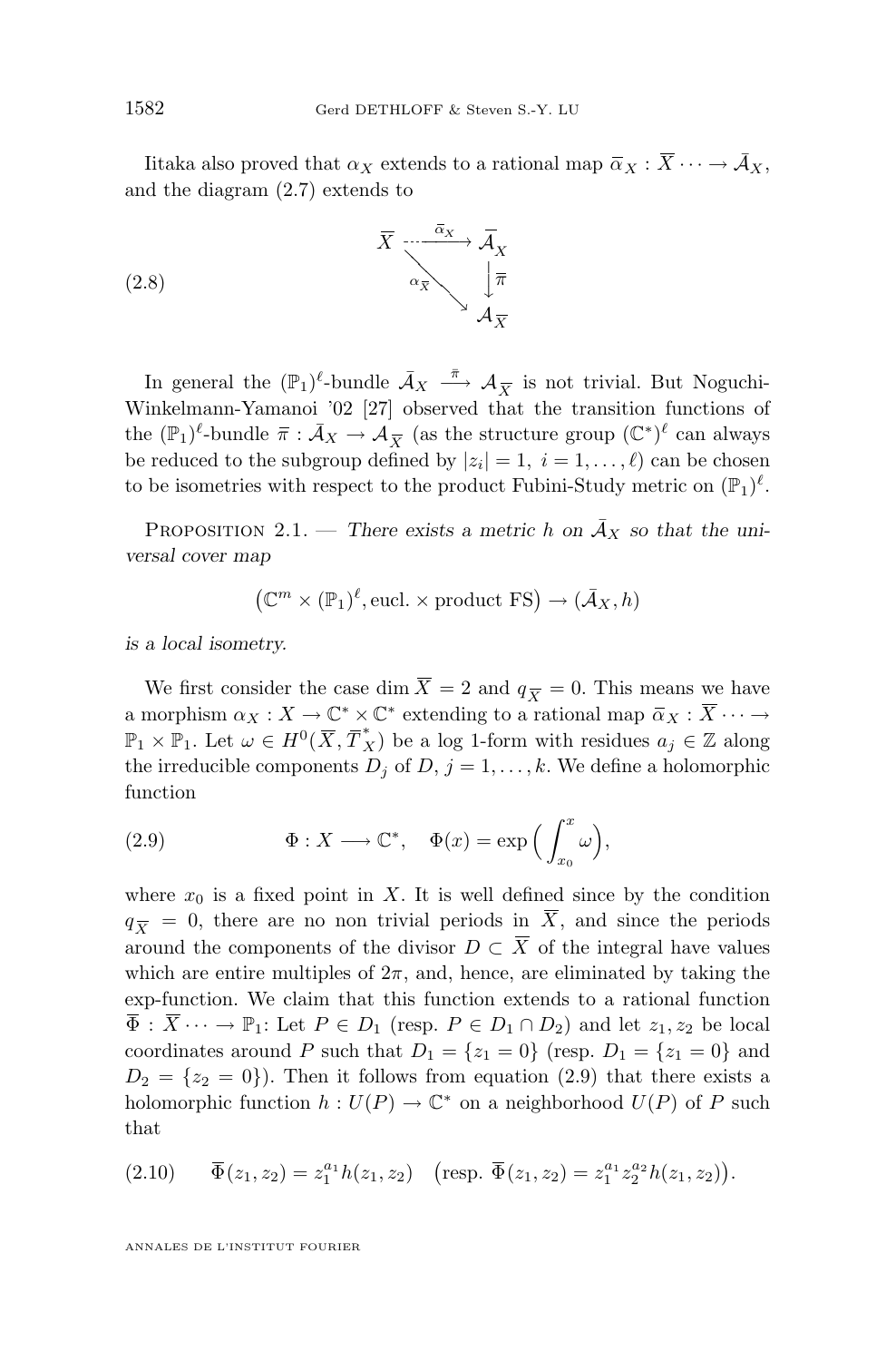<span id="page-9-0"></span>In more detail, if  $D_1 = \{z_1 = 0\}$  around P, then we have

$$
\omega = h_1(z)\frac{dz_1}{z_1} + h_2(z)dz_2 = a_1\frac{dz_1}{z_1} + \frac{h_1(z) - a_1}{z_1}dz_1 + h_2(z)dz_2.
$$

By the first Riemann extension theorem, the function  $(h_1(z) - a_1)/z_1$  extends to a holomorphic function, so we have  $\omega = a_1 \mathrm{d}z_1/z_1 + \omega_{\text{hol}}$ , where  $\omega_{hol}$  is a holomorphic form. Now by [\(2.9\)](#page-8-0) we get

$$
\Phi(z) = \exp\left(\int_{x_0}^z \omega\right) = \exp\left(\int_{x_0}^z a_1 \frac{dz_1}{z_1} + \omega_{hol}\right)
$$
  
=  $\exp\left(a_1(\log z_1 + 2\pi i \mathbb{Z})\right) \cdot \exp\left(\tilde{h}(z)\right)$   
=  $\left(\exp(\log z_1 + 2\pi i \mathbb{Z})\right)^{a_1} \cdot \exp\left(\tilde{h}(z)\right) = z_1^{a_1} h(z).$ 

The other equality follows in the same way.

From this we get by the second Riemann extension theorem, GAGA and by the local description of points of indeterminacy the following.

PROPOSITION 2.2. — *The holomorphic map*  $\Phi : X \to \mathbb{C}^*$  *given by* [\(2](#page-8-0).9) extends to a rational function  $\overline{\Phi}$  :  $\overline{X} \to \mathbb{P}_1$ . It is a morphism out*side the points of intersection of pairs of different irreducible components*  $D_1, \ldots, D_k$  of D. In particular points of indeterminacy never occur at self*intersection points of a component. More precisely, a point of*  $D_{i_1} \cap D_{i_2} \subset \overline{X}$ *is in the set* I *of points of indeterminacy of*  $\Phi$  *if and only if*  $a_{j_1} \cdot a_{j_2} < 0$ , *and*  $\overline{\Phi}(D_j \setminus I) \equiv 0$  (*resp.*  $\infty$ ) *if and only if the residue*  $a_j$  *of*  $\omega$  *along*  $D_j$  $is > 0$  (*resp.* < 0).

Using this we now describe the components of the map

$$
\alpha_X = ((\alpha_X)_1, (\alpha_X)_2) : X \longrightarrow (\mathbb{C}^*)^2
$$

in more detail. The following basic facts follow from the exact sequence [\(2](#page-6-0).4) and duality in Hodge theory, and they can be found for example in Noguchi-Winkelmann '02 [\[26\]](#page-36-0):

PROPOSITION 2.3. — We can choose the basis  $\omega_1, \omega_2 \in H^0(\overline{X}, \overline{T}_X^*)$ *such that the residue*  $a_{ij} \in \mathbb{Z}$  *for all*  $i = 1, 2$  *and*  $j = 1, \ldots, k$ *, where*  $a_{ij}$  *is the residue of*  $\omega_i$  *along the irreducible component*  $D_i$  *of*  $D$ *. The matrix of residues so obtained has rank* 2:

(2.11) 
$$
D_1 \quad D_2 \quad \cdots \quad D_k
$$

$$
\omega_1 \quad a_{11} \quad a_{12} \quad \cdots \quad a_{1k}
$$

$$
\omega_2 \quad a_{21} \quad a_{22} \quad \cdots \quad a_{2k}
$$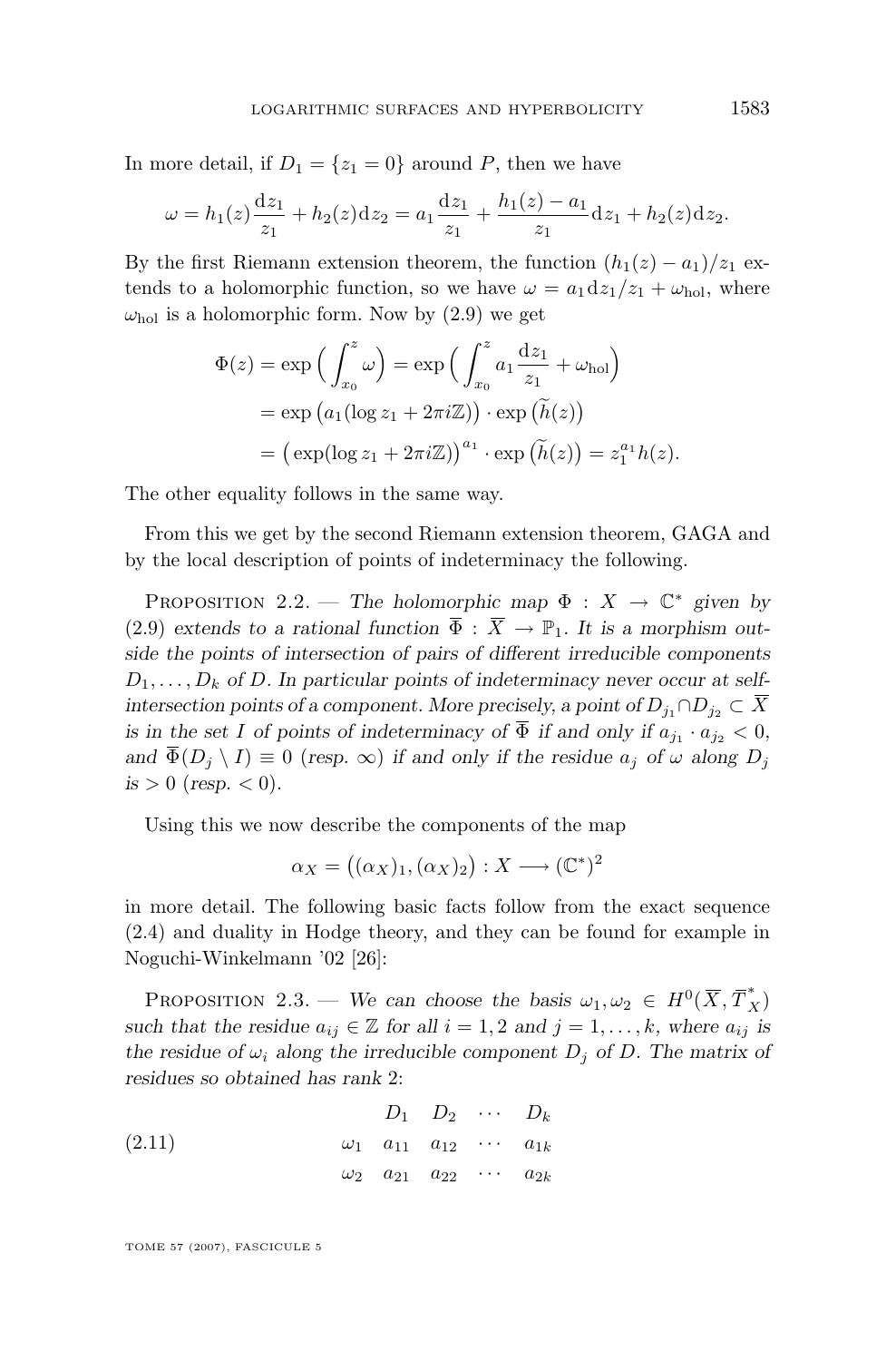<span id="page-10-0"></span>*and we have, as in* [\(2.9\)](#page-8-0)*,*

(2.12) 
$$
(\alpha_X)_i(x) = \exp\left(\int_{x_0}^x \omega_i\right),
$$

where  $x_0$  *is a fixed point in* X.

Henceforth, in the case  $q_{\overline{X}} = 0$ , we assume that the components of  $\alpha_X$ are given by such a choice of basis.

Next we consider the case where dim  $\overline{X} = 2$  and  $q_{\overline{X}} = 1$ . Let  $x \in D$  be a point. By diagram [\(2.8\)](#page-8-0) and the notation thereof, as  $\mathcal{A}_{\overline{X}}$  is an elliptic curve, there is a small open neighborhood W of  $\alpha_{\overline{X}}(x)$  such that  $\overline{\pi}^{-1}(W) \simeq$  $\mathbb{P}_1 \times W$ . Let  $\overline{V} \subset \alpha_{\overline{Y}}^{-1}$  $\frac{-1}{X}(W)$  be a small open ball centered at x in X. Then on  $V = \overline{V} \cap X$ ,  $\alpha_X$  can be written as

$$
\alpha_X = (\alpha_{\overline{X}}, \Phi)
$$

where  $\Phi: V \to \mathbb{C}^*$  is as in [\(2.9\)](#page-8-0) (see Noguchi-Winkelmann '02 [\[26\]](#page-36-0)). The same argument as we gave for Proposition [2.2](#page-9-0) gives us:

PROPOSITION 2.4. — *The holomorphic map*  $\Phi : V \to \mathbb{C}^*$  *given by* [\(2](#page-8-0).9) extends to a rational function  $\overline{\Phi} : \overline{V} \to \mathbb{P}_1$ . It is a morphism out*side the points of intersection of pairs of different irreducible components*  $D_1, \ldots, D_k$  of D. In particular points of indeterminacy never occur at self*intersection points of a component. More precisely, a point of*  $D_{j_1} \cap D_{j_2} \subset \overline{X}$ *is in the set* I *of points of indeterminacy of*  $\Phi$  *if and only if*  $a_{j_1} \cdot a_{j_2} < 0$ , *and*  $\overline{\Phi}(D_i \setminus I) \equiv 0$  *(resp.*  $\infty$ ) *if and only if the residue*  $a_i$  *of*  $\omega$  *along*  $D_i$  $is > 0$  (*resp.* < 0).

#### **2.3. Brody curves, maps of order 2 and limit sets of entire curves**

Let  $(\overline{X}, D)$  be a log manifold and  $f : \mathbb{C} \to X$  be an entire curve. We recall that  $f$  is a Brody curve if the derivative of  $f$  with respect to some (and so any) hermitian metric on  $\overline{X}$  is bounded.

Following Noguchi-Ochiai '90 [\[25\]](#page-36-0), we have the characteristic function  $T_f(r,\omega) = \int_1^r \mathrm{d}t/t \int_{|z| < t} f^*\omega$  of a holomorphic map  $f: \mathbb{C} \to Y$  with respect to a real continuous  $(1, 1)$ -form  $\omega$  on a Kähler manifold Y. If Y is compact and  $\omega_H$  denotes the (1, 1)-form associated to a hermitian metric H on Y, then it is easy to see (see  $[25]$ ,  $(5.2.19)$ ) that

$$
\rho_f := \overline{\lim_{r \to \infty}} \frac{\log T_f(r, \omega_H)}{\log r}
$$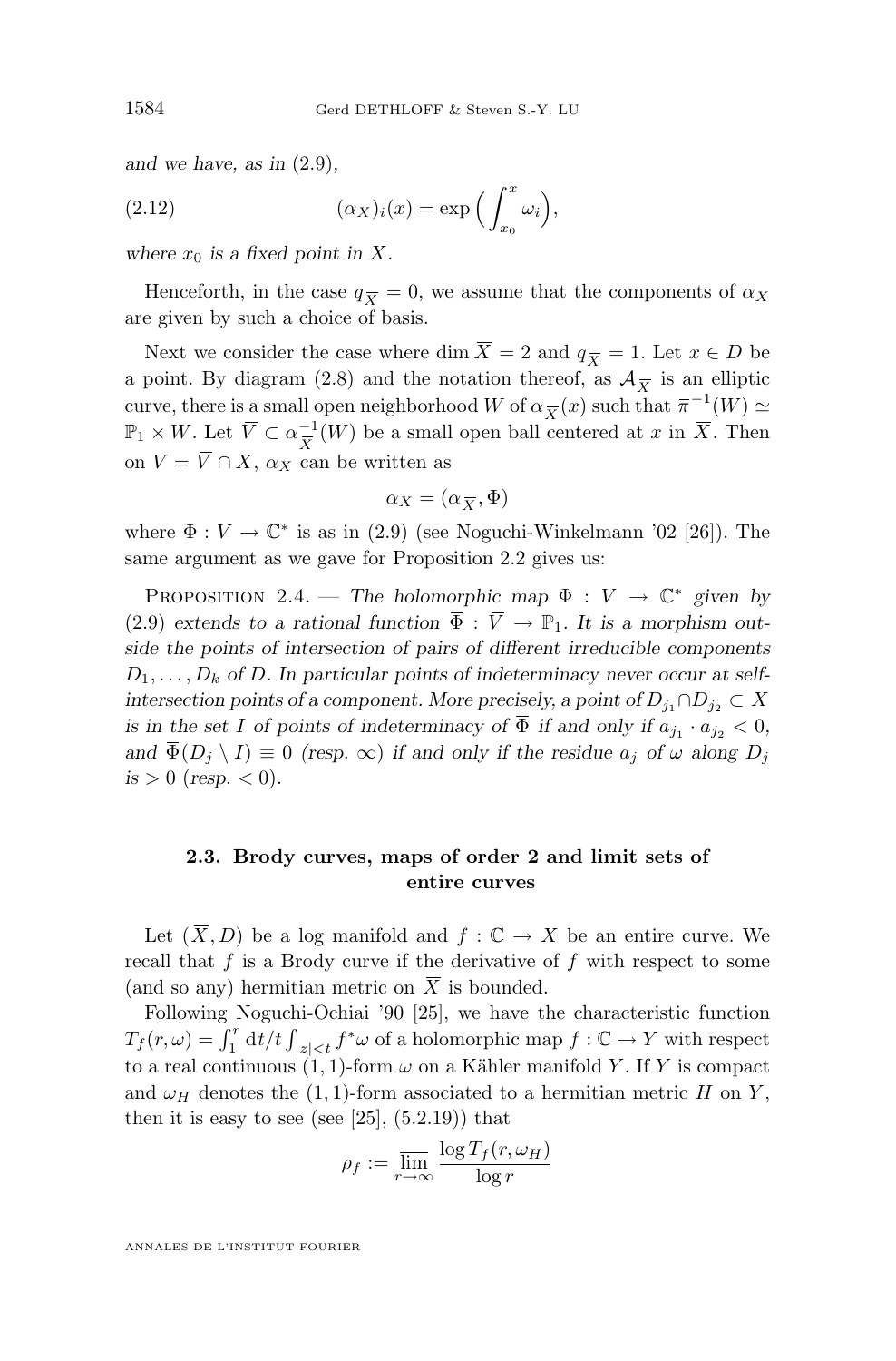<span id="page-11-0"></span>is independent of the hermitian metric  $H$ . The map  $f$  is said to be of *order at most* 2 if  $\rho_f \le 2$ . Since the derivative of a Brody curve in the projective variety  $\overline{X}$  is bounded with respect to hermitian metrics on  $\overline{X}$ , Brody curves are easily seen to be of order at most 2. By a classical theorem of Weierstrass, we get also that a curve  $f: \mathbb{C} \to \mathbb{P}_N$  of order at most 2 which omits the coordinate hyperplanes can be written in the form  $(1:$  $exp(P_1(z)) : \cdots : exp(P_n(z))$  where the  $P_i$ 's are polynomials of degree at most 2 in the variable  $z \in \mathbb{C}$ .

We now prove that the property of having order at most 2 is preserved under rational maps (see also [\[11\]](#page-35-0) for a similar result).

LEMMA 2.5. — Let  $f: \mathbb{C} \to \mathbb{P}_N$  be a curve of order at most 2 and

$$
R:\mathbb{P}_N\cdots\to\mathbb{P}_M
$$

be a rational map (not necessarily dominant) such that  $f(\mathbb{C})$  is not con*tained in the set of indeterminacy of* R. Then the curve  $R \circ f : \mathbb{C} \to \mathbb{P}_M$  *is of order at most* 2*.*

*Proof.* — Let  $f = (f_0 : \cdots : f_N)$  be a reduced representation and

$$
R=(R_0:\cdots:R_M)
$$

be a (not necessarily reduced) representation by polynomials  $R_0, \ldots, R_M$ of degree p. Then

$$
(f_0^p : \cdots : f_N^p : R_0 \circ f : \cdots : R_M \circ f)
$$

is a reduced representation of a curve  $F: \mathbb{C} \to \mathbb{P}_{N+M+1}$ , and without loss of generality  $R_0 \circ f \neq 0$ . We have by [\[25\]](#page-36-0), p. 183,

$$
T_F(r, \omega_{\rm FS}) = \int_0^{2\pi} \frac{1}{2} \log (|f_0^p|^2 + \dots + |f_N^p|^2 + |R_0 \circ f|^2
$$
  

$$
+ \dots + |R_M \circ f|^2) d\theta + O(1)
$$
  

$$
\leq \int_0^{2\pi} \frac{1}{2} \log (|C|(|f_0^p|^2 + \dots + |f_N^p|^2)) d\theta + O(1)
$$
  

$$
= \int_0^{2\pi} \frac{p}{2} \log (|f_0|^2 + \dots + |f_N|^2) d\theta + O(1)
$$
  

$$
= p \cdot T_f(r, \omega_{\rm FS}) + O(1).
$$

TOME 57 (2007), FASCICULE 5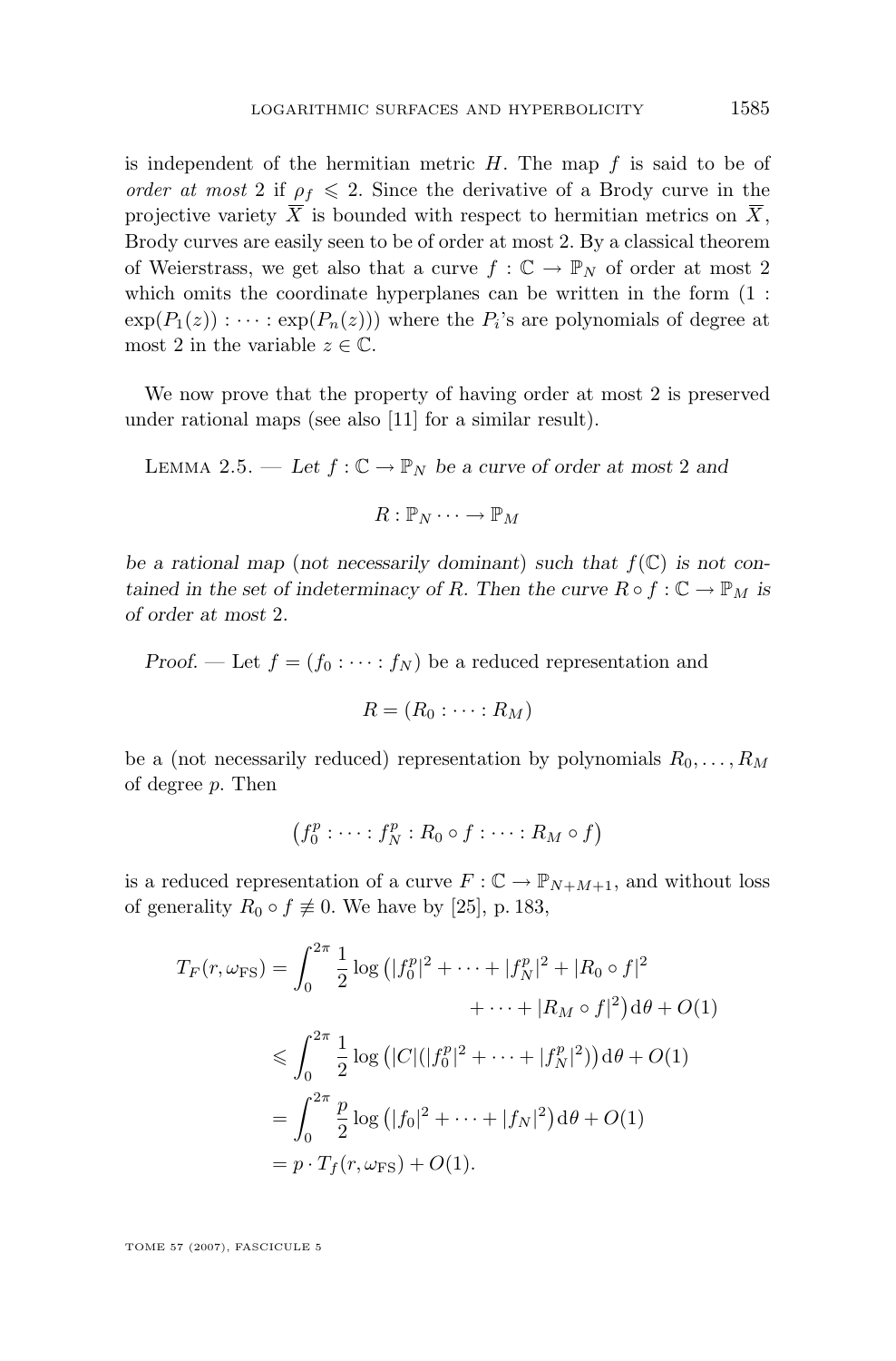By Noguchi-Ochiai '90 [\[25\]](#page-36-0) (5.2.29) and (5.2.30) we get

$$
T_{Rof}(r, \omega_{FS}) \leq \sum_{j=1}^{M} T_{R_j \circ f/R_0 \circ f}(r, \omega_{FS})
$$
  
 
$$
\leq M \cdot T_F(r, \omega_{FS}) + O(1) \leq M \cdot p \cdot T_f(r, \omega_{FS}) + O(1).
$$

From this the lemma follows.

Finally, we need the definition and some simple observations on the limit set of an entire curve  $f : \mathbb{C} \to \overline{X}$  as given by Nishino-Suzuki '80 [\[23\]](#page-36-0) (Proposition 1 on p. 463 and Proposition 3 on p. 466). For  $r > 0$ , put  $\Delta_r^c = \{z \in \mathbb{C} : |z| > r\}$ . Let  $\overline{f(\Delta_r^c)} \subset \overline{X}$  be the closure (with respect to the usual topology) of  $f(\Delta_r^c)$  in  $\overline{X}$ , and  $f(\infty) := \bigcap_{r>0} \overline{f(\Delta_r^c)}$ . We remark that  $f(\infty)$  is exactly the set of all points  $p \in \overline{X}$  such that there exists a sequence  $(z_v)_{v \in \mathbb{N}}$  with  $|z_v| \to \infty$  and  $f(z_v) \to p$ .

PROPOSITION 2.6. — Let  $f : \mathbb{C} \to X$  be as above for a log surface  $(\overline{X}, D)$ .

- a) f extends to a holomorphic map  $\hat{f}: \mathbb{P}_1 \to \overline{X}$  if and only if  $f(\infty)$ *consists of exactly one point.*
- b) *If*  $f(\infty)$  *is contained in a proper algebraic subvariety*  $C \subset \overline{X}$  *and is not a point, then*  $f(\infty)$  *is equal to a union of some of the irreducible components of* C*.*

LEMMA 2.7. — *For*  $a \in \mathbb{C}^*$ , consider the entire curve  $f : \mathbb{C} \to \mathbb{C}^* \times \mathbb{C}^*$ , given by  $z \mapsto (\exp(az), \exp(z^2))$ . Then  $f(\infty) \subset \mathbb{P}_1 \times \mathbb{P}_1$  *contains*  $\{0, \infty\} \times \mathbb{P}_1$ *.* 

*Proof.* — Since  $f(\infty)$  is closed and since we can change the sequence  $(z_{\mu})_{\mu\in\mathbb{N}}$  to the sequence  $(-z_{\mu})_{\mu\in\mathbb{N}}$ , it suffices to prove that  $f(\infty)$  contains the points  $(\infty, c)$  with  $c \in \mathbb{C}^*$ . Let  $c \in \mathbb{C}^*$  fixed and  $b \in \mathbb{C}$  be such that  $c = \exp b$ . We consider the four sequences  $z_{\mu} = \pm \sqrt{b \pm 2\pi i \mu}$ ,  $\mu \in \mathbb{N}$ , where the four different sequences are obtained by the four different choices of signs. Then we always have  $\exp(z_\mu^2) = c$ , and for the arguments we have that  $\arg(z_\mu)$  converges to one of the numbers  $\frac{1}{4}\pi$ ,  $\frac{3}{4}\pi$ ,  $\frac{5}{4}\pi$ ,  $\frac{7}{4}\pi$  according to the choice of signs. Then  $|az_{\mu}| \to \infty$  and  $\arg(az_{\mu})$  converges to one of the numbers  $\arg(a) + \frac{1}{4}\pi$ ,  $\arg(a) + \frac{3}{4}\pi$ ,  $\arg(a) + \frac{5}{4}\pi$ ,  $\arg(a) + \frac{7}{4}\pi$ . Since one of these four numbers is contained, modulo  $2\pi i \mathbb{Z}$ , in the open interval  $\left(-\frac{1}{2}\pi, \frac{1}{2}\pi\right)$ , there exists a choice of signs such that  $\exp(az_\mu) \to \infty$ .

LEMMA 2.8. — Let  $(\overline{X}, D)$  and  $(\overline{Y}, E)$  be log surfaces,  $\Psi : X \to Y$  a *morphism and*  $\overline{\Psi}$  :  $\overline{X}$   $\cdots$   $\rightarrow$   $\overline{Y}$  *the rational extension of*  $\Psi$ *. Then* 

$$
\overline{\Psi}\big(f(\infty)\big) \supset \Psi \circ f(\infty),
$$

ANNALES DE L'INSTITUT FOURIER

<span id="page-12-0"></span>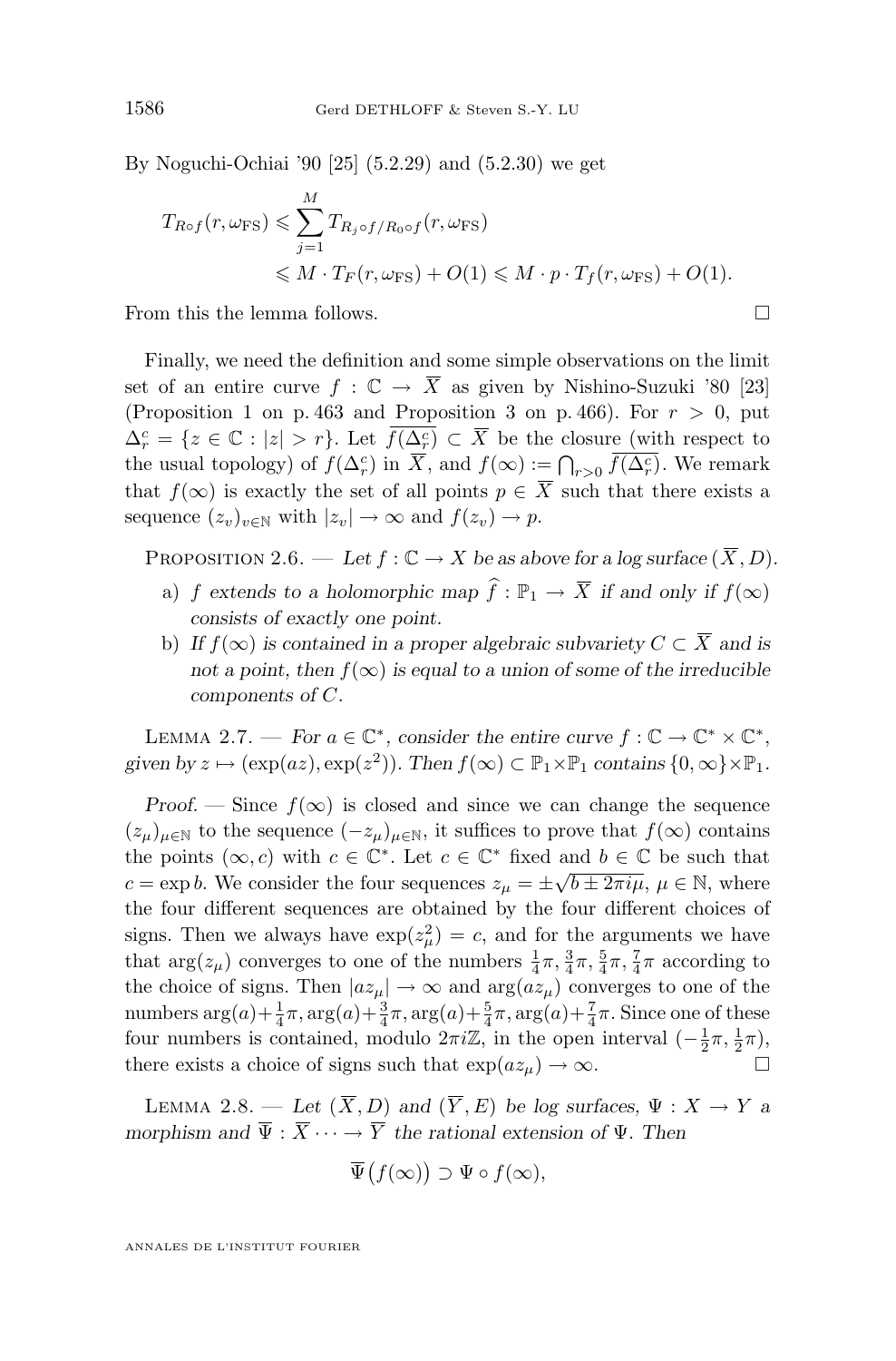<span id="page-13-0"></span>where we understand  $\overline{\Psi}(x)$  to be a curve for x a point of inderminancy  $\partial f$   $\overline{\Psi}$ 

*Proof.* — Let  $Q \in \Psi \circ f(\infty)$ . Then there is a sequence  $(z_{\mu})_{\mu \in \mathbb{N}}$  in  $\mathbb C$  such that  $\lim_{\mu\to\infty} |z_\mu| = \infty$  and  $\lim_{\mu\to\infty} \Psi \circ f(z_\mu) = Q$ . Let  $\overline{\hat{\Psi}} : \overline{\hat{X}} \to \overline{Y}$  be a desingularization of  $\overline{\Psi}$  via  $\overline{r}$  :  $\overline{\widehat{X}} \to \overline{X}$  and  $\widehat{f}$  :  $\mathbb{C} \to \overline{\widehat{X}}$  the lift of f to  $\overline{\hat{X}}$ . As  $\overline{\hat{X}}$  is compact, after passing to a subsequence,  $\hat{f}(z_u)$  converges to a point  $\widehat{P} \in \overline{\widehat{X}}$  and by continuity of  $\overline{r}$ ,  $P = \overline{r}(\widehat{P})$  lies in  $f(\infty)$ . Hence, the continuity of  $\overline{\widehat{\Psi}}$  gives  $\widehat{O} = \overline{\widehat{\Psi}}(\widehat{P}) \in \overline{\Psi}(P) \subset \overline{\Psi}(f(\infty))$ continuity of  $\overline{\hat{\Psi}}$  gives  $Q = \overline{\hat{\Psi}}(\widehat{P}) \in \overline{\Psi}(P) \subset \overline{\Psi}(f(\infty)).$ 

#### **2.4. Foliations and the theorem of McQuillan-ElGoul**

We first recall some basic notations and facts on foliations as given in Brunella '00 [\[4\]](#page-35-0): A foliation on the surface  $\overline{X}$  can be defined by a collection of 1-forms  $\omega_i \in \Omega^1_{\overline{\mathfrak{p}}}$  $\frac{1}{X}(U_i)$  with isolated singularities such that  $U_i, i \in I$ is an open covering of  $\overline{X}$ , and that we have  $\omega_i = f_{ij} \cdot \omega_j$  on  $U_i \cap U_j$ with  $f_{ij} \in \mathcal{O}_{\overline{X}}^*(U_i \cap U_j)$ . These isolated singularities are called singularities of the foliation. The local integral curves of the forms  $\omega_i$  glue together, up to reparametization, giving the so-called leaves of the foliation. Any meromorphic 1-form  $\omega$  on  $\overline{X}$  gives a foliation, namely choose an open covering  $U_i, i \in I$  of X and meromorphic functions  $f_i$  on  $U_i$  such that  $\omega_i := f_i \cdot \omega|_{U_i}$  are holomorphic forms on  $U_i$  with isolated singularities, only. Then  $\omega_i, i \in I$  gives a foliation. By Brunella '00 [\[4\]](#page-35-0) for algebraic X any foliation can be obtained like this, and, moreover, there is a one to one correspondance between foliations on the one hand and rational 1-forms modulo rational functions on the other hand.

We will use the following result of McQuillan '98 [\[22\]](#page-36-0) and Brunella '99 [\[3\]](#page-35-0), extended to the log context by El Goul '03 [\[13,](#page-35-0) Theorem 2.4.2] (in order to avoid misunderstandings we would like to point out that in this Theorem 2.4.2 of El Goul '03 [\[13\]](#page-35-0) the foliation does not need to be tangent to the boundary divisor):

THEOREM 2.9. — Let  $(\overline{X}, D)$  be a log surface of log general type. Let  $f: \mathbb{C} \to X$  be an entire curve. Suppose that there exists a foliation  $\mathcal{F}$  on  $\overline{X}$ *such that* f *is* (*contained in*) *a leaf of* F*. Then* f *is algebraically degenerate in*  $\overline{X}$ *.* 

What we will need for the proof of Theorem [1.2](#page-2-0) is only a corollary of a very special case of Theorem 2.9: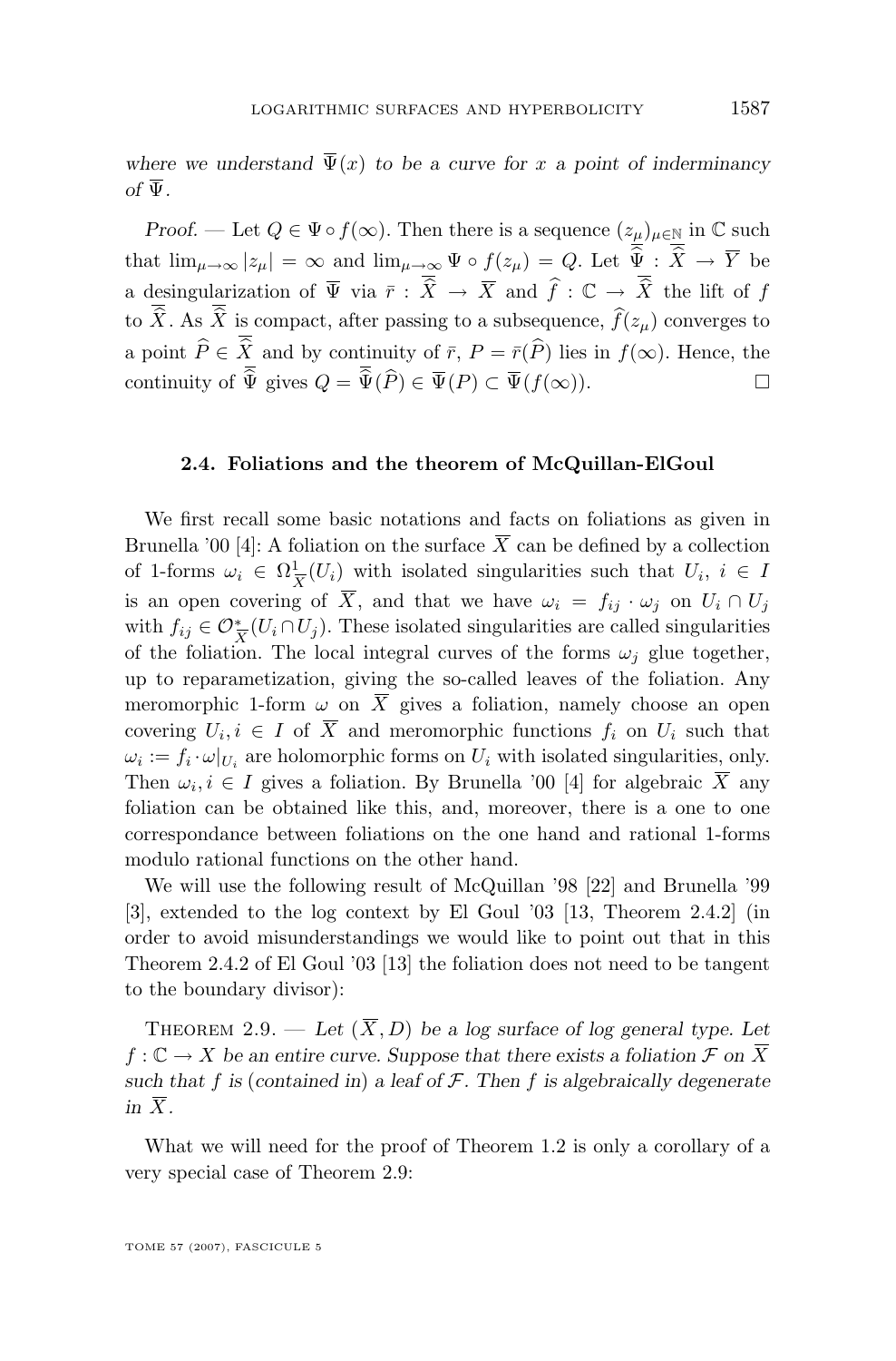<span id="page-14-0"></span>PROPOSITION 2.10. — Let  $(\overline{X}, D)$  be a log surface of log general type. Let  $\Psi: X \to A_X$  be a dominant morphism which extends to a rational *map*  $\overline{\Psi}$  :  $\overline{X}$   $\cdots$   $\rightarrow$   $\overline{A}_X$ *. Let*  $f : \mathbb{C} \rightarrow X$  *be an entire curve. Assume that the map*  $\Psi \circ f : \mathbb{C} \to \mathcal{A}_X$  *is linearly degenerate with respect to the universal cover*  $\mathbb{C}^2 \to \mathcal{A}_X$ . Then f *is algebraically degenerate.* 

*Proof.* — The map  $\Psi \circ f : \mathbb{C} \to \mathcal{A}_X$  is linearly degenerate with respect to the universal cover  $\mathbb{C}^2 \to \mathcal{A}_X$ . Hence,  $\Psi \circ f$  is a leaf of the linear foliation given by a 1-form with constant coefficients on  $\mathbb{C}^2$ , descending to a nowhere vanishing log 1-form  $\omega$  on  $\overline{A}_X$  (see subsection 2.2). It corresponds to a meromorphic nowhere vanishing 1-form on  $\overline{A}_X$  without poles on  $A_X$ . Now  $\overline{\Psi} : \overline{X} \to \overline{\mathcal{A}}_X$  is a dominant rational map, and so the meromorphic form  $ω$  pulls back via  $\overline{\Psi}^*$  to a nonvanishing meromorphic 1-form  $\overline{\Psi}^*$  which is holomorphic over X. By construction we have that  $f^*(\overline{\Psi}^*\omega) \equiv 0$ . Let  $S \subset \overline{X}$  be the divisor given by the meromorphic 1-form  $\overline{\Psi}^* \omega$ , namely the divisor given by the  $f_i, i \in I$  with respect to an open covering  $U_i, i \in I$ such that  $f_i \cdot (\overline{\Psi}^* \omega)|_{U_i}$  is a holomorphic 1-form with isolated singularities only on  $U_i$  for all  $i \in I$ . If  $f(\mathbb{C}) \subset S$  then f is algebraically degenerate. Otherwise f is contained in a leaf of the foliation given by the 1-form  $\overline{\Psi}^*\omega$ , namely by the  $f_i \cdot (\overline{\Psi}^* \omega)|_{U_i}$ . By Theorem [2.9](#page-13-0) it follows that f is algebraically degenerate, which finishes the proof of Proposition [2.10.](#page-13-0)  $\Box$ 

#### **2.5. The case of non-dominant quasi-Albanese map**

The following is a direct consequence of the log-Bloch theorem and the universal property of the quasi-Albanese map.

PROPOSITION 2.11. — Let  $(\overline{X}, D)$  be a log surface with log irregu*larity*  $\bar{q}_X = 2$ *. Assume that the compactified quasi-Albanese map*  $\bar{\alpha}_X$  :  $\overline{X}$   $\cdots$   $\rightarrow$   $\overline{A}_X$  *is not dominant. Then*  $Y = \overline{\alpha}_X(X) \cap A_X$  *is a hyperbolic algebraic curve. Hence every entire curve*  $f : \mathbb{C} \to X$  *is algebraically degenerate.*

*Proof.* — The image  $\overline{Y} := \overline{\alpha}_X(\overline{X}) \subset \overline{\mathcal{A}}_X$  of  $\overline{X}$  under the compactified quasi-Albanese map  $\overline{\alpha}_X : \overline{X} \to \overline{\mathcal{A}}_X$  is a proper algebraic subvariety. Since  $\overline{q}_X = 2$ , so in particular X admits nontrivial log 1-forms,  $\overline{Y}$  cannot degenerate to a point, and so we have dim  $\overline{Y} = 1$ . By the log Bloch's theorem due to Noguchi '81 [\[24\]](#page-36-0), the Zariski closure of the image of an entire curve in  $\mathcal{A}_X$  is a translate of an algebraic subgroup of  $\mathcal{A}_X$ . But by the universal property of the quasi-Albanese map (see Iitaka '76 [\[16\]](#page-35-0)),  $Y = \overline{Y} \cap \mathcal{A}_X$  cannot be such a translate. Hence, Y is a hyperbolic algebraic curve. So the map  $\bar{\alpha}_X \circ f$  is constant, and, hence, f is algebraically degenerate.  $\square$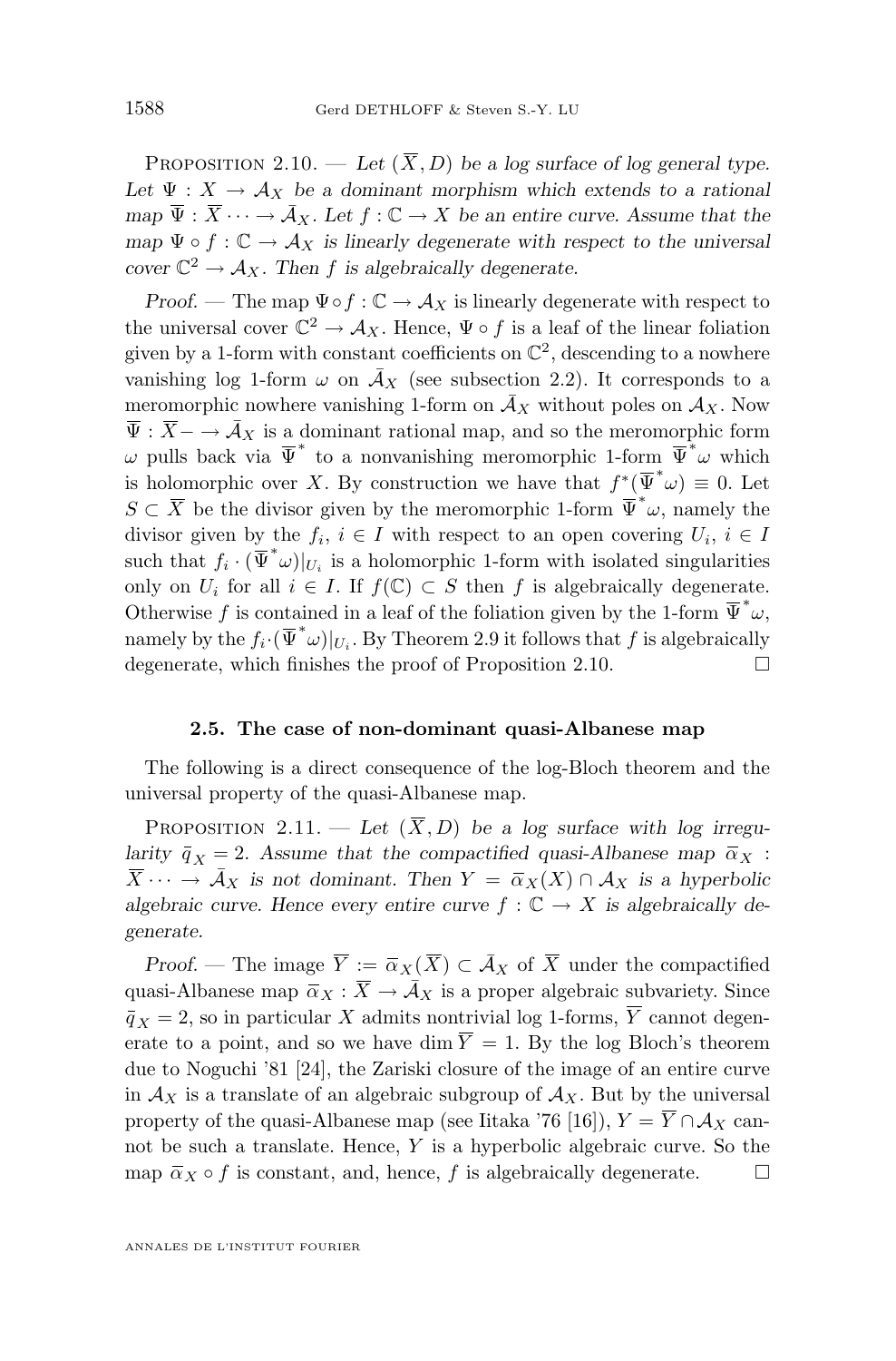#### **3. Proof of Theorem [1.2](#page-2-0) and some applications**

#### **3.1. Reduction of the proof**

We will reduce the proof of Theorem [1.2](#page-2-0) by a result of McQuillen and ElGoul (which is Theorem [2.9](#page-13-0) above) and by log-Bloch's theorem to the following.

**Claim**: Let  $(\overline{X}, D)$  be a log surface with  $\overline{q}_X = 2$  and dominant  $\overline{\alpha}_X$  and *with log Kodaira dimension*  $\bar{\kappa}_X = 2$ *. Let*  $f : \mathbb{C} \to X$  *be a Brody curve. Assume that* f *is not algebraically degenerate. Then*  $\alpha_X \circ f : \mathbb{C} \to \mathcal{A}_X$  *is a translate of a complex one parameter subgroup of*  $A_X$ .

For if  $\bar{\alpha}_X$  is not dominant, then Theorem [1.2](#page-2-0) follows from Proposi-tion [2.11.](#page-14-0) If  $\bar{\alpha}_X$  is dominant and f is not algebraically degenerate, then by the Claim  $\alpha_X \circ f : \mathbb{C} \to \mathcal{A}_X$  is a translate of a complex 1-parameter subgroup of  $A_X$ . Then Theorem [1.2](#page-2-0) follows from Proposition [2.10.](#page-13-0)

So it suffices to prove the Claim for the various cases of  $q_{\overline{X}}$  below.

#### **3.2.** The case  $q_{\overline{X}} = 2$

The euclidean metric of the universal cover  $\mathbb{C}^2$  of the Albanese torus  $\mathcal{A}_{\overline{X}}$ descends to a metric h on it. We may choose a hermitean metric g on  $\overline{X}$ such that  $\alpha^*$  $\frac{1}{X}h \leq g$  and we have

$$
\mathbb{C} \xrightarrow{f} (\overline{X}, g) \xrightarrow{\alpha_{\overline{X}}} (\mathcal{A}_{\overline{X}}, h) \longleftarrow (\mathbb{C}^2, \text{eucl.}).
$$

Now since f is a Brody curve, we have  $|f'|_g \leqslant C$ . By composing with the Albanese map, we therefore get

$$
|(\alpha_{\overline{X}} \circ f)'|_{h} \leqslant C.
$$

After lifting to  $\mathbb{C}^2$ , the components of  $(\alpha_{\overline{X}} \circ f)'$  are bounded holomorphic functions. Hence, by Liouville's theorem, they are constant. So the map  $\alpha_{\overline{X}} \circ f : \mathbb{C} \to \mathcal{A}_X$  is a translated complex 1-parameter subgroup of  $\mathcal{A}_X$ .  $\Box$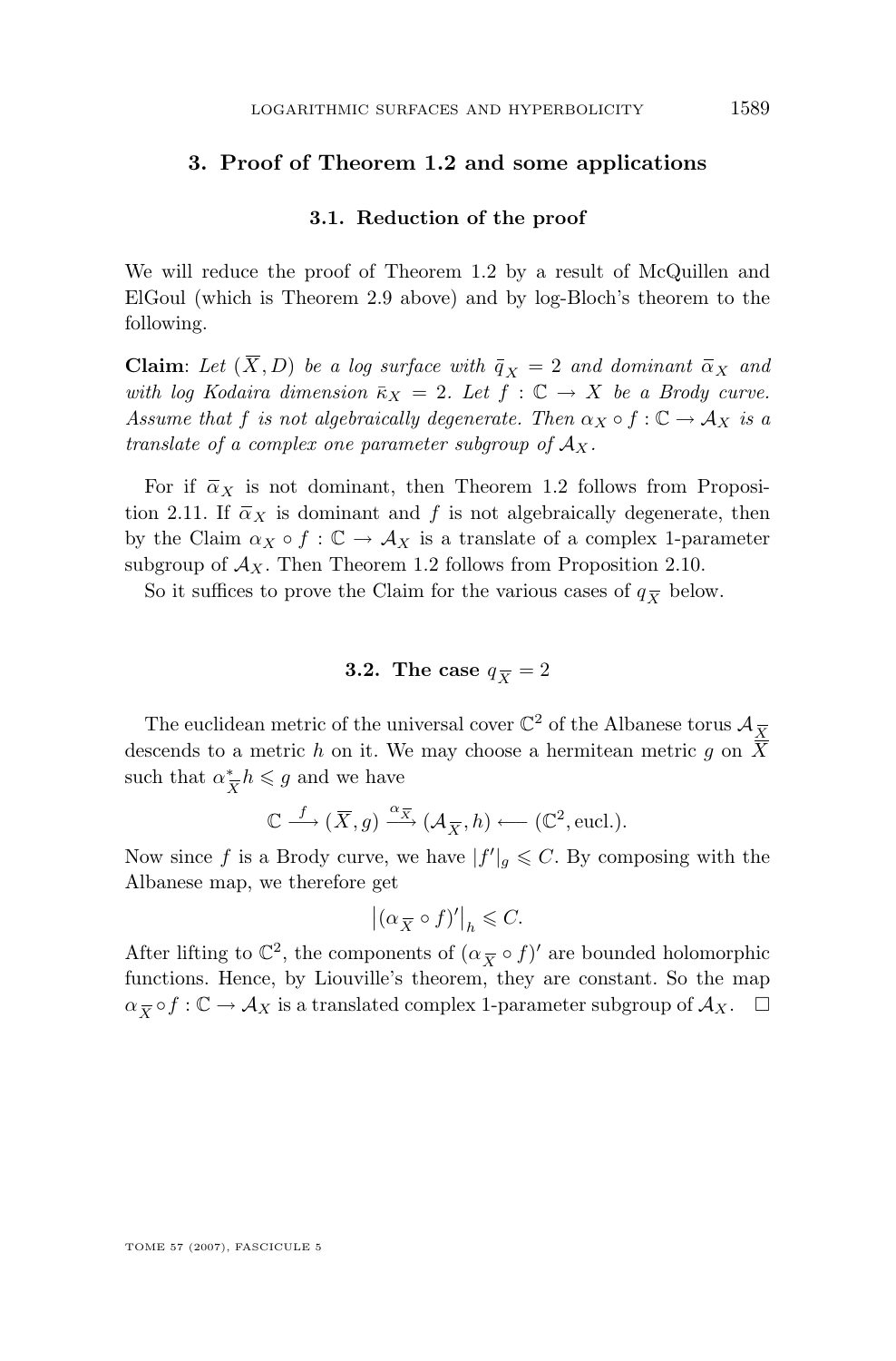#### **3.3.** The case  $q_{\overline{X}} = 1$

<span id="page-16-0"></span>We have the following diagram (see [\(2.8\)](#page-8-0)):

(3.1) 
$$
\mathbb{C} \xrightarrow{f} \overline{X} \xrightarrow{\overline{\alpha}_{X}} \overline{\mathcal{A}}_{X} \downarrow \pi
$$

$$
\alpha_{\overline{X}} \searrow \downarrow \pi
$$

$$
\mathcal{A}_{\overline{X}}
$$

As in the case  $q_{\overline{X}} = 2$ , we get that  $\alpha_{\overline{X}} \circ f$  is linear with respect to the coordinates from the universal covering  $\mathbb{C} \to \mathcal{A}_{\overline{X}}$ . If  $\alpha_{\overline{X}} \circ f$  is constant, then f is algebraically degenerate and we are done. So we assume from now on that this linear function is nonconstant.

Let  $I \subset D \subset \overline{X}$  be the (finite) set of points of indeterminacy of  $\overline{\alpha}_X$ ,  $U \subset \mathcal{A}_{\overline{X}}$  a neighborhood of the finite set  $\alpha_{\overline{X}}(I)$  consisting of small disks around each point of  $\alpha_{\overline{X}}(I)$ . Let  $V = \alpha_{\overline{X}}^{-1}$  $\frac{-1}{X}(U)$  and  $W = f^{-1}(V)$ .

Since  $\bar{\alpha}_X$  is a morphism on the compact set  $\bar{X} \setminus V$ ,  $(\bar{\alpha}_X \circ f)'$  is bounded on  $\mathbb{C} \setminus W$  with respect to any hermitian metric h on  $\overline{A}_{X}$ .

Brody curves are of order  $\leq 2$ . Hence, by Lemma [2.5,](#page-11-0)

$$
\alpha_X \circ f : \mathbb{C} \longrightarrow \mathcal{A}_X \subset \bar{\mathcal{A}}_X
$$

is of order  $\leq 2$ .

Let  $\mathbb{C}\times\mathbb{P}_1\to \bar{\mathcal{A}}_X$  be the universal cover, and let

$$
\widetilde{(\alpha_X \circ f)} : \mathbb{C} \to \mathbb{C} \times \mathbb{C}^* \subset \mathbb{C} \times \mathbb{P}_1
$$

be a lift of the map  $\alpha_X \circ f : \mathbb{C} \to \mathcal{A}_X \subset \overline{\mathcal{A}}_X$  to  $\mathbb{C} \times \mathbb{P}_1$ . If  $\text{pr}_1 : \mathbb{C} \times \mathbb{P}_1 \to \mathbb{C}$ (resp.  $\operatorname{pr}_2:\mathbb{C}\times\mathbb{P}_1\to\mathbb{P}_1)$  denote the projections to the first respectively the second factor, we get that  $\widetilde{\text{pr}_1 \circ (\alpha_X \circ f)}$  is a lift of  $\alpha_{\overline{X}} \circ f$  through the universal cover  $\mathbb{C} \to \mathcal{A}_{\overline{X}}$ , which we know already to be a linear function. Define

$$
\Phi := \mathrm{pr}_2 \circ \widetilde{(\alpha_X \circ f)} : \mathbb{C} \longrightarrow \mathbb{C}^* \subset \mathbb{P}_1.
$$

If we prove that  $\Phi$  is of the form  $\Phi(z) = \exp(P(z))$  with a linear polynomial  $P(z)$ , then  $\alpha_{\overline{X}} \circ f : \mathbb{C} \to \mathcal{A}_X$  is a translated complex 1-parameter subgroup of  $\mathcal{A}_X$ .

By Proposition [2.1,](#page-8-0) there exists a metric h on  $\overline{A}_X$  such that the universal covering map  $(\mathbb{C} \times \mathbb{P}_1,$  eucl.  $\times$  FS)  $\rightarrow (\bar{A}_X, h)$  is a local isometry. By this, we get the existence of a constant  $C$  such that

(3.2) 
$$
\left| \left( \Phi |_{\mathbb{C} \backslash W} \right)' \right|_{FS} \leqslant C.
$$

ANNALES DE L'INSTITUT FOURIER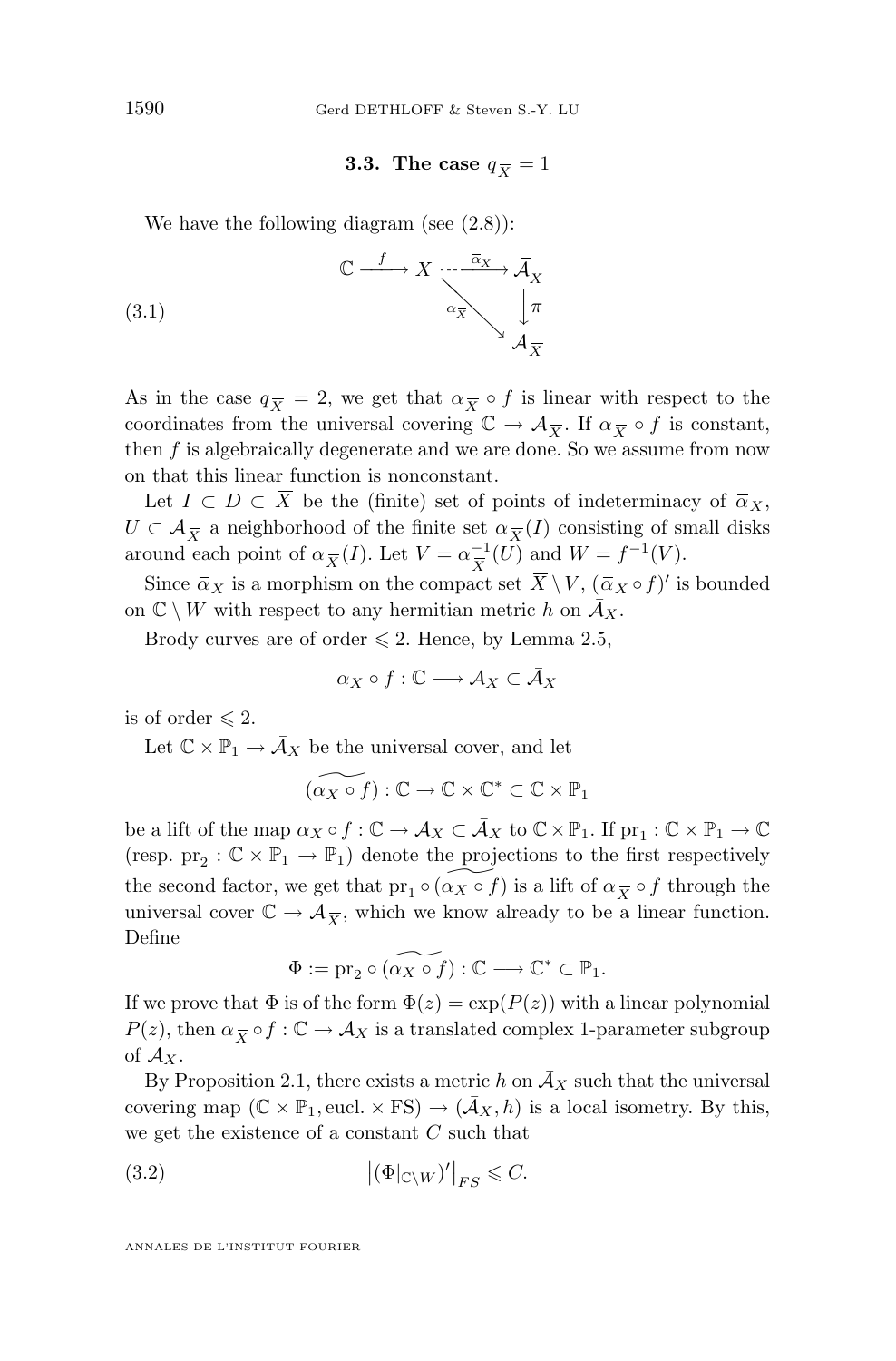<span id="page-17-0"></span>Furthermore, we get the following estimate for the characteristic function.

$$
T_{\Phi}(r, \omega_{\text{FS}}) = \int_{1}^{r} \frac{dt}{t} \int_{|z| < t} \Phi^* \omega_{\text{FS}} \le \int_{1}^{r} \frac{dt}{t} \int_{|z| < t} (\widetilde{\alpha_X \circ f})^* \omega_{\text{eucl.} \times \text{FS}}
$$
  
= 
$$
\int_{1}^{r} \frac{dt}{t} \int_{|z| < t} (\alpha_X \circ f)^* \omega_h = T_{(\alpha_X \circ f)}(r, \omega_h).
$$

Hence, from  $\rho_{(\alpha x \circ f)} \leq 2$ , it follows  $\rho_{\Phi} \leq 2$ . So  $\Phi(z) = \exp(P(z))$  with deg  $P \le 2$ . If deg  $P \le 1$ , the proof is finished. So we may assume deg  $P = 2$ . We may assume that  $P(z) = z^2 + c$  by a linear transformation  $z \mapsto az + b$ in C. Then, by a multiplicative transformation  $w \mapsto \exp(c) \cdot w$ , we may assume

$$
P(z) = z^2.
$$

Since  $U \subset \mathcal{A}_{\overline{X}}$  is a small neighborhood of the finite set  $\alpha_{\overline{X}}(I)$  and the map  $\alpha_{\overline{X}} \circ f$  is *linear* with respect to the coordinates from the universal cover of  $\mathcal{A}_{\overline{X}}$ , we get that  $\alpha_{\overline{X}} \circ f$  is also a universal covering map. Hence, up to a translation,  $\alpha_{\overline{X}} \circ f$  is a group morphism with kernel  $\Gamma \subset \mathbb{C}$ . Then  $W = (\alpha_{\overline{X}} \circ f)^{-1}(U)$  is the union of the translations by the lattice  $\Gamma$  of a finite number of small disks in C.

Hence, there exists a sequence on the diagonal

$$
(z_v = x_v + ix_v)_{v \to \infty} \subset \mathbb{C} \setminus W
$$
 with  $x_v \to \infty$ .

We have

$$
|\Phi'|_{FS}(z) = \frac{|2z| \exp(x^2 - y^2)}{1 + \exp(2(x^2 - y^2))}
$$

and, hence, since  $\Phi'$  is bounded on  $\mathbb{C} \setminus W$  by [\(3.2\)](#page-16-0):

$$
C \geqslant \left| \Phi' \right|_{FS}(z_v) = \frac{|2z_v| \exp(0)}{1 + \exp(0)} \longrightarrow \infty,
$$

This is a contradiction since  $|z_v| \to \infty$ . So the assumption deg  $P = 2$  was wrong.

#### **3.4.** The case  $q_{\overline{X}} = 0$

Let  $(\overline{X}, D)$  be the log surface and assume  $f : \mathbb{C} \to X$  is a Brody curve which is not algebraically degenerate with  $f(\infty)$  its limit set. We recall (subsection 2.2) that for a rational function  $\overline{\Phi}: \overline{X} \cdots \to \mathbb{P}_1$  which extends a holomorphic function  $\Phi: X \to \mathbb{C}^*$ , we always have  $\Phi \circ f(z) = \exp(P(z)),$ with  $P(z)$  a polynomial of degree at most 2.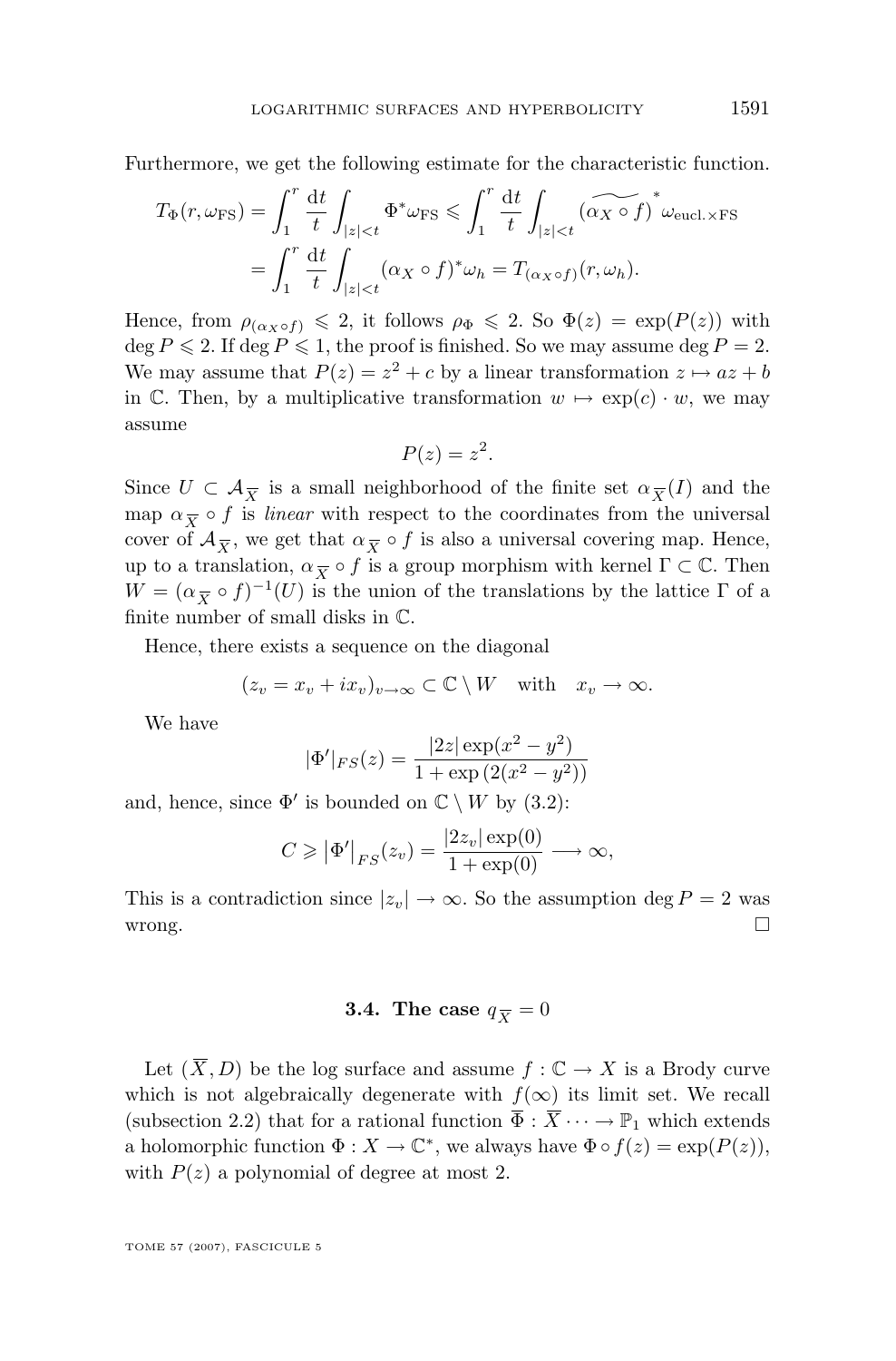<span id="page-18-0"></span>LEMMA 3.1. — *Assume there exists a rational function*  $\overline{\Phi}: \overline{X} \cdots \rightarrow \mathbb{P}_1$ which extends a holomorphic function  $\Phi : X \to \mathbb{C}^*$  such that  $\Phi \circ f(z) =$  $\exp(P(z))$ *, with*  $P(z)$  *a polynomial of degree* (*exactly*) 2*. Then we have*  $f(\infty) = \bigcup_{j=1}^{\ell} D_j$ , where  $D_1, \ldots, D_{\ell}$  is a subset of the set of the irreducible *components*  $D_1, \ldots, D_k$  *of* D. Moreover, for any such rational function  $\overline{\Phi}$ , *we have*  $\Phi(D_j \setminus I_{\overline{\Phi}}) \equiv 0$  or  $\equiv \infty$  for  $j = 1, \ldots, \ell$ , where  $I_{\overline{\Phi}}$  denotes the set *of points of indeterminacy of* Φ*.*

*Proof.* — Let  $\overline{\Phi}$  :  $\overline{X}$   $\cdots$   $\rightarrow$   $\mathbb{P}_1$  be a rational function which extends a holomorphic function  $\Phi: X \to \mathbb{C}^*$  such that  $\Phi \circ f(z) = \exp(P(z))$ , with  $P(z)$  a polynomial of degree (exactly) 2, and let  $I_{\overline{\Phi}}$  be the set of points of indeterminacy of  $\overline{\Phi}$ . We first prove

(3.3) 
$$
\overline{\Phi}(f(\infty) \setminus I_{\overline{\Phi}}) \subset \{0, \infty\} \subset \mathbb{P}_1.
$$

We may assume by a linear coordinate change in  $\mathbb C$  and a multiplicative transformation in  $\mathbb{C}^* \subset \mathbb{P}_1$ , that

$$
P(z) = z^2.
$$

Assume that (3.3) does not hold. Then there exists a point  $p \in f(\infty) \setminus I_{\overline{\Phi}}$ such that  $\overline{\Phi}(p) \in \mathbb{C}^*$ . Let  $U(p) \subset \overline{X}$  be a neighborhood such that its topological closure (with respect to the usual topology)  $\bar{U}(p)$  does not contain any points of  $I_{\overline{\Phi}}$ . Note that  $\Phi$  is a holomorphic function in a neighborhood of  $\overline{U}(p) \subset \overline{X}$ . Since  $p \in f(\infty)$ , there exists a sequence  $(z_v) = (x_v + iy_v)$ ,  $v \in \mathbb{N}$ , such that  $|z_v| \to \infty$  and  $f(z_v) \to p$ . Without loss of generality, we may assume that  $f(z_v) \in U(p)$  for all  $v \in \mathbb{N}$ . Then we have

(3.4) 
$$
\exp(x_v^2 - y_v^2) = |\exp(x_v^2 - y_v^2) \cdot \exp(2ix_v^2y_v^2)| = |\exp(z_v^2)|
$$

$$
= |\Phi \circ f(z_v)| \longrightarrow |\overline{\Phi}(p)| = C_1 > 0.
$$

Since f is a Brody curve, its derivative is uniformly bounded on  $\mathbb{C}$ , and since  $U(p) \subset X$  is compact, the derivative of  $\Phi|_{\overline{U}(p)}$  is bounded too. Hence, there exists a constant  $C_2 > 0$  such that  $|(\Phi \circ f)'|_{FS} \leq C_2$  on  $f^{-1}(\overline{U}(p))$ . So in particular

(3.5) 
$$
C_2 \ge |(\Phi \circ f)'(z_v)|_{FS} = \frac{|2z_v| \cdot |\exp(z_v^2)|}{1 + |\exp(z_v^2)|^2} = \frac{2|z_v| \cdot \exp(x_v^2 - y_v^2)}{1 + (\exp(x_v^2 - y_v^2))^2} \longrightarrow \infty
$$

by (3.4) and as  $|z_v| \to \infty$ . This contradiction proves (3.3).

Now assume that there exists a rational function  $\overline{\Phi} : \overline{X} \cdots \to \mathbb{P}_1$  which extends a holomorphic function  $\Phi: X \to \mathbb{C}^*$  such that  $\Phi \circ f(z) = \exp(P(z)),$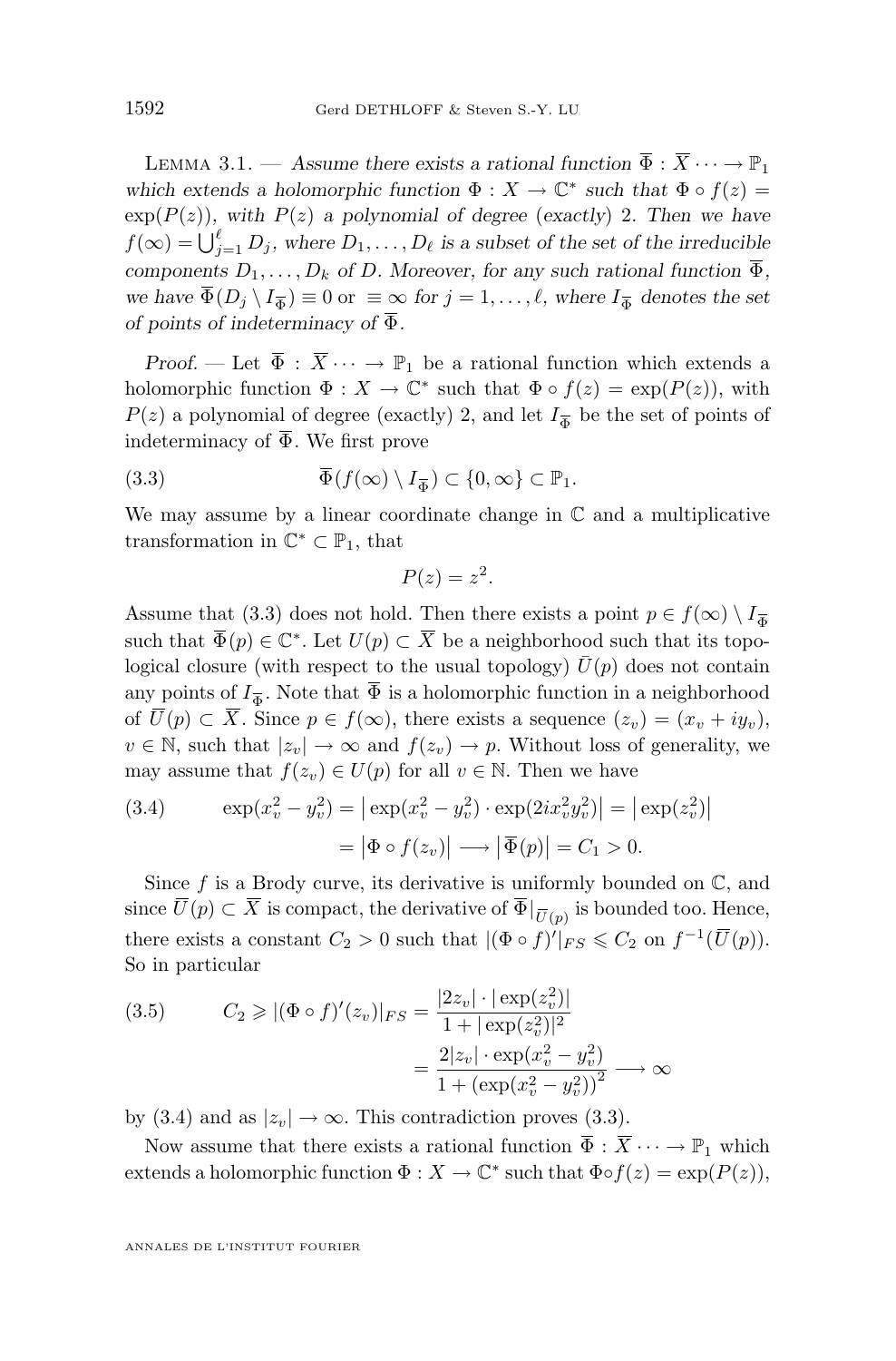with  $P(z)$  a polynomial of degree (exactly) 2. By  $(3.3)$  we have

$$
(f(\infty)\setminus I_{\overline{\Phi}})\subset \overline{\Phi}^{-1}(\{0,\infty\})\subset D\subset \overline{X}.
$$

Now the Lemma follows from Proposition [2.6.](#page-12-0)

For the rest of this subsection, we assume  $\bar{q}_X = 2$  and  $q_{\overline{X}} = 0$ . Let  $\overline{\Phi}_i = (\overline{\alpha}_X)_i : \overline{X} \cdots \to \mathbb{P}_1, i = 1, 2$ , be the two components of the quasi-Albanese map (see subsection 2.1).

LEMMA 3.2. — Let  $M = \binom{m_{11} \ m_{21}}{m_{21} \ m_{22}} \in M(2 \times 2, \mathbb{Z})$  be a nonsingular *matrix* (*not necessarily invertible over* Z)*. Then the map*

$$
(\overline{\Psi}_1, \overline{\Psi}_2) = (\overline{\Phi}_1^{m_{11}} \overline{\Phi}_2^{m_{12}}, \overline{\Phi}_1^{m_{21}} \overline{\Phi}_2^{m_{22}}) : \overline{X} \dots \longrightarrow (\mathbb{P}_1)^2
$$

*is a dominant rational map extending the dominant morphism*

(3.6)  
\n
$$
(\Psi_1, \Psi_2) : X \longrightarrow (\mathbb{C}^*)^2,
$$
\n
$$
x \longmapsto \Big(\exp\Big(\int_{x_0}^x m_{11}\omega_1 + m_{12}\omega_2\Big), \exp\Big(\int_{x_0}^x m_{21}\omega_1 + m_{22}\omega_2\Big)\Big).
$$

(We remark that the map  $(\Psi_1, \Psi_2)$  is not the quasi-Albanese map in general, but it factors through the quasi-Albanese map by a finite étale map.)

*Proof.* — It suffices to prove that the morphism  $(\Psi_1, \Psi_2) : X \to (\mathbb{C}^*)^2$ is dominant, the rest is clear from the properties of the quasi-Albanese map. Let  $\omega_1, \omega_2$  be the two linearly independent log forms corresponding to  $\Phi_1, \Phi_2$ . By construction  $(\Psi_1, \Psi_2) : X \to (\mathbb{C}^*)^2$  is of the form

(3.7) 
$$
(\Psi_1, \Psi_2)(x) = \left(\exp\left(\int_{x_0}^x m_{11}\omega_1 + m_{12}\omega_2\right), \exp\left(\int_{x_0}^x m_{21}\omega_1 + m_{22}\omega_2\right)\right)
$$

where  $x_0$  is a fixed point in X. It suffices to prove that the lift of this map to the universal cover,  $X \longrightarrow \mathbb{C}^2$ ,

$$
x \longmapsto \left(m_{11}\left(\int_{x_0}^x \omega_1\right) + m_{12}\left(\int_{x_0}^x \omega_2\right), m_{21}\left(\int_{x_0}^x \omega_1\right) + m_{22}\left(\int_{x_0}^x \omega_2\right)\right)
$$

has rank 2 in some points. But this is true since M is non singular and since the lift to the universal cover of the quasi-Albanese map, this means

$$
X \longrightarrow \mathbb{C}^2, \quad x \longmapsto \Big(\int_{x_0}^x \omega_1, \int_{x_0}^x \omega_2\Big)
$$

has this property.

TOME 57 (2007), FASCICULE 5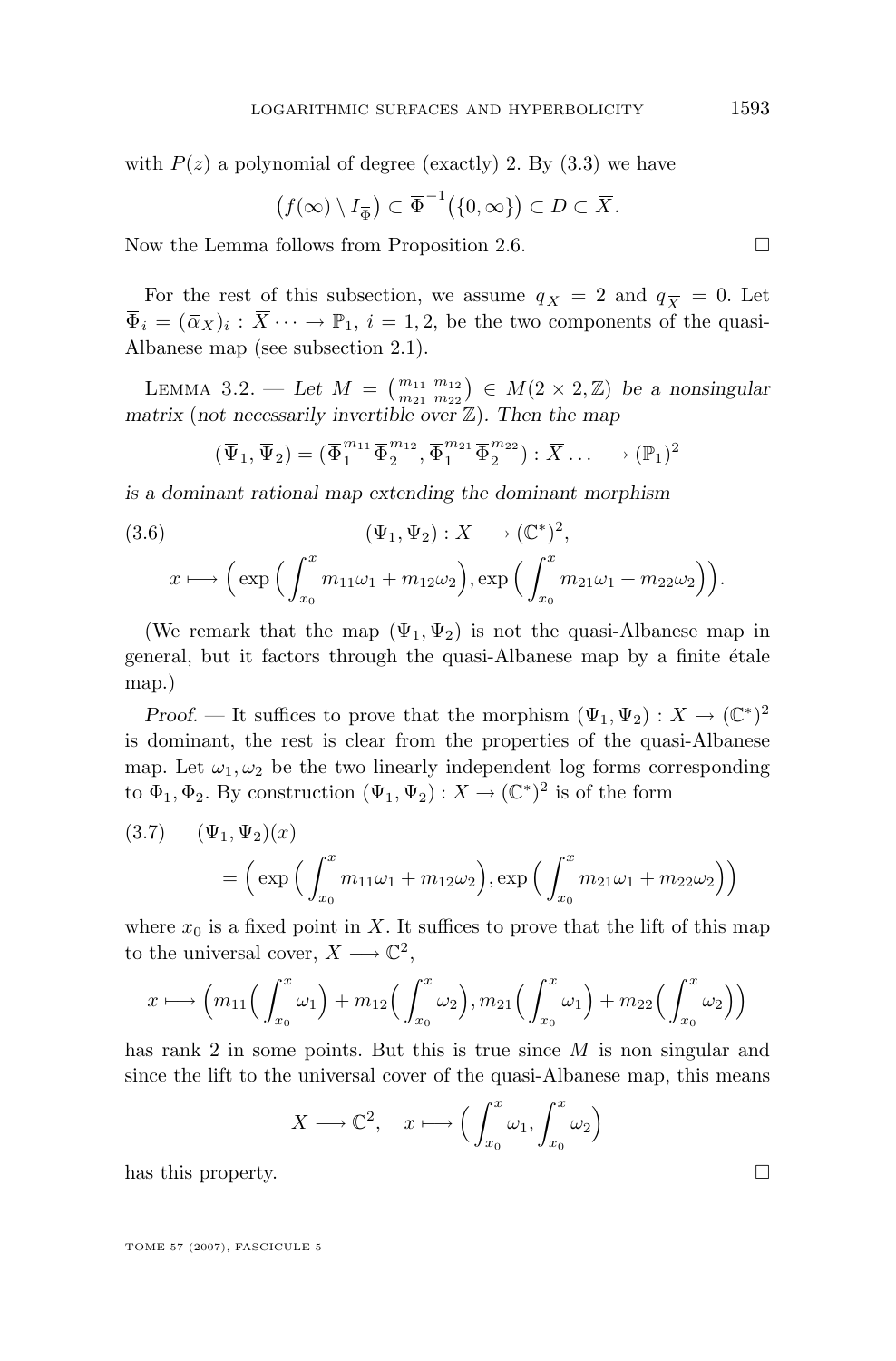By Lemma [2.5,](#page-11-0) we have  $\Psi_i \circ f = \exp(Q_i(z))$  with  $\deg Q_i \leq 2$ . Then if one of the  $Q_i$  has degree 0, it follows immediately that f is algebraically degenerate (since  $\Psi_i \circ f$  is constant then). Our aim is now to choose the nonsingular matrix M such that  $\deg Q_i \leq 1$  for  $i = 1, 2$ . Then if one of the  $Q_i$  has degree 0, one is done. If both polynomials  $Q_i$  have degree 1, then  $(\Psi_1, \Psi_2) \circ f : \mathbb{C} \to \mathbb{C}^* \times \mathbb{C}^*$  is a translate of a complex 1-parameter subgroup of  $\mathbb{C}^* \times \mathbb{C}^*$ . But we have the commutative diagram



where  $M$  is a linear isomorphism given by the matrix  $M$  and the vertical arrows are the universal covering maps. So  $\alpha_{\overline{X}} \circ f : \mathbb{C} \to \mathcal{A}_X$  is also a translated complex 1-parameter subgroup of  $A_X$ .

By Lemma [2.5](#page-11-0) we have  $\Phi_i \circ f = \exp(P_i(z))$  with  $\deg P_i \leq 2$  for the two components of the quasi-Albanese map. If deg  $P_i \leq 1$  for  $i = 1, 2$ , we put  $M = I_2$ , the identity matrix, and the proof is finished. Otherwise we may assume without loss of generality that deg  $P_2 = 2$ . Then by Lemma [3.1,](#page-17-0) we have  $f(\infty) = \bigcup_{j=1}^{\ell} D_j$ . Consider the submatrix of the residues of  $\omega_1, \omega_2$ with respect to the first  $\ell$  divisors forming  $f(\infty)$ 

(3.8) 
$$
D_1 \t D_2 \t ... \t D_\ell
$$

$$
\omega_1 \t a_{11} \t a_{12} \t ... \t a_{1\ell}
$$

$$
\omega_2 \t a_{21} \t a_{22} \t ... \t a_{2\ell}
$$

If this matrix has rank 2, there exists a nonsingular matrix  $M$  with coefficients in Z such that after passing from the log forms  $\omega_1, \omega_2$  corresponding to the map  $(\Phi_1, \Phi_2)$ , to the forms  $m_{11}\omega_1 + m_{12}\omega_2, m_{21}\omega_1 + m_{22}\omega_2$ corresponding to  $(\Psi_1, \Psi_2)$ , the matrix of residues (3.8) has at least one residue  $= 0$  in every line.

If the matrix of residues (3.8) of  $(\Phi_1, \Phi_2)$  has rank 1, we can choose the nonsingular matrix M with  $m_{11} \neq 0$ ,  $m_{21} = 0$  and  $m_{22} = 1$  such that after passing from the log forms  $\omega_1, \omega_2$  corresponding to the map  $(\Phi_1, \Phi_2)$ , to the forms  $m_{11}\omega_1 + m_{12}\omega_2, m_{21}\omega_1 + m_{22}\omega_2$  corresponding to  $(\Psi_1, \Psi_2)$  the matrix of residues  $(3.8)$  has all residues  $= 0$  in the first line. Here, there is the difficult case where the resulting matrix does not have any zero in the second line.

If the matrix of residues (3.8) of  $(\Phi_1, \Phi_2)$  has rank 0, we just take  $M = I_2$ the identity matrix.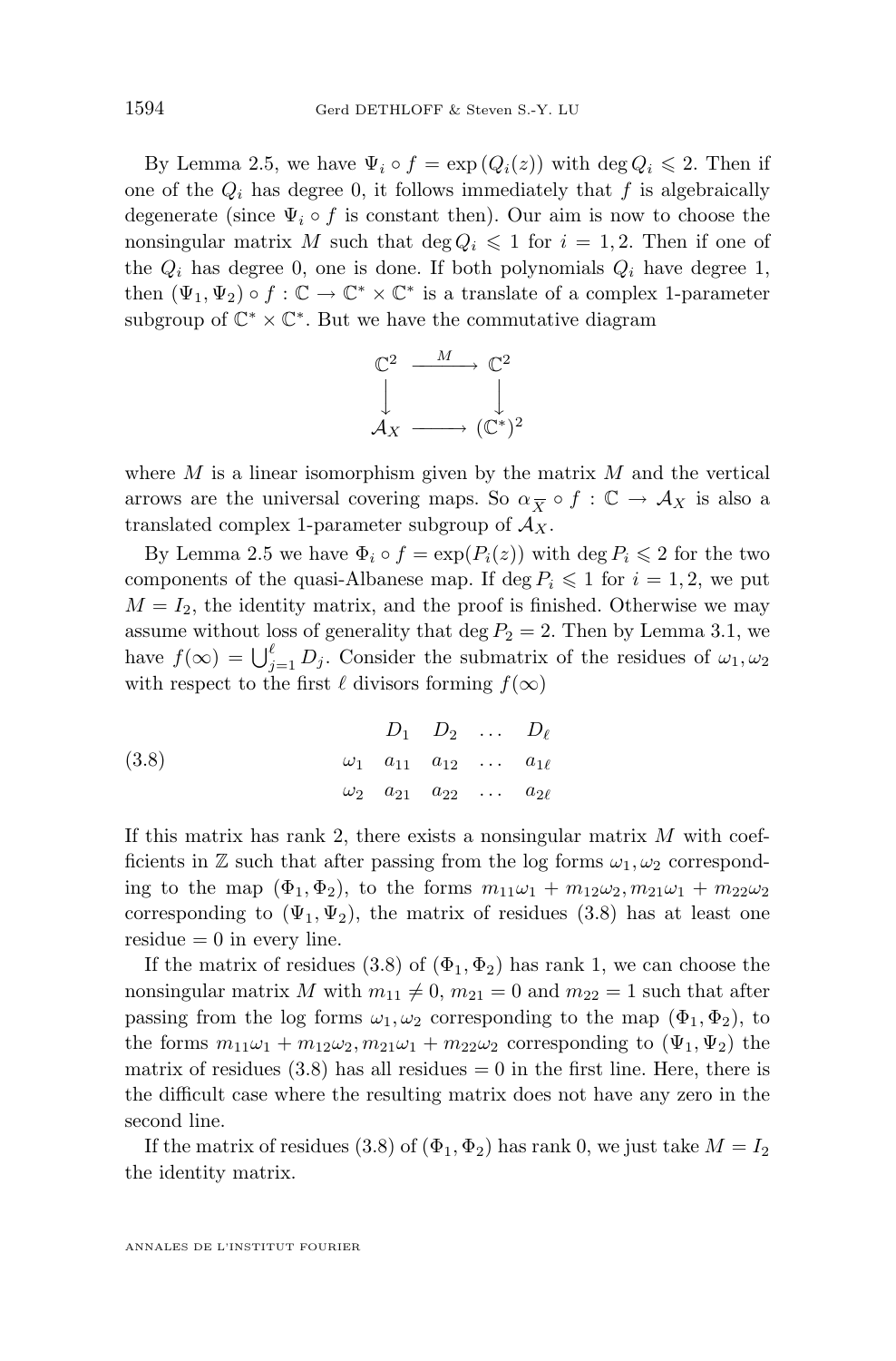<span id="page-21-0"></span>In all cases, except the difficult one, there exist some residues  $= 0$  in every line of the residue matrix for  $(\Psi_1, \Psi_2)$ . So by Lemma [3.1](#page-17-0) and equa-tion [\(2.10\)](#page-8-0), we have deg  $Q_i \leq 1$  for  $i = 1, 2$ , and we are done.

So we are left with the only (difficult) case that the matrix of residues of  $(\Psi_1, \Psi_2)$  with respect to the log forms  $\tilde{\omega}_1 := m_{11}\omega_1 + m_{12}\omega_2$  and  $\omega_2$  looks as follows (with  $a_{2i} \neq 0$  for all  $j = 1, \ldots, \ell$ )

(3.9) 
$$
D_1 \t D_2 \t ... \t D_\ell \n\widetilde{\omega}_1 \t 0 \t 0 \t ... \t 0 \n\omega_2 \t a_{21} \t a_{22} \t ... \t a_{2\ell}
$$

and that  $\Psi_i \circ f = \exp(Q_i(z))$  with  $\deg Q_1 \leq 1$  (which follows again by Lemma [3.1](#page-17-0) and equation [\(2.10\)](#page-8-0)) and deg  $Q_2 = 2$ . In this case, we have to use the explicit geometry of the entire curve  $f$  with respect to the map  $(\Psi_1, \Psi_2)$  in a similar way as we did in the proof for the case  $q_{\overline{X}} = 1$  above.

LEMMA 3.3. — a) The rational function  $\overline{\Psi}_1 : \overline{X} \cdots \to \mathbb{P}_1$  is a morphism *in a neighborhood of*  $f(\infty) = \bigcup_{j=1}^{\ell} D_j \subset \overline{X}$ .

b) There exists at most one irreducible component of  $f(\infty)$ , say  $D_1$ , such *that*  $\overline{\Psi}_1(D_1) = \mathbb{P}_1$ *. If it does not exist, then for all points*  $x \in D_i$  *we have*  $\overline{\Psi}_1(x) \in \mathbb{C}^*$ . If it exists, there exists exactly one point  $x_0 \in f(\infty)$  and *exactly one point*  $x_{\infty} \in f(\infty)$ *, both lying in*  $D_1$ *, such that*  $\overline{\Psi}_1(x_0) = 0$ *and*  $\overline{\Psi}_1(x_\infty) = \infty$  *(in particular, for all points*  $x \in f(\infty) \setminus \{x_0, x_\infty\}$ , *we have*  $\overline{\Psi}_1(x) \in \mathbb{C}^*$ *). Furthermore,*  $x_0$  *respectively*  $x_\infty$  *are intersection* points of  $D_1$  with components  $D_j$  with  $j \geq \ell + 1$  *(meaning components not belonging to*  $f(\infty)$ *)* with residues  $a_{1j} > 0$  respectively  $a_{1j} < 0$ .

*Proof.* — a) This follows immediately from Proposition [2.2](#page-9-0) since by  $(3.9)$ , all the residues of  $\overline{\Psi}_1$  on all components of  $f(\infty)$  are  $= 0$ .

b) Since  $\overline{\Psi}_1$  is a morphism around  $f(\infty)$ , the image of every irreducible component of  $f(\infty)$  is a (closed) subvariety in  $\mathbb{P}_1$ , and hence a single point or all of  $\mathbb{P}_1$ . Since the residue of  $\overline{\Psi}_1$  on each component of  $f(\infty)$  is 0, it follows by  $(2.10)$  that the image of each component, if it is a single point, has to lie in  $\mathbb{C}^*$ . By the same token, we also get that any point  $x \in f(\infty)$ which is mapped to 0 respectively to  $\infty$  by  $\overline{\Psi}_1$  has to be an intersection point with a component of D having residue  $> 0$  respectively  $< 0$ , and which cannot be one of the components of  $f(\infty)$ . Since D is a normal crossing divisor, no three irreducible components meet in one point, and so no point mapping to 0 or to  $\infty$  can lie on the intersection of different irreducible components of  $f(\infty)$ . We will now prove that there can exist at most one point  $x = x_0 \in f(\infty)$  with  $\overline{\Psi}_1(x) = 0$  and at most one point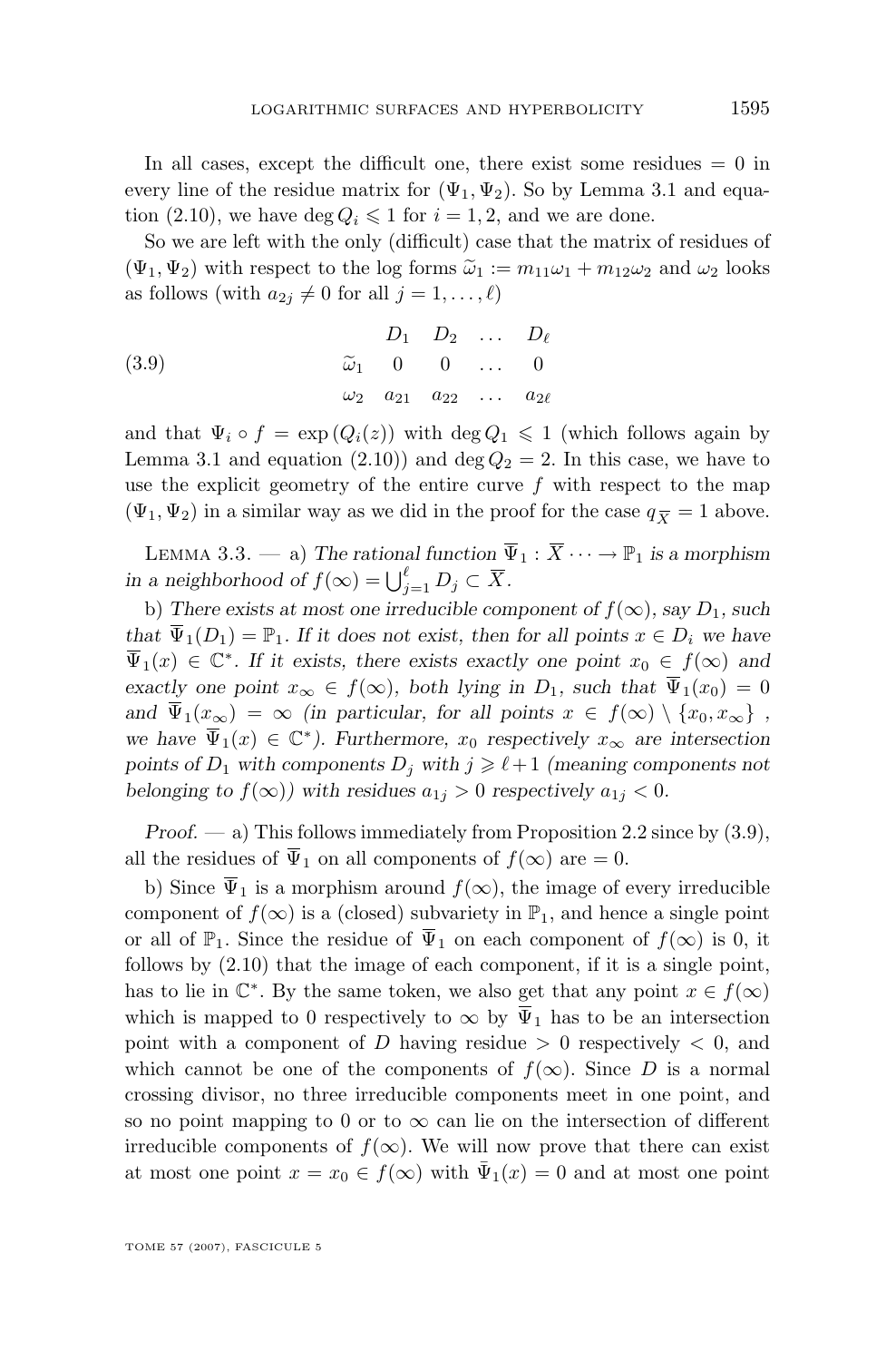<span id="page-22-0"></span> $x = x_{\infty} \in f(\infty)$  with  $\bar{\Psi}_1(x) = \infty$ . From this it follows immediately that there can be at most one component of  $f(\infty)$  mapping onto  $\mathbb{P}_1$ , which then has to contain both  $x_0$  and  $x_\infty$ .

Let  $\{(x_0)_1, \ldots, (x_0)_m\} = \{x \in f(\infty) : \overline{\Psi}_1(x) = 0\}$ . Take a neighborhood  $U(f(\infty))$  such that  $\overline{\Psi}_1$  is still a morphism in a neighborhood of the closure  $\overline{U}(f(\infty))$  of  $U(f(\infty))$  (this is possible since there is only a finite number of points of indeterminacy of  $\overline{\Psi}_1$ ). Take small neighborhoods  $U_p = U_p((x_0)_p)$ ,  $p = 1, \ldots, m$ , such that their closures are still contained in  $U(f(\infty))$ .

Assume  $m \geq 2$ . For  $p = 1, 2$ , take sequences  $(z_v^{(p)})$ ,  $v \in \mathbb{N}$ , such that  $|z_v^{(p)}| \to \infty$  and  $f(z_v^{(p)}) \to (x_0)_p$ . Without loss of generality, we may assume that  $f(z_v^{(p)}) \in U_p$  for all  $v \in \mathbb{N}$ . Let  $[z_v^{(1)}, z_v^{(2)}] \subset \mathbb{C}$  be the (linear) segment between  $z_v^{(1)}$  and  $z_v^{(2)}$  in  $\mathbb{C}$ . Then there exists a point

$$
w_v \in ([z_v^{(1)}, z_v^{(2)}] \cap f^{-1}(U(f(\infty)))) \setminus \bigcup_{p=1}^m f^{-1}(U_p).
$$

The image of the segment  $[z_v^{(1)}, z_v^{(2)}]$  under f joins the two points  $f(z_v^{(1)}) \in$  $U_1$  and  $f(z_i^{(2)}) \in U_2$ . Since the two neighborhoods are disjoint, it has to cross the boundaries of both of them. Let  $w<sub>v</sub>$  be the inverse image of such a crossing point with one of these boundaries.

By [\(3.9\)](#page-21-0) we have  $\overline{\Psi}_1 \circ f(z) = \exp(az + b)$  with  $a, b \in \mathbb{C}$ . Since  $f(z_v^{(p)}) \to$  $(x_0)_p$  we get  $\overline{\Psi}_1 \circ f(z_v^{(p)}) \to \overline{\Psi}_1((x_0)_p) = 0, p = 1, 2$ . So  $\exp(az_v^{(p)} + b) \to 0$ , meaning  $\text{Re}(az_v^{(p)}+b) \to -\infty$ ,  $p=1,2$ . Now  $w_v \in [z_v^{(1)}, z_v^{(2)}]$ , so there exist  $\lambda_v$  with  $0 \le \lambda_v \le 1$  such that  $w_v = \lambda_v z_v^{(1)} + (1 - \lambda_v) z_v^{(2)}$ . Then we have

$$
(3.10) \quad \text{Re}(aw_v + b) = \text{Re}(\lambda_v(az_v^{(1)} + b) + (1 - \lambda_v)(az_v^{(2)} + b))
$$
\n
$$
= \lambda_v \text{Re}(az_v^{(1)} + b) + (1 - \lambda_v)\text{Re}(az_v^{(2)} + b) \longrightarrow -\infty
$$

since  $\lambda_v, 1 - \lambda_v \geq 0$ . In particular  $|w_v| \to \infty$ .

Consider the sequence  $f(w_n), v \in \mathbb{N}$ . After passing to a subsequence, we get  $f(w_v) \to P \in \overline{X}$ . By construction, we have  $P \in f(\infty)$ , and by (3.10) we get

(3.11) 
$$
\overline{\Psi}_1(P) = \lim_{v \to \infty} \overline{\Psi}_1(f(w_v)) = \lim_{v \to \infty} \exp(aw_v + b) = 0.
$$

But  $w_v \in f^{-1}(U(f(\infty))) \setminus \bigcup_{p=1}^m f^{-1}(U_p((x_0)_p)),$  so  $P \neq (x_0)_v, v = 1, \ldots, m$ . This is a contradiction, since

$$
\{(x_0)_1,\ldots,(x_0)_m\} = \{x \in f(\infty) : \bar{\Psi}_1(x) = 0\} \ni P.
$$

So our assumption  $m \geq 2$  was wrong, and there exists at most one point  $x_0 \in f(\infty)$  such that  $\overline{\Psi}_1(x_0) = 0$ .

ANNALES DE L'INSTITUT FOURIER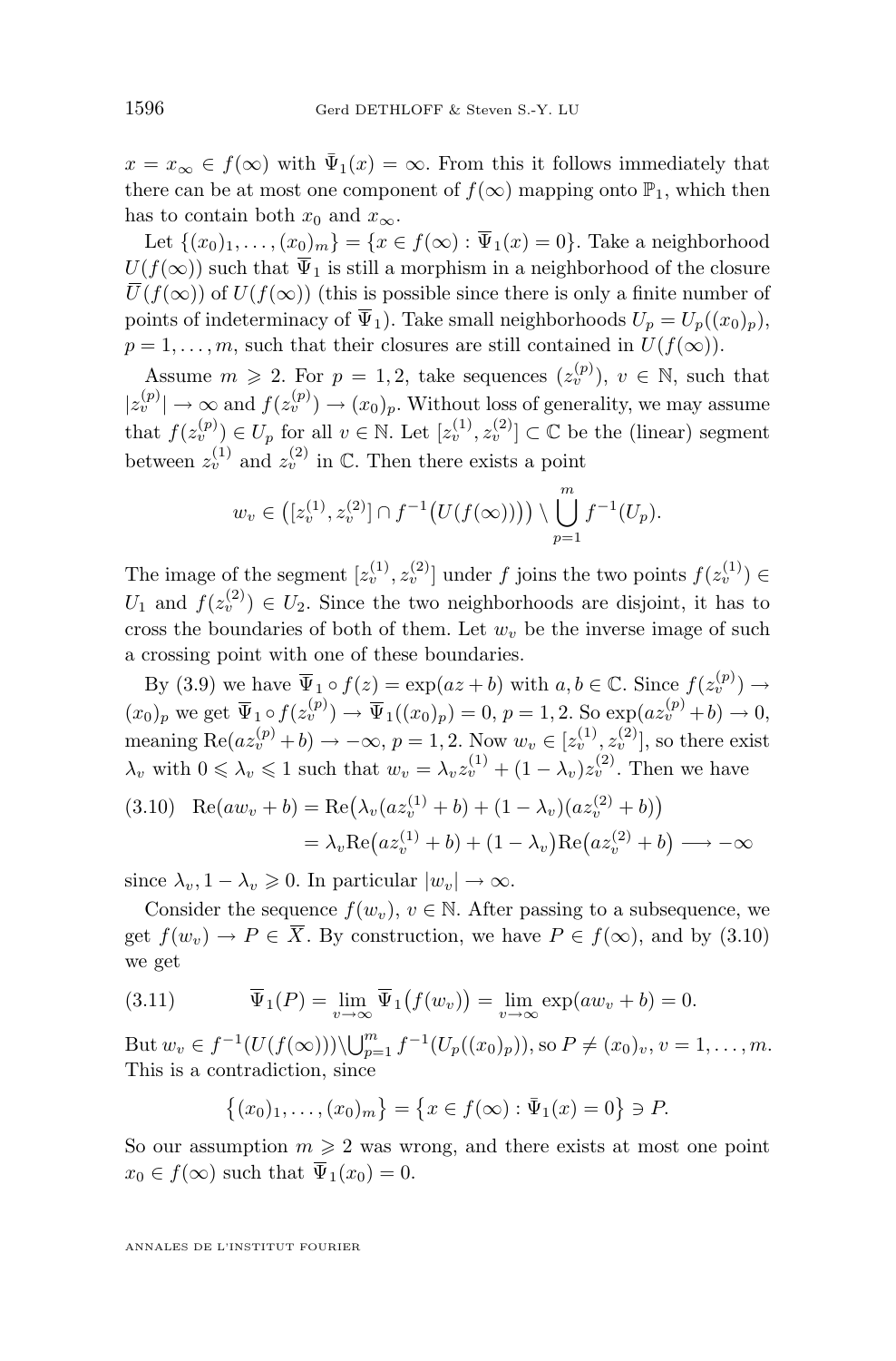The proof for  $x_{\infty}$  is exactly the same, just change 0 and  $\infty$  in the proof above, and in [\(3.10\)](#page-22-0), change  $-\infty$  to  $+\infty$ .

Now we can finish up the proof of the claim: If there does not exist an irreducible component  $D_1$  of  $f(\infty)$  such that  $\overline{\Psi}_1(D_1) = \mathbb{P}_1$  (case 1), we leave  $(\Psi_1, \Psi_2)$  as it is. If it does exist (case 2), then we may assume  $x_0 \in D_1 \cap D_{l+1}$ . The matrix of residues [\(3.9\)](#page-21-0) extends to

(3.12) 
$$
D_1 \t D_2 \t ... \t D_\ell \t D_{\ell+1}
$$

$$
\tilde{\omega}_1 \t 0 \t 0 \t ... \t 0 \t a_{1,\ell+1}
$$

$$
\omega_2 \t a_{21} \t a_{22} \t ... \t a_{2\ell} \t a_{2,\ell+1}
$$

with  $a_{1,\ell+1} > 0$ . We put

 $\widetilde{\omega}_2 := a_{1,\ell+1}\omega_2 - a_{2,\ell+1}\omega_1$ 

Then the new matrix of residues becomes

(3.13) 
$$
D_1 \t D_2 \t ... \t D_\ell \t D_{\ell+1}
$$

$$
\widetilde{\omega}_1 \t 0 \t 0 \t ... \t 0 \t a_{1,\ell+1}
$$

$$
\widetilde{\omega}_2 \t a_{21} \t a_{22} \t ... \t a_{2\ell} \t 0
$$

By Proposition [2.2,](#page-9-0) we get that  $x_0 \in D_1 \cap D_{\ell+1}$  cannot be a point of indeterminacy of  $\overline{\Psi}_2$ , since the corresponding product of residues is zero. In both cases we get, by a linear coordinate change in  $\mathbb C$  and a multiplicative transformation in  $\mathbb{C}^* \subset \mathbb{P}_1$ , that

$$
(\Psi_1, \Psi_2) \circ f(z) = (\exp(az), \exp(z^2)), \quad a \in \mathbb{C}^*.
$$

By Lemma [2.7](#page-12-0) and Lemma [2.8,](#page-12-0) we get

(3.14) 
$$
\{0\} \times \mathbb{P}_1 \subset (\Psi_1, \Psi_2) \circ f(\infty) \subset (\overline{\Psi}_1, \overline{\Psi}_2)(f(\infty)).
$$

We will reach a contradiction to  $(3.14)$  in both cases. In case 1, we have  $\overline{\Psi}_1(f(\infty)) \subset \mathbb{C}^*$ , so

$$
(\overline{\Psi}_1, \overline{\Psi}_2)(f(\infty)) \cap (\{0\} \times \mathbb{P}_1) = \emptyset,
$$

contradicting (3.14). In case 2, we get that  $(\overline{\Psi}_1|_{f(\infty)})^{-1}(0) = \{x_0\}$  and  $x_0$ is not a point of indeterminacy of  $\overline{\Psi}_2$ . So we have

$$
(\overline{\Psi}_1, \overline{\Psi}_2)(f(\infty)) \cap (\{0\} \times \mathbb{P}_1) = \{0\} \times {\overline{\Psi}_2(x_0)}
$$

which is strictly contained in  $\{0\} \times \mathbb{P}_1$ , contradicting  $(3.14)$ .

This concludes the proof of the claim, and, by the reduction in subsec-tion 3.1, the proof of Theorem [1.2.](#page-2-0)  $\Box$ 

TOME 57 (2007), FASCICULE 5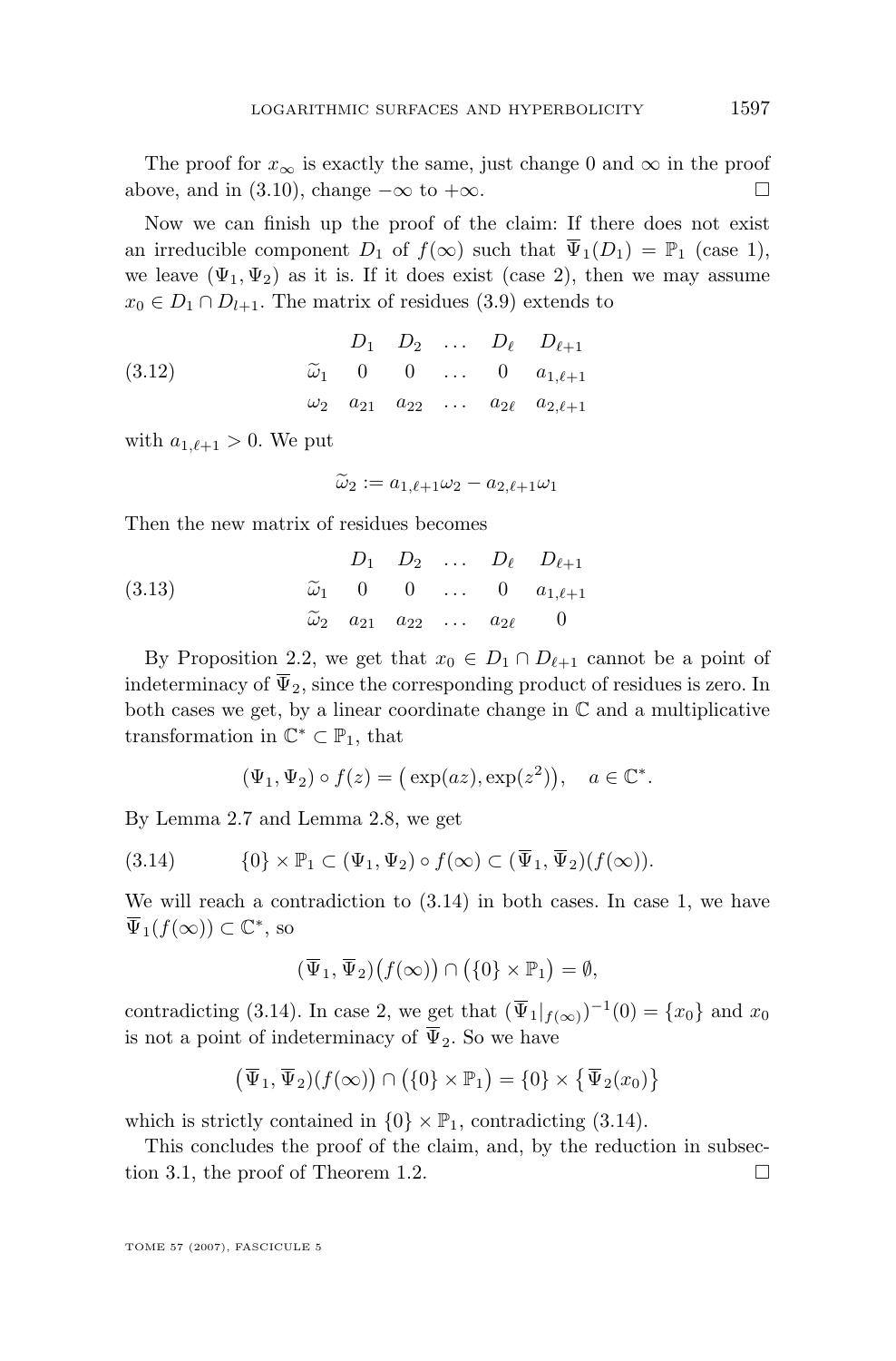#### **3.5. Some applications**

<span id="page-24-0"></span>Theorem [1.2](#page-2-0) gives us the following corollaries on hyperbolicity.

COROLLARY 3.4. — Let  $(\overline{X}, D)$  a log surface with log irregularity  $\overline{q}_X = 2$ and log Kodaira dimension  $\bar{\kappa}_X > 0$ . Suppose that X does not contain non*hyperbolic algebraic curves and that* D *is hyperbolically stratified* (*this means that every irreducible component minus all the others is a hyperbolic curve*)*. Then* X *is complete hyperbolic and hyperbolically imbedded in*  $\overline{X}$ *.* 

*Proof.* — One has  $\bar{\kappa}_X \neq 1$ , otherwise the Iitaka fibration of X would contain non-hyperbolic fibers and so X would have non-hyperbolic algebraic curves. Hence this follows from Theorem [1.2](#page-2-0) and from the main result of Green '77 [\[14\]](#page-35-0).  $\Box$ 

Another consequence of Theorem [1.2](#page-2-0) is the "best possible" result for algebraic degeneracy in the three component case of complements of plane curves (see Dethloff-Schumacher-Wong '95 [\[11\]](#page-35-0) and [\[12\]](#page-35-0), Bertheloot-Duval '01 [\[2\]](#page-35-0)):

COROLLARY 3.5. — Let  $D \subset \mathbb{P}_2$  be a normal crossing curve of degree *at least* 4 *consisting of three components. Then every Brody curve*  $f : \mathbb{C} \to$  $\mathbb{P}_2 \setminus D$  *is algebraically degenerate.* 

*Proof.* —  $\overline{K}_{(\mathbb{P}_2 \setminus D)} = \mathcal{O}((\deg D) - 3)$  is very ample and, hence, big. Let  $D_i = \{f_i = 0\}$ , where  $f_i$  is a homogeneous equation for  $D_i$ , for  $i = 1, 2, 3$ . Then

$$
\omega_j = \mathrm{d} \log \Big( \frac{f_j^{\deg f_3}}{f_3^{\deg f_j}} \Big), \quad j = 1, 2,
$$

are linearly independent log forms, and it is easy to see that there are no others. Hence,  $\bar{q}_{(\mathbb{P}_2 \setminus D)} = 2$ .

#### **4. Proof of Theorem [1.3](#page-3-0) and applications**

#### **4.1. Kawamata's Theorem**

Recall that for a fibered variety, i.e., a dominant algebraic morphism between irreducible, reduced quasiprojective varieties with irreducible general fibers, we have the following addition theorem of Kawamata '77 ([\[18\]](#page-35-0)) in dimension two: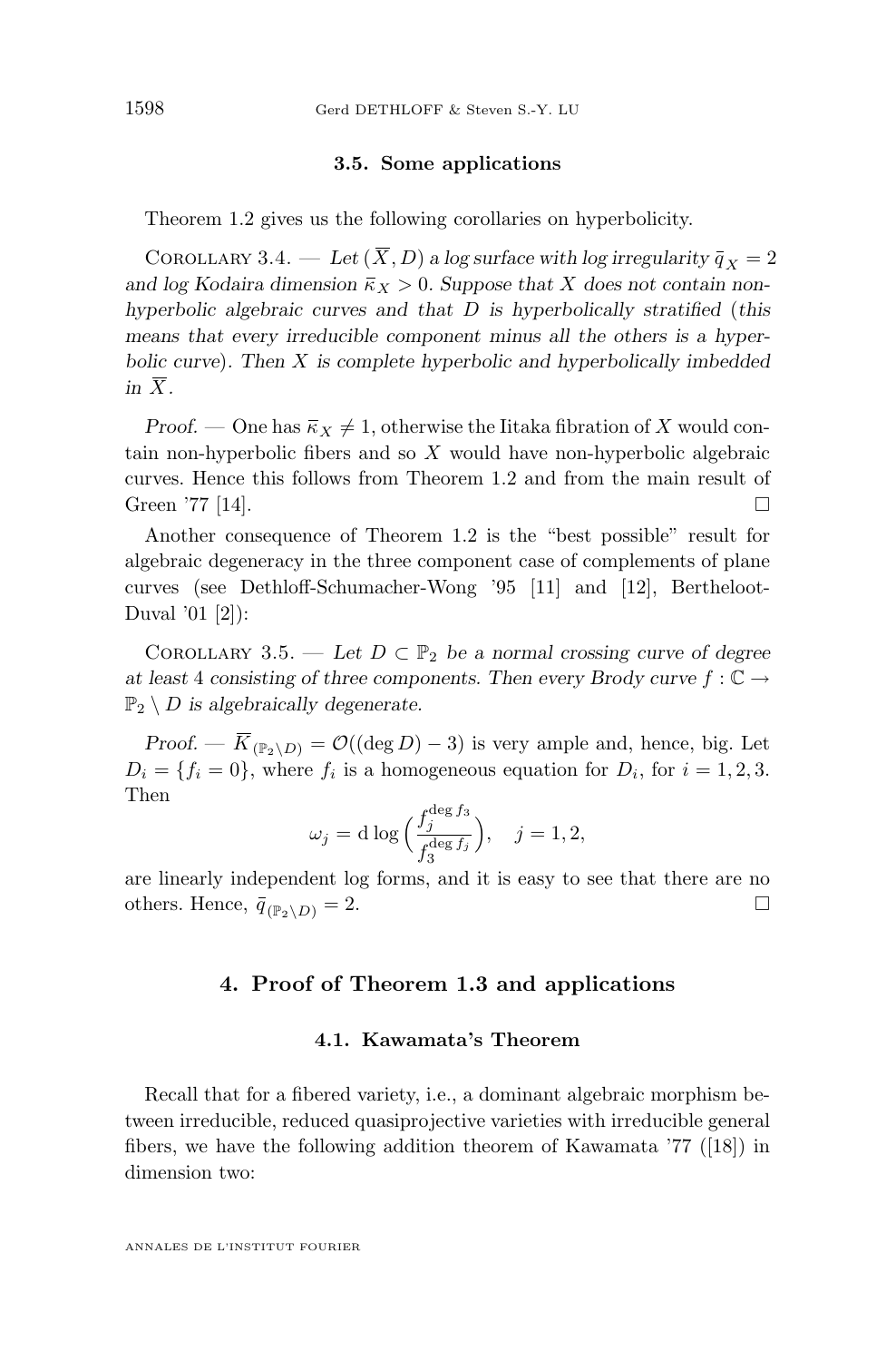<span id="page-25-0"></span>THEOREM 4.1. — Let  $f: V \to B$  be a fibered variety for a nonsingular *algebraic surface* V *and a nonsingular algebraic curve* B*. Let* F *be a general fiber of* f*. Then*

$$
\bar{\kappa}_V \geqslant \bar{\kappa}_F + \bar{\kappa}_B.
$$

Recall also the following result of Kawamata '81 [\[19,](#page-35-0) Theorems 26, 27]:

Theorem 4.2. — *Let* X *be a normal algebraic variety,* A *a semi-abelian variety and let*  $f : X \to \mathcal{A}$  *be a finite morphism. Then*  $\overline{\kappa}_X \geq 0$  *and there exist a connected complex algebraic subgroup*  $\mathcal{B} \subset \mathcal{A}$ *, étale covers* X of X and  $\widetilde{\mathcal{B}}$  of  $\mathcal{B}$ , and a normal algebraic variety  $\widetilde{Y}$  such that

- (i)  $\widetilde{Y}$  *is finite over*  $A/B$ ;
- (ii)  $\widetilde{X}$  is a fiber bundle over  $\widetilde{Y}$  with fiber  $\widetilde{\mathcal{B}}$  and translations by  $\widetilde{\mathcal{B}}$  as *structure group;*
- (iii)  $\bar{\kappa}_{\widetilde{Y}} = \dim \widetilde{Y} = \bar{\kappa}_X.$

*If further*  $\bar{\kappa}_X = 0$  *and f is surjective, then f is an étale morphism.* 

For the proof of Theorem [1.3](#page-3-0) we will need the following extension of this theorem in the case of surfaces.

Proposition 4.3. — *Let* X *be a normal algebraic surface,* A *a semiabelian surface and let*  $f : X \to \mathcal{A}$  *be a finite morphism. Let*  $X_0 \subset X$  *be an open algebraic subvariety.*

1) In the case  $\bar{\kappa}_{X_0} = 1$ , let  $\Phi: X^* \to Y^*$  be the logarithmic Iitaka fibra*tion of*  $X_0$ ,  $\Psi: X^* \to X_0$  *the birational morphism relating*  $X_0$  *to*  $X^*$ *, and for*  $y \in Y^*$ , let  $X^*_y = \Phi^{-1}(y)$ ,  $X_y = \Psi(X^*_y) \subset X_0 \subset X$  and  $B_y = f(X_y)$ . *Then for generic*  $y \in Y^*$ ,  $X_y \subset X$  *is a closed subvariety and*  $B_y$  *is a translate of a complex one parameter algebraic subgroup* B *of* A*. Moreover, there are étale covers*  $\tilde{X}$  *of*  $X$  *and*  $\tilde{B}$  *of*  $\tilde{B}$ *, and a smooth algebraic curve*  $\tilde{Y}$ *such that*

- (i) Y is finite over  $A/B$ .
- (ii)  $\widetilde{X}$  *is a fiber bundle over*  $\widetilde{Y}$  *with fiber*  $\widetilde{B}$  *and translations by*  $\widetilde{B}$  *as structure group.* In particular,  $X$  and  $\overline{X}$  are smooth.
- (iii) dim  $\tilde{Y} = \bar{\kappa}_{X_0} = 1$ .

*In particular, for generic*  $y \in Y^*$ ,  $X_y \subset X$  *is equal to the image of a suitable fiber of the fiber bundle*  $\widetilde{X}$  *over*  $\widetilde{Y}$ *, and the image of a generic fiber of this fiber bundle is of the form*  $X_y$  *for*  $y \in Y^*$ *.* 

2) If  $\bar{\kappa}_{X_0} = 0$ , then f is an étale morphism and  $X \setminus X_0$  is finite.

*Proof. —* Since the proof uses among others the same ideas as that given by Kawamata in [\[19\]](#page-35-0) (see Theorems 13, 23, 26 and 27 of Kawamata's paper [\[19\]](#page-35-0)), we just indicate the differences and what has to be added: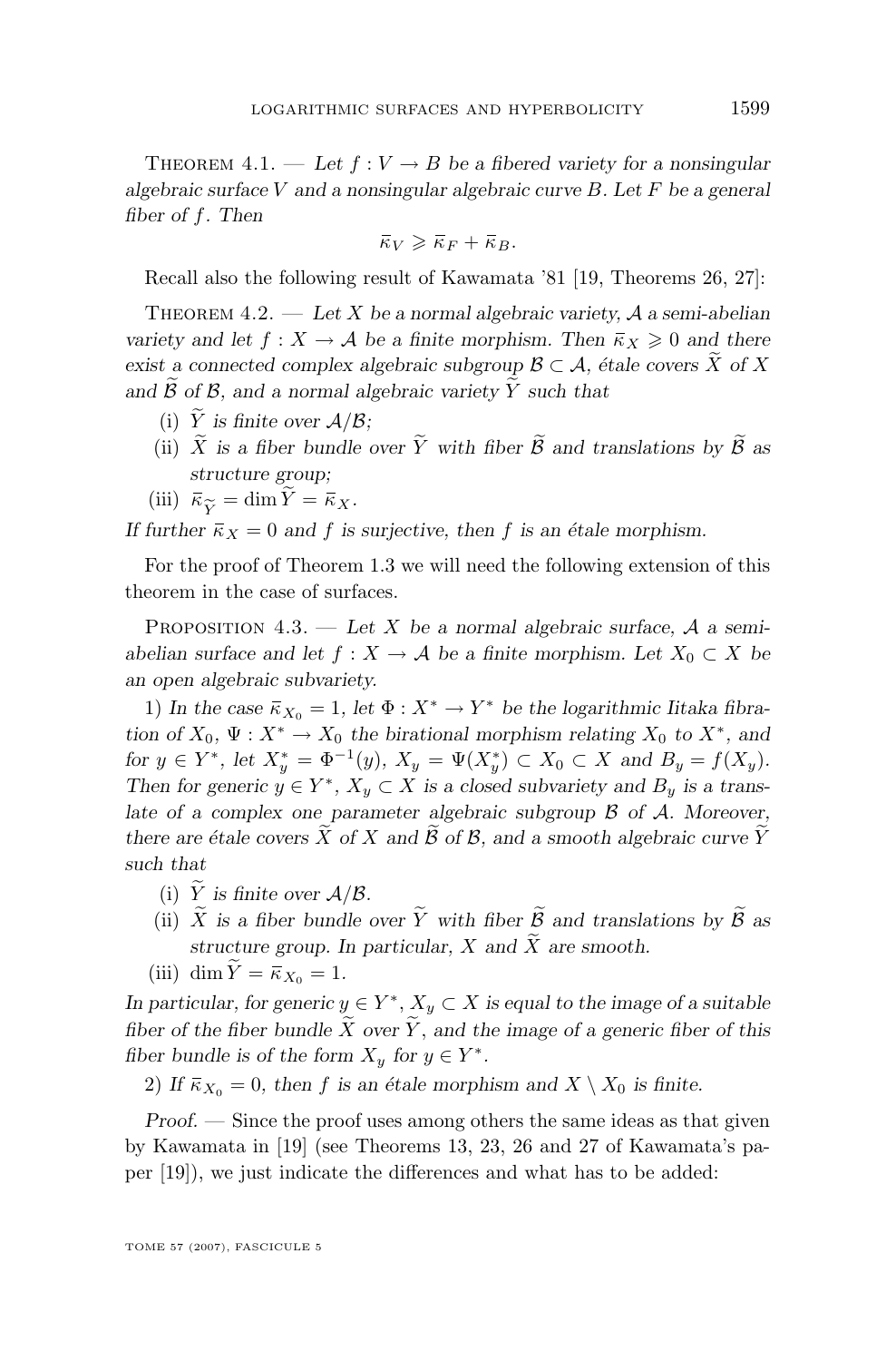1) In the case  $\bar{\kappa}_{X_0} = 1$ , the key point is to observe that despite the composed map  $X^* \stackrel{\Psi}{\rightarrow} X_0 \hookrightarrow X$  being not proper in general, for generic  $y \in Y^*, X_y \subset X$  is a closed subvariety. In order to see this, let  $\overline{X}_y \subset \overline{X}$ be the (Zariski) closure of  $X_y$  in  $\overline{X}$  (it is the curve  $\overline{\Psi}(\overline{X}_y^*)$  $(y^{\pi}(y))$ . Then  $X_y \cap X$ is the closure of  $X_y$  in  $X, \overline{B}_y = f(\overline{X}_y \cap X)$  is the closure of  $B_y \subset A$  and we have for the logarithmic Kodaira dimensions (for generic  $y \in Y^*$ ):

$$
0 = \overline{\kappa}_{X_y^*} = \overline{\kappa}_{X_y} \geqslant \overline{\kappa}_{\overline{X}_y \cap X} \geqslant \overline{\kappa}_{\overline{B}_y} \geqslant 0,
$$

where the last inequality follows since we can restrict the constant 1-forms of A to  $\overline{B}_y$ , and all the others follow by lifting back log multi-canonical forms through logarithmic (!) morphisms. So we get in particular for the inclusion of algebraic curves  $X_y \subset X_y \cap X$  that  $0 = \bar{\kappa}_{X_y} = \bar{\kappa}_{\bar{X}_y \cap X}$  (remark that  $X_y \subset X$  is algebraic since  $X_y \subset X_0$  is algebraic and  $X_0 \subset X$  is an open algebraic subvariety). But an algebraic curve having log Kodaira dimension zero is either isomorphic to an elliptic curve or to  $\mathbb{C}^* \subset \mathbb{P}_1$ , and if we delete any other point of any of these algebraic curves, they become hyperbolic, so their log Kodaira dimension becomes one. This means  $X_y = \overline{X}_y \cap X$  is a closed subvariety of X. The rest of the proof is exactly analogous to the proof of Kawamata's Theorem 27. We observe here that the normal curve  $\tilde{Y}$ , having singularities only in codimension 2, is automatically smooth.

2) As  $f$  is a finite morphism between algebraic surfaces, it is surjective. So the first part of Theorem [4.2](#page-25-0) gives  $0 = \bar{\kappa}_{X_0} \geq \bar{\kappa}_X \geq 0$ . Hence the first part of our claim follows from the last part of Theorem [4.2.](#page-25-0) Since  $X$  is finite and étale over  $A, X$  is also a semi-abelien variety since it is a quotient of affine space by a discrete subgroup and the kernel in  $X$  of the map to the abelian variety quotient of  $A$  is a finite cover of that of  $A$ . Let X be a compactification of X as given in subsection 2.2. If  $X \setminus X_0$  is not finite, then there exist a curve C in  $\overline{X}$  intersecting X but not  $X_0$ . We will reach a contradiction.

Assume that  $X$  is not a simple abelian surface. We follow the proof of Theorem 26 in [\[19\]](#page-35-0) to obain a contradiction. As X is semi-abelian, it is a fiber bundle over a flat curve  $B$ , i.e.  $B$  has trivial log-canonical bundle so that  $B$  is either  $\mathbb{C}^*$  or an elliptic curve. Moreover, the fiber bundle has flat curves as fibers. Now the log-Kodaira dimension becomes positive if we remove a finite nonempty set from a flat curve, whose log-Kodaira dimension is 0. If C intersects the generic fiber of this fiber bundle, then we have a contradiction with the addition theorem above. Hence, C is vertical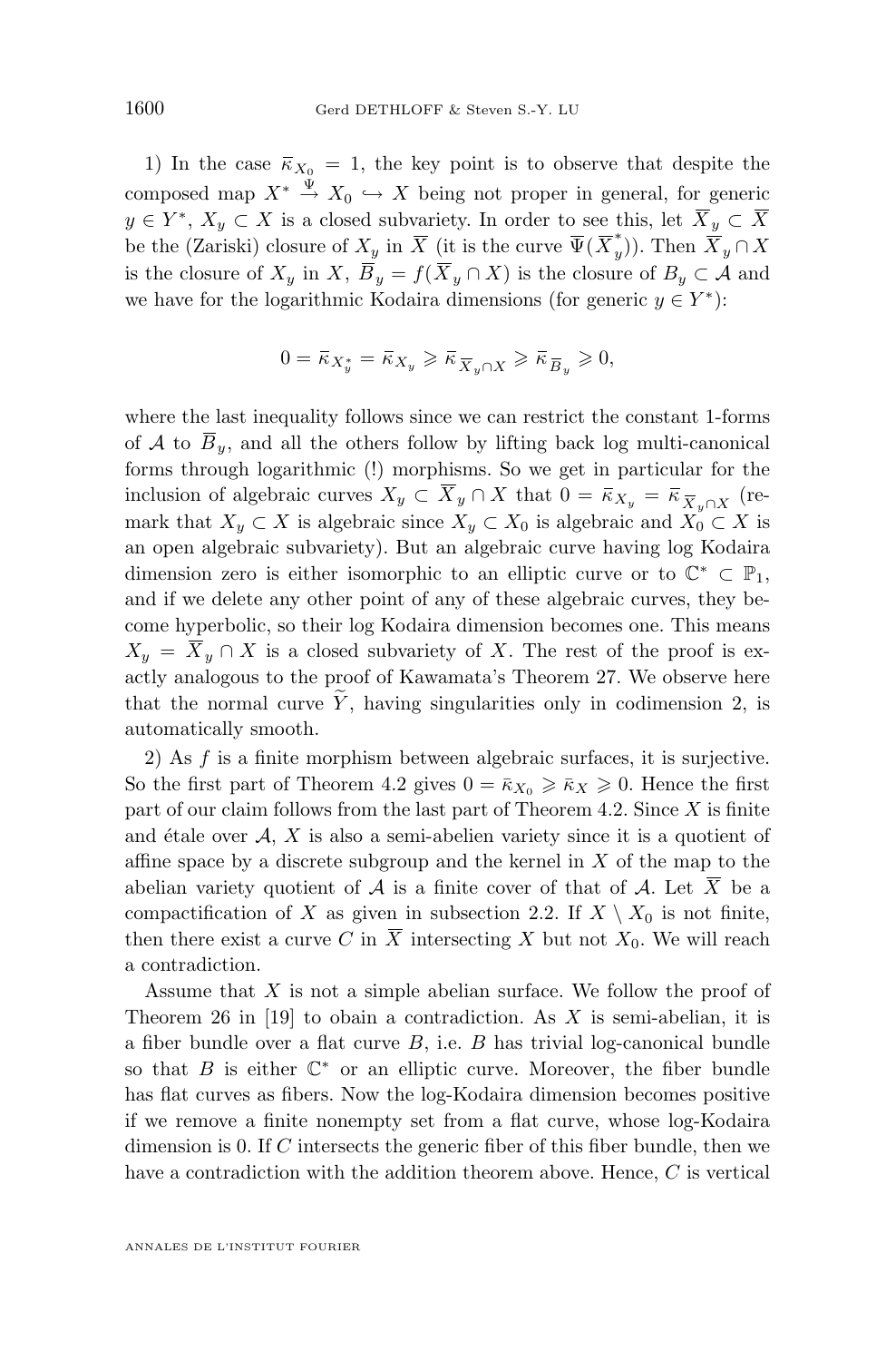and so  $X \setminus C$  is a fiber space over a curve of positive Kodaira dimension. This again contradicts the addition theorem.

Hence we may assume that  $X$  is a simple abelian surface. Now it is well known that C is then an ample divisor in X so that its L-dimension is 2. This latter fact can be seen directly as follows.

If  $C^2 > 0$ , then Riemann-Roch gives that

$$
h^{0}(mC) - h^{1}(mC) + h^{2}(mC) = O(m^{2})
$$

while Serre-duality gives  $h^2(mC) = h^0(-mC) = 0$ . Hence  $h^0(mC) =$  $O(m^2)$  and the L-dimension of C is 2. If  $C^2 \leq 0$ , then the algebraic subgroup  $G = \{t \in X \mid C + t = C\}$  must contain differences of points in C and so is at least 1-dimensional. As X is simple,  $G = X$  which is a contradiction.

To compute the log-Kodaira dimension of  $X \setminus C$ , we blow up X successively until the total reduced transform of C becomes normal crossing, where we let  $E_i$  be the exceptional divisor at the *i*-th step. Then we know that at each step, the resulting canonical divisor is  $\sum_i E_i$  and  $C = C + \sum_i m_i E_i$  as divisors  $(m_i > 0)$ , where we have suppressed the pullback symbols and  $\widetilde{C}$  is the strict transform of  $C \subset \overline{X}$ . Hence, for the final blown up variety  $\widehat{X}$  of X, the log-canonical divisor of  $(\widehat{X}, \widetilde{C})$  is  $K = C + \sum_i E_i$ . But this means that a multiple of K is C plus an effective divisor and therefore the log-Kodaira dimension of  $\hat{X} \setminus \tilde{C}$  is 2. This is a contradiction since then  $X_0 \subset \hat{X} \setminus \tilde{C}$  must have the same log-Kodaira dimension. dimension.

#### **4.2. Stein factorization and condition (\*)**

Let  $(\,\overline{X},D)$  be a log surface with log irregularity  $\,\overline{q}_{\,X}\,=\,2$  . Let  $\,\overline{\alpha}_{X}\,$  :  $\overline{X} \cdots \rightarrow \overline{A}_X$  be the compactified Albanese map, I its finite set of points of indeterminacy and  $\bar{\alpha}_0 = \bar{\alpha}_X|_{\overline{X}\setminus I}$ . We assume in this subsection that  $\bar{\alpha}_X$ is dominant. Recall the following condition:

(\*) For all  $z \in A_X$  and  $\overline{E}$  a connected component of the Zariski closure of  $\bar{\alpha}_0^{-1}(z)$  with  $\bar{E} \cap X \neq \emptyset$ , any connected component of D intersecting  $\overline{E}$  is contained in  $\overline{E}$  (i.e.  $\overline{E}$  is a connected component of  $\overline{E} \cup D$ ).

Condition (\*) is a natural condition in the sense that all the data can be read directly from two linearly independent log 1-forms,  $\omega_1, \omega_2$  without referring to  $\alpha_X$  or  $\overline{\alpha}_X$ . Indeed,  $\alpha_X$  is not dominant if and only if  $\omega_1 \wedge \omega_2 \equiv 0$ and a curve C in  $\overline{X}$  such that neither  $\omega_1$  nor  $\omega_2$  is identically  $\infty$  along C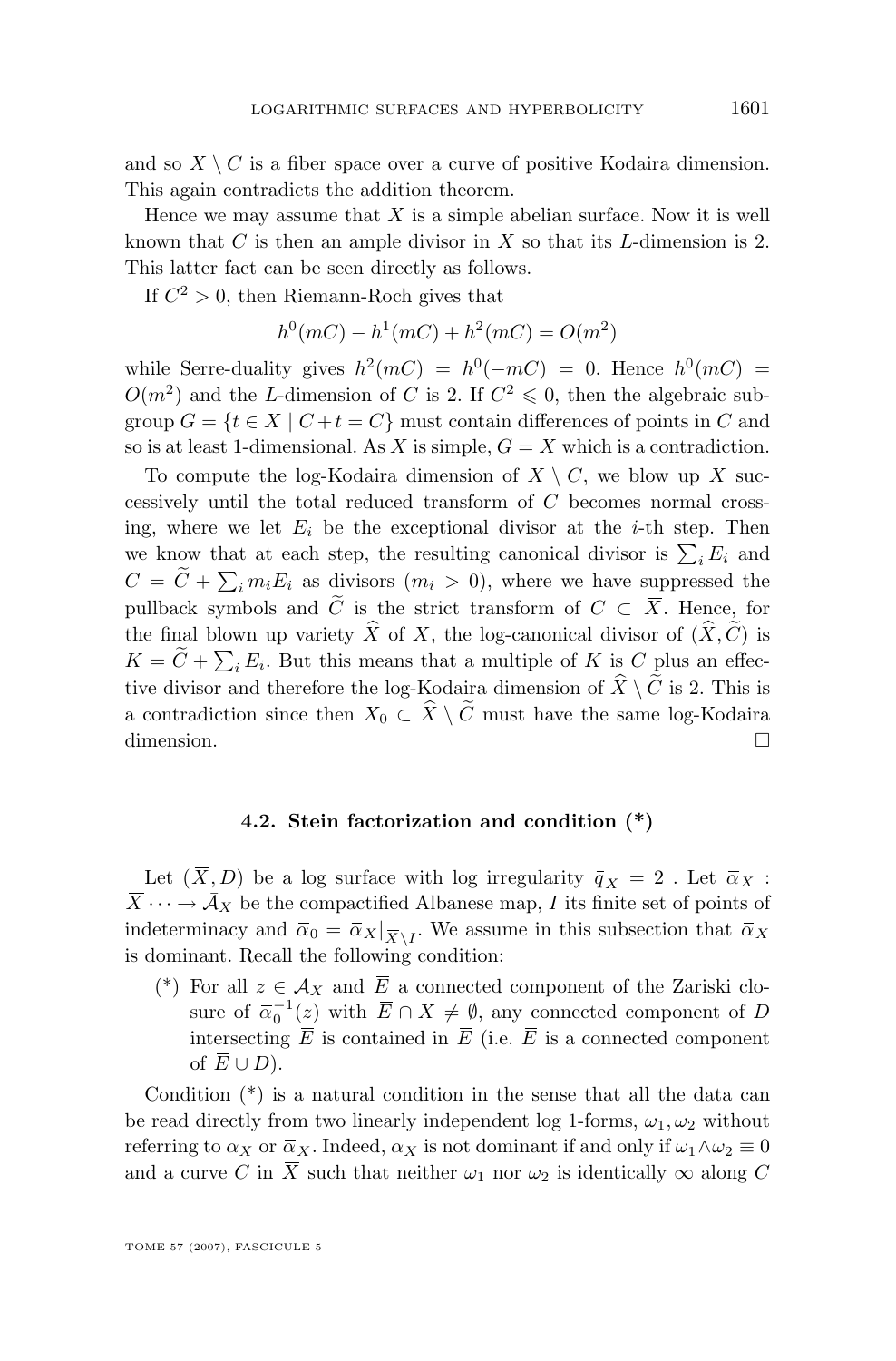<span id="page-28-0"></span>is exceptional with respect to  $\bar{\alpha}_X$  if and only if  $i^*\omega_1 \equiv 0 \equiv i^*\omega_2$  where  $i: C \to \overline{X}$  is the inclusion map.

PROPOSITION 4.4. — *Condition* (\*) *is equivalent to the following condition:* If  $\bar{\hat{\alpha}}_X : \bar{\hat{X}} \to \bar{\mathcal{A}}_X$  *is a desingularization of the rational map*  $\bar{\alpha}_X$  *which is biholomorphic on* X, then for the Stein factorization  $\hat{\overline{X}} \xrightarrow{\beta} \overline{Y} \xrightarrow{\overline{\gamma}} \overline{\mathcal{A}}_X$  of *the morphism*  $\overline{\hat{\alpha}}_X$  *we have that*  $\overline{\beta}(X) \subset \overline{Y}$  *is an open algebraic subvariety.* 

*Proof. —* We first prove the following lemma.

LEMMA 4.5. — Let  $\overline{\hat{\alpha}}_X : \overline{\hat{X}} \to \overline{\mathcal{A}}_X$  be a desingularization of the rational  $\overline{m}$  *map*  $\overline{\alpha}_X$  *via*  $r : \overline{\widehat{X}} \to \overline{X}$  *which is biholomorphic on* X and  $\overline{\widehat{X}} \stackrel{\beta}{\to} \overline{Y} \stackrel{\overline{\gamma}}{\to} \overline{\mathcal{A}}_X$ *the Stein factorization of the morphism*  $\overline{\hat{\alpha}}_X$ . We identify X and  $r^{-1}(X)$  and  $r^{+1}(X)$  and  $r^{+1}(X)$  is equivalent. let  $\hat{D}$  be the reduced total transform of D. Then condition  $(*)$  is equivalent *to the following condition.*

(\*\*) For all  $z \in A_X$  and  $\widehat{E}$  a connected component of  $\overline{\widehat{\alpha}}_0^{-1}(z)$  with  $\overline{\widehat{E}} \cap X \neq \emptyset$ , any connected component of  $\widehat{D}$  intersecting  $\overline{\widehat{E}}$  is con*tained in*  $\overline{\widehat{E}}$  *(i.e.*  $\overline{\widehat{E}}$  *is a connected component of*  $\overline{\widehat{E}} \cup \widehat{D}$ *).* 

*Proof of the lemma.* — (\*) implies (\*\*). Assume that (\*\*) does not hold. Then there exist  $z \in A_X$  and a connected component  $\widehat{E}$  of  $\overline{\widehat{\alpha}}^{-1}(z)$  with nonempty intersection with X. Also there is a connected component of  $\widehat{D}$ having nonempty intersection with but not contained in E. Let  $\sum_k D_k$ be its decomposition into irreducible components. We may assume that  $D_1 \not\subset E$  so that  $\widehat{\alpha}_X|_{\widehat{D}_1} \not\equiv z$  and that there is a point  $\widehat{x} \in D_1 \cap E$ .

Now  $r(\widehat{E})$  is a connected subset of a connected component  $\overline{E}$  of the Zariski closure of  $\overline{\alpha}_0^{-1}(z)$ . We distinguish two cases.

*Case 1 :*  $r(\hat{D}_1) \subset D$  *is a curve.* — Then  $r(\hat{D}_1)$  is an irreducible component of D intersecting E at  $r(\hat{x})$ , but  $r(D_1) \not\subset E$  because  $\bar{\alpha}_X|_{r(\widehat{D}_1)\setminus I} \not\equiv z$ .<br>This contradicts (\*) This contradicts (\*).

*Case 2 :*  $r(\widehat{D}_1) \subset D$  *is a point*. — In this case  $r(\widehat{x}) \in I$  is a point where  $\overline{\alpha}_X$  has a point of indeterminacy. By Propositions [2.2](#page-9-0) and [2.4,](#page-10-0)  $r(\hat{x}) \in \overline{E}$  is an intersection point of two irreducible components  $D_i$  and  $D_j$  of D such that the form  $\omega$  defining  $\Phi$  (only around  $r(\hat{x})$  in the case of  $q_{\overline{X}} = 1$ ) has strictly opposite signs along  $D_i$  and  $D_j$ , and  $\overline{\alpha}_X$  maps  $D_i \setminus I$  and  $D_j \setminus I$ to  $\bar{A}_X \setminus A_X$  and so, in particular,  $\bar{\alpha}_X|_{D_i \setminus I} \neq z$  and so (\*) cannot hold.

(\*\*) implies (\*). Assume that (\*) does not hold. Then there exist z in  $\mathcal{A}_X$ , a connected component  $\overline{E}$  of the Zariski closure of  $\overline{\alpha}_0^{-1}(z)$  with  $\overline{E} \cap X \neq \emptyset$  and a connected component  $D_0$  of D such that  $D_0 \cap \overline{E} \neq \emptyset$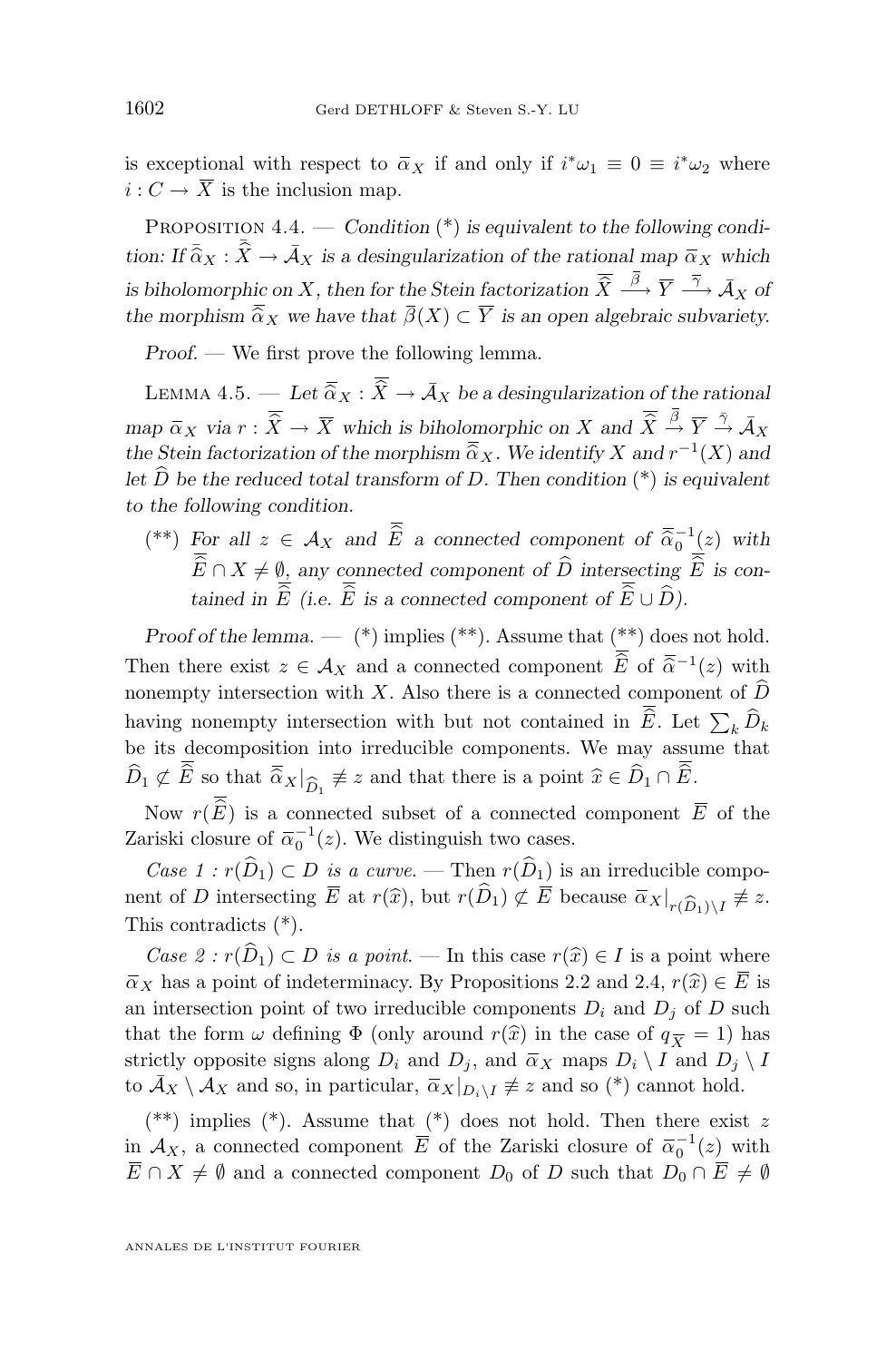and  $D_0 \not\subset \overline{E}$ . Let  $\widehat{D}_0$  and  $\overline{\widehat{E}}$  be the proper transforms of  $D_0$  and  $\overline{E}$  under  $r : \overline{\widehat{X}} \to \overline{X}$  respectively. Then any connected component of  $\overline{\widehat{E}}$  intersects  $\widehat{D}_0$  or is connected to  $\widehat{D}_0$  by the exceptional divisor F of r. Let  $\widehat{E}_0$  be such a component. Since  $D_0 \not\subset \overline{E}$ , we have  $\widehat{D}_0 \not\subset \overline{\widehat{\alpha}}_X^{-1}(z) \supset \widehat{E}_0$ . So there is a component of  $F \cup \widehat{D}_0$  intersecting with but not contained in  $\widehat{E}_0$ . This contradicts  $(**)$ . contradicts (\*\*).

We now continue with the proof of the proposition.

Assume (\*\*), we prove that  $\overline{\beta}(X) \subset \overline{Y}$  is an open algebraic subvariety by giving an explicit description for it: By definition of the Stein factorization, points of  $\overline{Y}$  corresponds to connected components of the fibers of the morphism  $\overline{\hat{\alpha}}_X : \overline{\hat{X}} \to \overline{\hat{\mathcal{A}}}_X$ , and  $\overline{\hat{\beta}} : \overline{\hat{X}} \to \overline{Y}$  is the canonical surjective map which contracts these connected components to points. Since  $\bar{\beta}$  is a proper birational morphism,  $\overline{\beta}(\widehat{D}) \subset \overline{Y}$  is algebraic. Since  $\overline{\alpha}_X$  is dominant,  $\overline{Y}$  is a surface and so  $\overline{\beta}(\widehat{D})$  can be decomposed into a pure 1-dimensional subvariety  $\Gamma$  and a finite set  $G = \{y_1, \ldots, y_s\}$  in  $\overline{Y}$ . Let  $y \in \overline{\beta}(X)$ , then  $y = \overline{\beta}(\widehat{x})$  for some  $\widehat{x} \in X$ . Let  $z = \overline{\widehat{\alpha}}_X(\widehat{x})$ . By the definition of  $\overline{\beta}$ ,  $\overline{\beta}^{-1}(y)$ . is a connected component  $\widehat{E}$  of  $\widehat{\overline{\alpha}}^{-1}(z)$ . By (\*\*), all connected components of  $\hat{D}$  intersecting  $\hat{E}$  map to the point y, and the others map to a closed algebraic set not containing y. This means that  $y \notin \Gamma$  and so  $\bar{\beta}(X)$  is just  $\overline{Y} \setminus \Gamma$  minus a finite number of points in  $G$ , which is an algebraic set.

Conversely, assume that (\*\*) does not hold. Then there exist  $z \in A_X$ , a connected component  $\hat{E}$  of  $\overline{\hat{\alpha}}^{-1}(z)$  with  $\hat{E} \cap X \neq \emptyset$  and an irreducible component  $\widehat{D}_0$  of  $\widehat{D}$  with  $\widehat{x} \in \widehat{D}_0 \cap \overline{\widehat{E}}$  and  $\widehat{D}_0 \not\subset \overline{E}$ . So  $\Gamma = \overline{\beta}(\widehat{D}_0) \subset \overline{Y}$  is a 1-dimensional subvariety containing the point  $y_0 = \overline{\beta}(\widehat{x}) = \overline{\beta}(\overline{\widehat{E}})$ . So  $\overline{\beta}$  has a 1-dimensional fiber over  $y_0$  and so all other fibers over a neighborhood U of  $y_0$  are single points. Hence  $U \cap \Gamma \cap \overline{\beta}(X) = \{y_0\}$  and  $\overline{\beta}(X) \subset \overline{Y}$  cannot be open.  $\Box$ 

#### **4.3. End of the proof of Theorem [1.3](#page-3-0)**

For this proof we adopt the notations of Theorem [4.2,](#page-25-0) meaning we allow arbitrary boundary divisors. This is not a problem since we do not need the condition that  $f: \mathbb{C} \to X$  is Brody in this theorem and since we can always lift an entire curve f through a birational map which is biholomorphic on  $X$ and the property of  $f$  to be algebraically degenerate is of course invariant under such a birational map.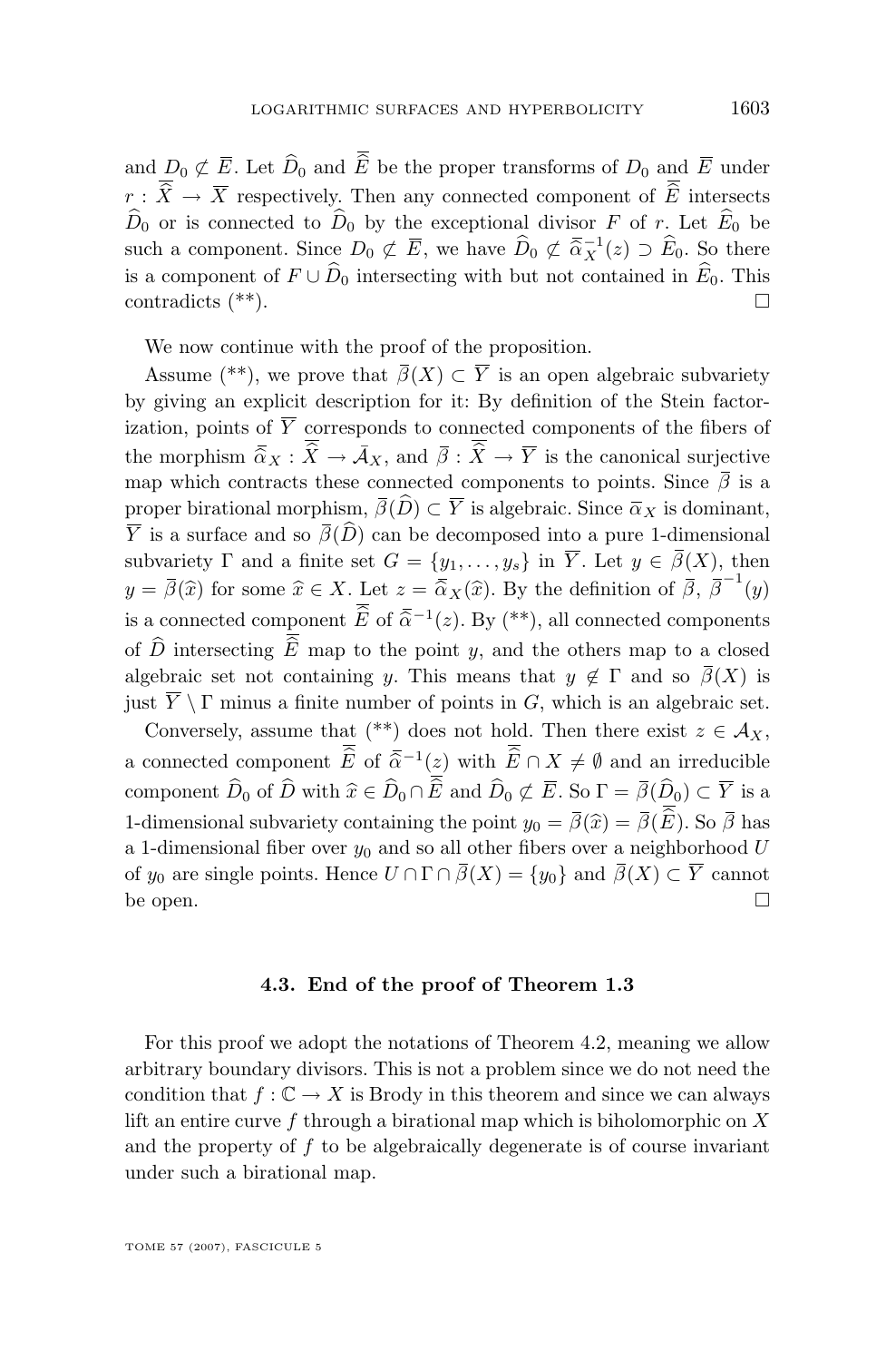By the same token we also may assume that  $\bar{\alpha}_X : \bar{X} \to \bar{\mathcal{A}}_X$  is (already) a morphism. Hence, let

$$
\overline{X} \stackrel{\overline{\beta}}{\longrightarrow} \overline{Y} \stackrel{\overline{\gamma}}{\longrightarrow} \overline{\mathcal{A}}_X
$$

be a Stein factorization of the morphism  $\bar{\alpha}_X$  and  $\beta = \bar{\beta}|_X$ . Then  $\bar{Y}$  is a normal variety which compactifies  $Y = (\bar{\gamma})^{-1}(\mathcal{A}_X)$ , and f is algebraically degenerate (in X) if and only if the map  $\beta \circ f$  is algebraically degenerate  $(in Y).$ 

We apply Proposition [4.3](#page-25-0) to the finite morphism  $\gamma = \overline{\gamma}|_Y : Y \to \mathcal{A}_X$ and to  $Y_0 := \beta(X) \subset Y$ , which is an open subvariety by Proposition [4.4.](#page-28-0) In order to simplify notations, we assume that  $X$  is the total space of the Iitaka fibration of  $Y_0$  (there is no problem with this since the entire curve  $f: \mathbb{C} \to X$  lifts through a birational morphism over X). So let  $\Phi: X \to Z^*$ be the log Iitaka fibration. Then Proposition [4.3](#page-25-0) says that there exist a semi-abelian curve  $\mathcal{B} \subset \mathcal{A}_X$ , étale covers  $\widetilde{Y}$  and  $\widetilde{\mathcal{B}}$  of Y and  $\mathcal{B}$ , respectively, and a smooth curve  $\widetilde{Z}$  such that

- 1)  $\widetilde{Z}$  is finite over  $\mathcal{A}_X/\mathcal{B}$ ;
- 2)  $\widetilde{Y}$  is a fiber bundle over  $\widetilde{Z}$  with fiber  $\widetilde{\mathcal{B}}$  and translations by  $\widetilde{\mathcal{B}}$  as structure group.

Moreover, if for  $z \in Z^*$  we put  $X_z = \Phi^{-1}(z)$ ,  $Y_z = \beta(X_z) \subset Y_0 \subset Y$  and  $B_z = \gamma(Y_z)$ , then for generic  $z \in Z^*$ ,  $Y_z \subset Y$  is a closed subvariety, which is equal to the image of a suitable fiber of the fiber bundle  $p : \widetilde{Y} \to \widetilde{Z}$ , and, vice versa, the image of a generic fiber of this fiber bundle is of the form  $Y_z$ for generic  $z \in Z^*$ .

Let  $\widetilde{Y}_0 \subset \widetilde{Y}$  be the inverse image of  $Y_0$  in  $\widetilde{Y}$  under the étale cover  $\widetilde{Y} \to Y$ , and let  $\widetilde{Z}_0 \subset \widetilde{Z}$  be the image of  $\widetilde{Y}_0$  under the fiber bundle projection p:  $\widetilde{Y}\to \widetilde{Z}$ . Then  $\widetilde{Z}_0\subset \widetilde{Z}$  is an open algebraic subcurve: In fact, since  $\widetilde{Y}_0\subset \widetilde{Y}$ is an open algebraic subsurface, its complement can only contain a finite number of curves or isolated points, which can only contain a finite number of fibers of the fiber bundle  $\widetilde{Y} \to \widetilde{Z}$ , so the complement of  $\widetilde{Z}_0$  in  $\widetilde{Z}$  contains at most a finite number of points. Let still  $\widetilde{W}_0 \subset \widetilde{Y}$  be the inverse image of  $\widetilde{Z}_0$  under the fiber bundle projection  $p : \widetilde{Y} \to \widetilde{Z}$ .

We claim that  $\widetilde{W}_0 \setminus \widetilde{Y}_0$  is of codimension at least 2 in  $\widetilde{W}_0$ : In fact, by Proposition [4.3](#page-25-0) the generic fiber of the fiber bundle  $\widetilde{Y} \to \widetilde{Z}$  projects to a fiber  $Y_z \subset Y_0$ , so is contained in  $\widetilde{Y}_0$ . We know that since  $\widetilde{Y}_0 \subset \widetilde{Y}$  is an open algebraic subsurface, its complement can only contain a finite number of (closed) curves or isolated points. But since such a closed curve does not hit the generic fiber of the fiber bundle (so it is contained in the union of a finite number of fibers since the base  $\overline{Z}$  is of dimension 1), it is itself equal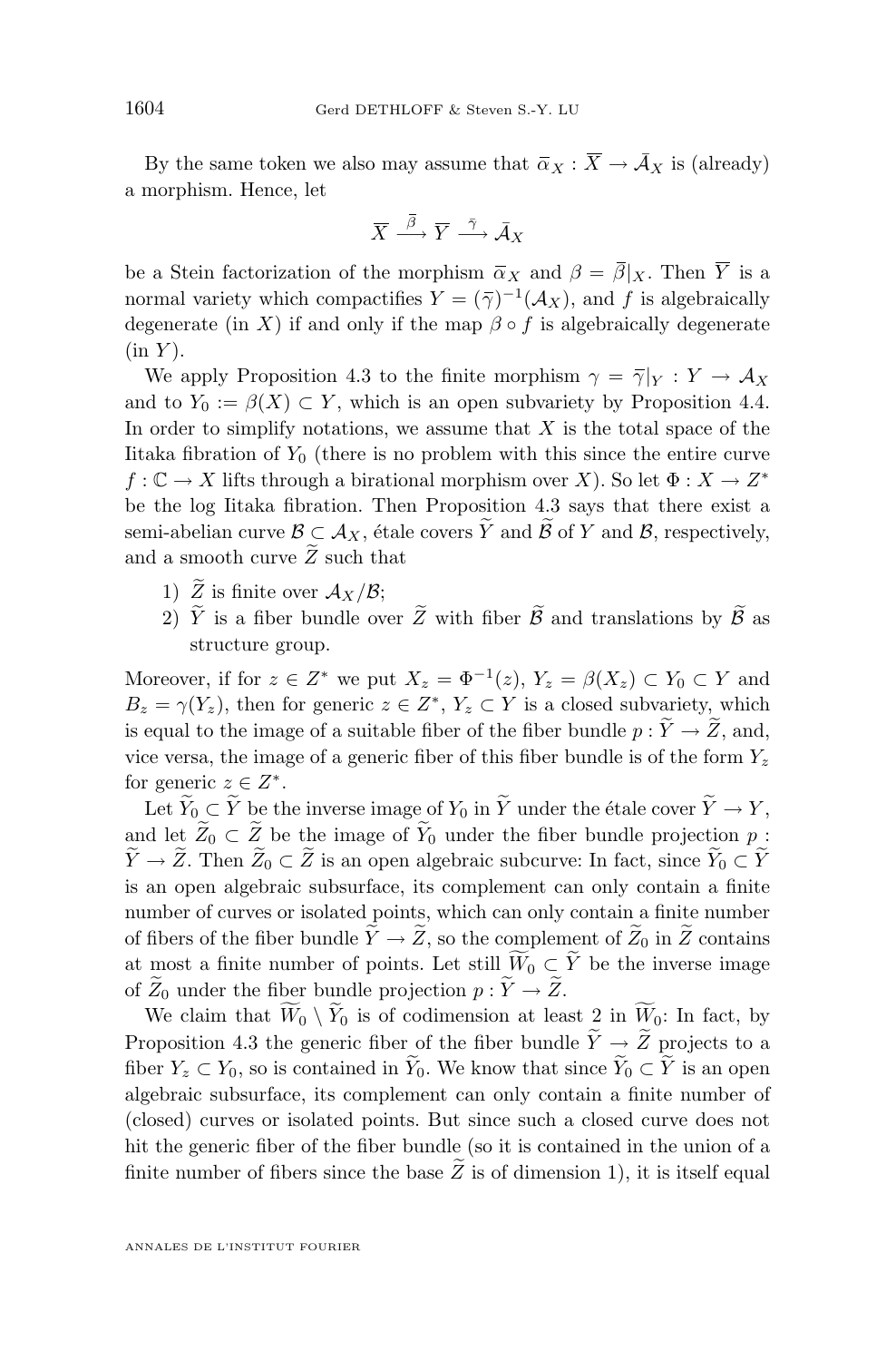to a fiber, but then it is also in the complement of  $\widetilde{W}_0$ . This proves the claim.

We now claim that  $\widetilde{W}_0$  is of log Kodaira dimension  $\overline{\kappa}_{\widetilde{W}_0} \geq 1$ : Since  $\widetilde{Y} \to \widetilde{Z}$  is a fiber bundle over the smooth curve  $\widetilde{Z}$  and  $\widetilde{Y}$  is étale over V  $p: \widetilde{Y}\to \widetilde{Z}$  is a fiber bundle over the smooth curve  $\widetilde{Z}$  and  $\widetilde{Y}$  is étale over  $Y,$ both Y and  $\widetilde{Y}$  are smooth. Let  $X^+ = \overline{\beta}^{-1}(Y_0) \subset \overline{X}$ . Then  $X^+$  has the same log Kodaira dimension as  $Y_0$  as they are properly birational. But  $X^+ \setminus X$ lies only on the fibers of  $\bar{\beta}$  above  $Y_0$  and so any pluricanonical logarithmic form for  $(\overline{X}, D)$  must actually be a pluricanonical form over  $X^+$  by the Riemann extension theorem applied to Y<sub>0</sub>. Hence  $1 = \bar{\kappa}_X = \bar{\kappa}_{X^+} = \bar{\kappa}_{Y_0} \leq$  $\overline{\kappa}_{\widetilde{Y}_0} = \overline{\kappa}_{\widetilde{W}_0}$  where the last equality follows again by the Riemann extension theorem. theorem.

Next we claim that  $\bar{\kappa}_{\widetilde{Z}_0} = 1$ : Let  $s_1, s_2 \in H^0(\widetilde{Y}, m\overline{K}_{\widetilde{W}_0})$  be two linearly dependent log multi-canonical sections. Consider the exact sequence of independent log multi-canonical sections. Consider the exact sequence of locally free sheaves

$$
0 \to p^* \overline{K}_{\widetilde{Z}_0} \longrightarrow \overline{\Omega}_{\widetilde{W}_0} \longrightarrow \overline{K}_{\widetilde{Y}/\widetilde{Z}} \to 0,
$$

from which it follows that  $\overline{K}_{\widetilde{W}_0}$  is isomorphic to  $p^* \overline{K}_{\widetilde{Z}_0} \otimes \overline{K}_{\widetilde{Y}/\widetilde{Z}}$ . But  $\overline{K}_{\widetilde{Y}/\widetilde{Z}}$ <br>is dual to is dual to

$$
\ker\big(\bar{\rm d}p:\bar{T}_{\widetilde W_0}\to \pi^*\bar{T}_{\widetilde Z_0}\big)
$$

and this latter has a global nowhere vanishing section  $v$  (that generates the Lie group action) and, hence, is trivial. So  $K_{\widetilde{W}_0}$  is isomorphic to  $K_{\widetilde{Z}_0}$ .<br>Hence see give two linearly independent sections of  $m\overline{K}_{\widetilde{\infty}}$ . Hence  $s_1, s_2$  give two linearly independent sections of  $mK_{\widetilde{Z}_0}$ .<br>Theorem 1.3 is now immediate: In fact, let  $f : \mathbb{C} \to X$ 

Theorem [1.3](#page-3-0) is now immediate: In fact, let  $f : \mathbb{C} \to X$  be an entire curve. If  $p : \widetilde{Y} \to \widetilde{Z}$  denotes the fiber bundle projection, then the entire curve  $\beta \circ f : \mathbb{C} \to Y_0$  lifts by the étale cover  $\widetilde{Y} \to Y$  to a curve having image in  $\tilde{Y}_0 \subset \widetilde{W}_0$ , projecting by p to an entire curve having image in the curve  $Z_0$ . But since  $\bar{\kappa}_{\widetilde{Z}_0} = 1$ , the curve  $Z_0$  is hyperbolic, so this entire curve is constant. Hence, the image of the entire curve  $\beta \circ f$  lies in the image in Y is constant. Hence, the image of the entire curve  $\beta \circ f$  lies in the image in Y of a fiber of the fiber bundle  $\widetilde{Y} \to \widetilde{Z}$ , and so the entire curve  $f : \mathbb{C} \to X$  is algebraically degenerate. algebraically degenerate.

*Remark. —* The counter-example in Proposition [4.7](#page-33-0) shows that, without condition (\*), it can happen that entire curves  $f : \mathbb{C} \to X$  can be Zariski-dense. In fact, condition (\*) does not hold in this counter-example: With the notations as in Proposition [4.7,](#page-33-0)  $\bar{\alpha}_X = \alpha_{\overline{X}} : X \to E \times E$ is the blowup morphism of the two points  $Q_1, Q_2$  and the exceptional fibers  $\alpha_{\overline{v}}^{-1}$  $\frac{-1}{X}(Q_1)$  and  $\alpha \frac{-1}{X}$  $\frac{-1}{X}(Q_2)$  intersect D but do not contain it.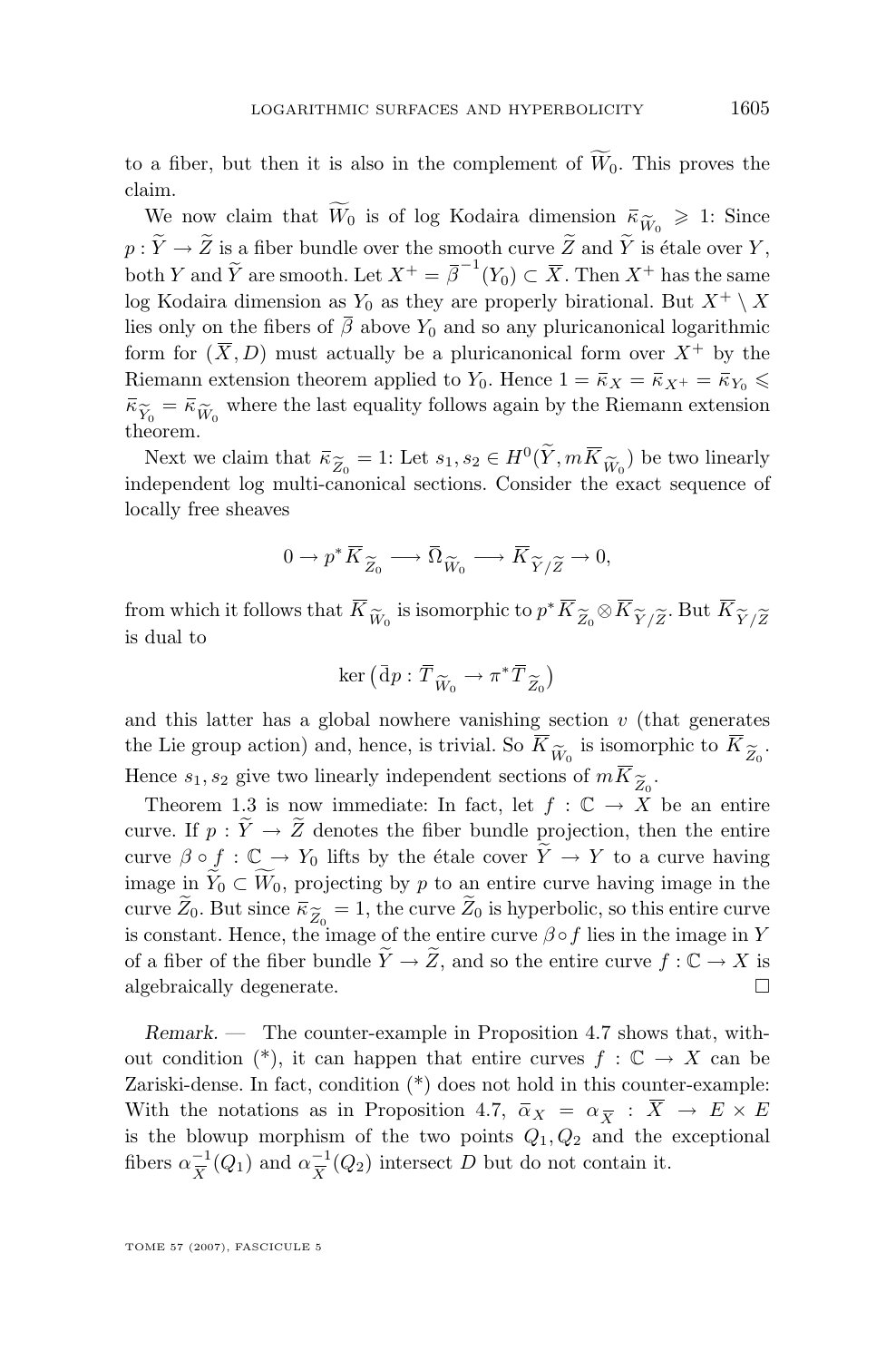#### **4.4. Some applications**

<span id="page-32-0"></span>The following result generalizes Kawamata's theorem for normal surfaces finite over a semi-abelian surface to surfaces with log irregularity 2 by relating it to entire holomorphic curves.

THEOREM 4.6. — Let  $(\overline{X}, D)$  be a log surface with log irregularity  $\overline{q}_X = 2$ . In the case of dominant  $\overline{\alpha}_X$ , assume condition (\*). Then the *following are equivalent:*

- 1) There is an entire curve  $f : \mathbb{C} \to X$  such that  $f^*w \equiv 0$  for some  $w \in H^0(\overline{T}_X^*)$  and f is not algebraically degenerate.
- 2)  $\bar{\kappa}_X = 0$ .
- 3)  $\bar{\alpha}_X$  *is birational and*  $\mathcal{A}_X \setminus \alpha_X(X)$  *is finite.*

*Proof. —* We use Theorem [1.3](#page-3-0) and the theorem of McQuillan-ElGoul to deduce 2) from 1). To deduce 3) from 2), we use the addition theorem of Kawamata for open surfaces and Proposition [4.3.](#page-25-0) Finally, we deduce 1) from 3) by elementary methods.

 $(1) \Rightarrow 2$ ). Suppose that there exists an algebraically nondegenerate entire curve in  $X$  lying in the foliation defined by a log 1-form. By Theorem [2.9](#page-13-0) and Proposition [2.11](#page-14-0) we may assume that  $\bar{\alpha}_X$  is dominant and  $\bar{\kappa}_X \leq 1$ . This means in particular that there are linearly independent log 1-forms whose wedge is not identically 0. But this wedge gives a log 2-form and hence  $\bar{\kappa}_X \neq -\infty$ . But  $\bar{\kappa}_X \neq 1$  by Theorem [1.3.](#page-3-0) Hence  $\bar{\kappa}_X = 0$ .

2)  $\Rightarrow$  3). Assume that  $\alpha_X$  (and hence  $\overline{\hat{\alpha}}_X$ ) is not dominant. Then  $\overline{\hat{\alpha}}_X$ factors through a morphism  $\overline{\alpha} : \overline{\widehat{X}} \to \overline{Y} \subset \overline{\mathcal{A}}_X$  where  $Y = \overline{Y} \cap \mathcal{A}_X$  is a hyperbolic curve by Proposition [2.11](#page-14-0) and so  $\bar{\kappa}_Y = 1$ . Let  $\bar{F}$  be a general fiber of  $\overline{\alpha}$ , then  $\overline{F}$  is a smooth projective curve having transversal intersection with  $\hat{D}$ , the reduced total transform of D. Hence, by the smoothness of  $\bar{\alpha}$  along  $\bar{F}$ , we have the following exact sequence

$$
0 \to \overline{K}_F \longrightarrow \Omega(\overline{\widehat{X}}, \widehat{D})|_{\overline{F}} \longrightarrow \mathcal{O}_F \to 0.
$$

Hence  $\overline{K}_X|_F = \wedge^2 \Omega(\widehat{X}, \widehat{D})|_{\overline{F}} = \overline{K}_F$ . Since  $\overline{\kappa}_X \geq 0$ , there is a nontrivial section of some tensor power of the log canonical sheaf  $\overline{K}_X$  over  $\overline{\hat{X}}$ . Since this section remains nontrivial over  $\overline{F}$ , we see that  $\overline{\kappa}_F \geq 0$ . By The-orem [4.1,](#page-24-0) we have  $0 = \overline{\kappa}_X \geqslant \overline{\kappa}_F + \overline{\kappa}_B \geqslant 1$ . This contradiction shows that  $\alpha_X$  is dominant (This fact also follows directly from Theorem 28 of [\[19\]](#page-35-0)). Keeping the same notation as Proposition [4.4](#page-28-0) with the normal surface  $Y = (\bar{\gamma})^{-1}(\mathcal{A}_X)$ , then  $\gamma = \bar{\gamma}|_Y : Y \to \mathcal{A}_X$  is a surjective finite map and we have  $\bar{\kappa}_Y \geq 0$  by Theorem [4.2.](#page-25-0) As  $\beta = \bar{\beta}|_X$  is a morphism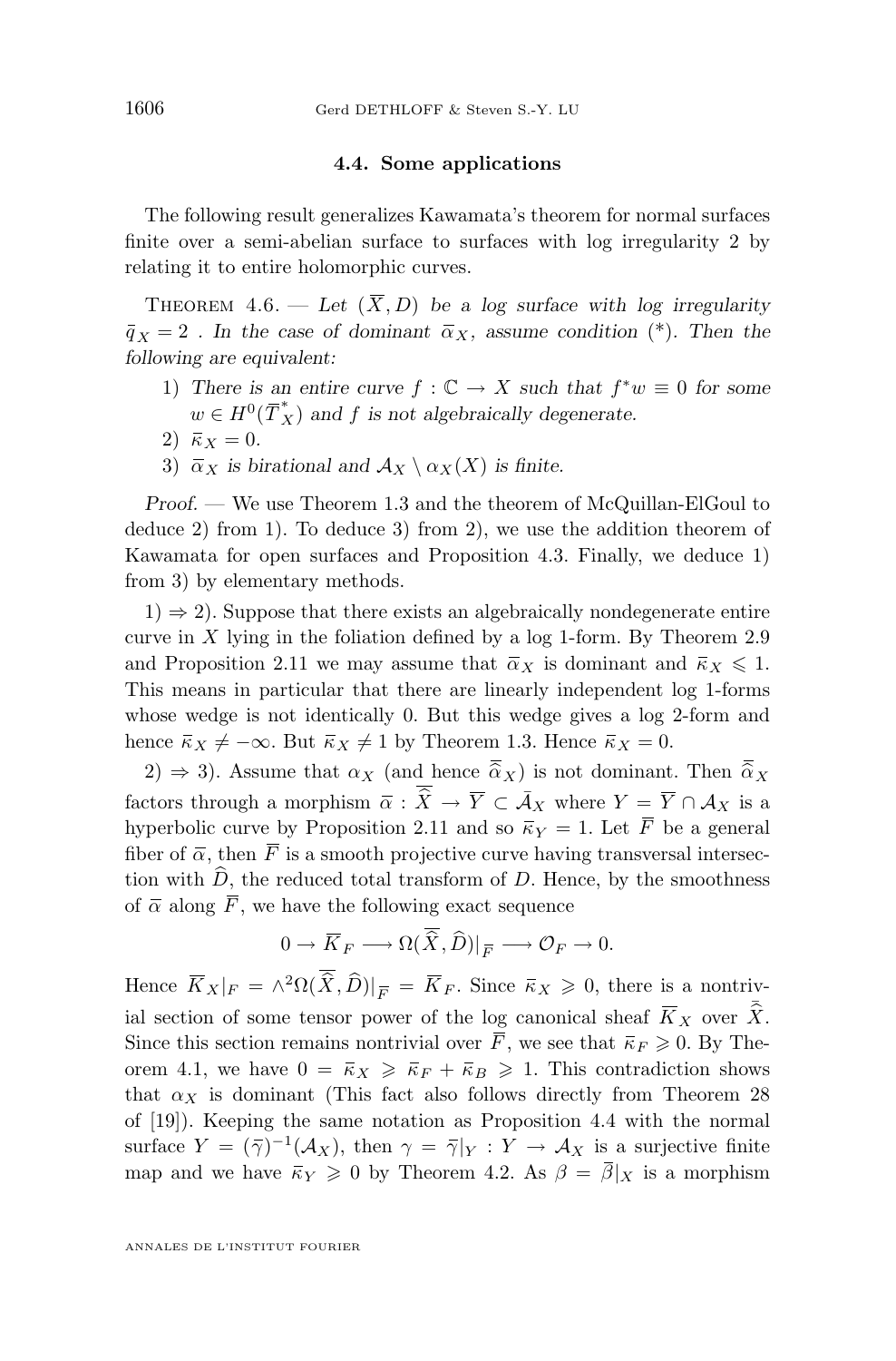<span id="page-33-0"></span>to Y, we have  $0 = \overline{\kappa}_X \geq \overline{\kappa}_Y$ . Hence,  $\overline{\kappa}_Y = 0$  and Y is étale over  $\mathcal{A}_X$  by Theorem [4.2.](#page-25-0) This means that  $Y$  is a semi-abelian variety and so by the universal property of the Albanese map  $\alpha$ ,  $\gamma: Y \to \mathcal{A}_X$  is an isomorphism. By condition (\*) and Proposition [4.4,](#page-28-0) we have that  $Y_0 = \beta(X)$  is an open subvariety of the normal surface Y. As  $\beta = \overline{\beta}|_X$  is a morphism to Y<sub>0</sub>, we have  $0 = \bar{\kappa}_X \geq \bar{\kappa}_{Y_0} \geq \bar{\kappa}_Y = 0$ ; thus forcing equality. Hence  $Y \setminus Y_0$  is finite by Theorem [4.3](#page-25-0) and the result follows.

3)  $\Rightarrow$  1). Keeping the same notation as in Proposition [4.4,](#page-28-0)  $Y_0 = \alpha_X(X)$ is an open subset of  $\mathcal{A}_X$  with finite complement. Let  $X^+ = \bar{\hat{\alpha}}^{-1}(Y_0)$ . As  $\bar{\hat{\alpha}}$  is a birational morphism on  $X^+$  that restricts to  $\alpha_X$  on X, we see that  $X^+ \setminus X$  is an exceptional divisor of  $\overline{\hat{\alpha}}$  in  $X^+$  whose image is contained in the image of the exceptional divisor  $E$  of  $\alpha_X$ . Consider the finite sets  $S_1 := \alpha_X(E) \subset \mathcal{A}_X$ ,  $S_2 := \mathcal{A}_X \setminus Y_0$  and  $S' = S_1 \cup S_2$ . By a translation if necessary, we may assume that the universal covering map  $h: \mathbb{C}^2 \to \mathcal{A}_X$ is a morphism of additive groups and that  $\Gamma = \text{ker } h$  does not intersect  $S = h^{-1}(S')$ . Consider the linear map  $f_0: \mathbb{C} \to \mathbb{C}^2$ ,  $z \mapsto (z, az)$  for  $a \in \mathbb{C}$ . Then  $f_0^*w \equiv 0$  for the linear 1-form  $w = dz_2 - adz_1$  where  $(z_1, z_2)$  is the standard coordinate for  $\mathbb{C}^2$ . Now if  $f_1 = h \circ f_0$  is algebraically degenerate, then its image lies in an elliptic curve or a rational curve in  $\overline{\mathcal{A}}_X$  and the latter must intersect the boundary of  $A_X$  at at least and hence exactly two points. In either case  $f_1$  is an étale covering over its image, which is either  $\mathbb{C}^*$ or an elliptic curve, and so  $f_0^{-1}(\Gamma) = \ker f_1 \neq \{(0,0)\}\.$  Therefore, since log 1-forms on  $\mathcal{A}_X$  correspond bijectively with linear 1-forms on  $\mathbb{C}^2$ , it suffices to produce an a such that  $f_0^{-1}(\Gamma' \cup S) = \emptyset$ ,  $\Gamma' = \Gamma \setminus \{(0, 0)\}\)$ , for then  $f_1(\mathbb{C})$ does not intersect  $S'$  and  $\alpha_X^{-1} \circ f_1$  would be the required holomorphic curve on X as  $\alpha_X^{-1}$  is a well defined holomorphic map outside S'. For this, we only need to choose  $a \in \mathbb{C}$  outside the countable set  $\{v/u \mid (u, v) \in \Gamma' \cup S\}$ .  $\Box$ 

The additional condition (\*) on  $\alpha_X$  is essential for Theorems [1.3](#page-3-0) and [4.6,](#page-32-0) as the following counterexamples shows. We remark here however that it can be weakened still for Theorem [4.6,](#page-32-0) as can be seen from the proofs we give. We also remark that one can prove that 2) and 3) of Theorem [4.6](#page-32-0) are equivalent even without condition (\*).

PROPOSITION 4.7 (Counterexample for  $\bar{\kappa}_X = 1$ ). — Let E be an elliptic *curve and*  $p: E \times E \to E$  *the projection to the first factor. Let*  $P_1, P_2 \in E$ *be two distinct points, and*  $Q_i \in p^{-1}(P_i)$ ,  $i = 1, 2$  *two points. Let*  $b : \overline{X} \to$  $E \times E$  be the blow up of  $E \times E$  in the points  $Q_1, Q_2$ . Let D be the union *of the proper transforms of*  $p^{-1}(P_i)$ ,  $i = 1, 2$  *in*  $\overline{X}$ , and  $X := \overline{X} \setminus D$ . Then  $\overline{q}_X = 2$  and  $\overline{\kappa}_X = 1$ , but X admits entire curves  $f : \mathbb{C} \to X$  which are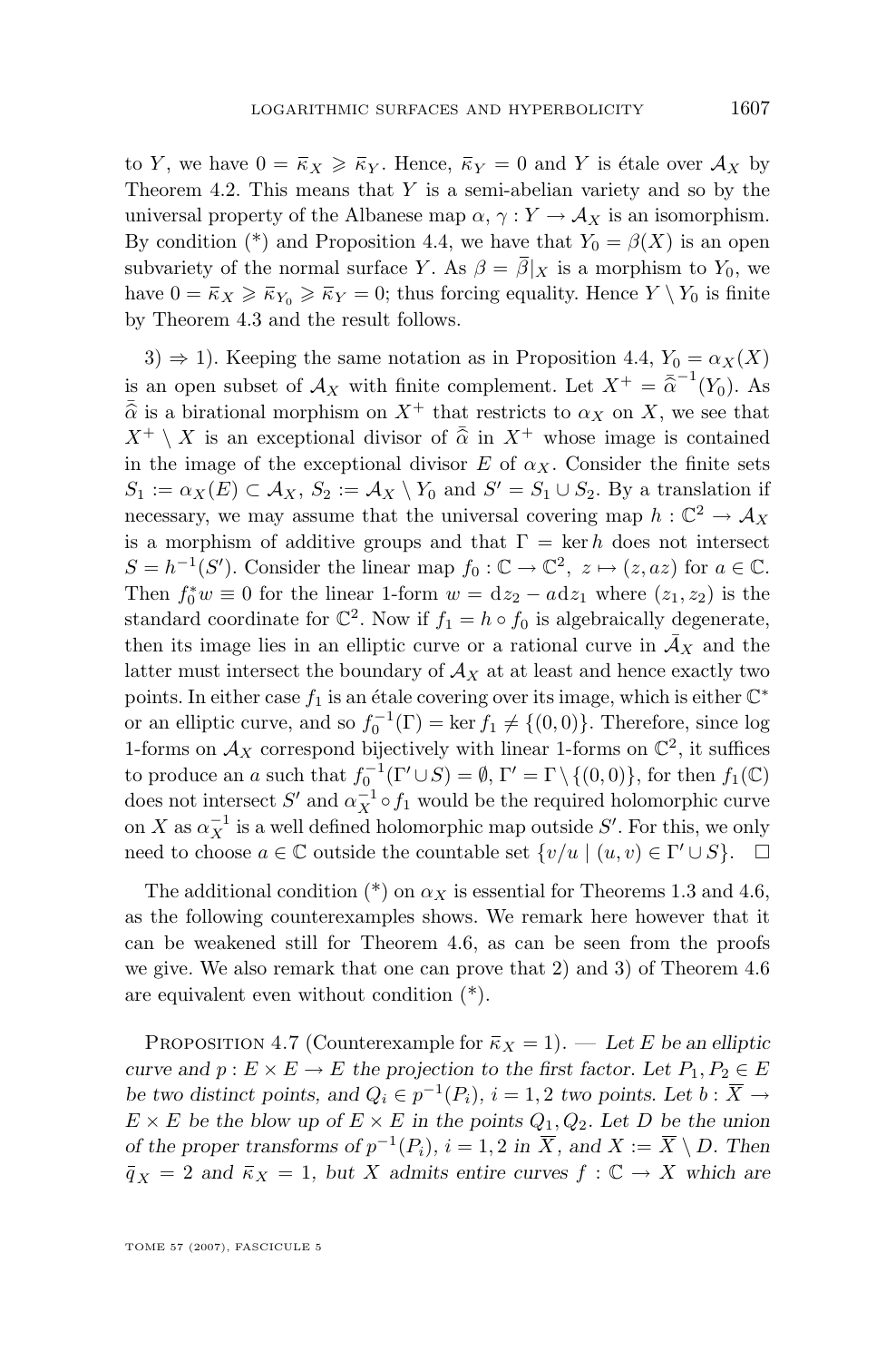<span id="page-34-0"></span>*neither algebraically degenerate nor linearly degenerate* (*i.e. the condition given in* 1) *of Theorem* 4.[6\)](#page-32-0)*.*

*Proof.* — First it is easy to see that  $\bar{q}_X \geq 2$ , since  $q_{E \times E} = 2$  and linearly independent 1-forms on  $E \times E$  lift to linearly independent 1-forms on  $\overline{X}$ .

The fact that there exist entire curves  $f : \mathbb{C} \to X$  which are not algebraically degenerate is an easy application of the main result of Buzzard-Lu '00 [\[6\]](#page-35-0): The map  $p \circ b : X \to E$  is a surjective holomorphic map defining X into an elliptic fibered surface over the curve  $E$  without any branching. So by Theorem 1.7 of [\[6\]](#page-35-0), X is dominable by  $\mathbb{C}^2$  and there are (a lot of) entire curves  $f : \mathbb{C} \to X$  which are neither algebraically degenerate nor linearly degenerate (i.e. the condition given in 1) of Theorem [4.6\)](#page-32-0). By The-orem [1.1](#page-2-0) this still implies in particular that  $\bar{q}_X \leq 2$ , so  $\bar{q}_X = 2$ .

It is easy to see that  $\bar{\kappa}_X \leq 1$ : Since  $K_{E \times E} = 0$  and by the standard formula for the relation of the canonical divisors under blow ups of points we get

$$
\overline{K}_X = (p \circ b)^{-1}(P_1) + (p \circ b)^{-1}(P_2).
$$

Hence, for a generic point  $P \in E$ , the fiber  $F := (p \circ b)^{-1}(P)$  has the property that the restriction to F of the line bundles  $(\overline{K}_X)^{\otimes m}$  are trivial, hence, their sections cannot seperate points. Hence,  $\bar{K}_X \leq 1$ .

It remains to prove that  $\bar{\kappa}_X \geq 1$ . By the Riemann-Roch theorem for the curve E and the divisor  $P_1 + P_2 \subset E$  of degree 2 (see for exam-ple Hartshorne '77 [\[15\]](#page-35-0), p. 295), we get that for the log curve  $E_0 := E \setminus$  $\{P_1, P_2\} \subset E$ , we have

$$
h^{0}(E, \overline{K}_{E_0}) = h^{0}(E, P_1 + P_2) = \deg(P_1 + P_2) = 2.
$$

Hence, there exist two linearly independent log 1-forms  $\eta_1, \eta_2$  on  $E_0 \subset E$ . The key point is now that we can use them to construct two linearly independent sections of the line bundle  $\overline{K}_X$  on  $\overline{X}$  (since this will prove  $\overline{\kappa}_X \geq 1$ ).

Locally, let  $x$  be the base coordinate and  $y$  the fiber coordinate of the projection  $p: E \times E \to E$ , both linear with respect to the linear structure of E. We blow up the origin of  $(x, y)$  and let  $X = \overline{X} \setminus D$ , where D is the proper transform of  $x = 0$  by b. Then in a neighborhood of the point of interection of the exceptional curve of b and the proper transform of  $y = 0$ by b, X is parametrized by x, z where  $y = zx$ . Any log 1-form of  $E \setminus \{0\}$ is of the form  $f(x)dx/x$  near 0. Now

$$
dy = zdx + xdz
$$

is a 1-form on  $\overline{X}$  and, hence,

(4.1) 
$$
f(x)\frac{\mathrm{d}x}{x} \wedge \mathrm{d}y = f(x)\mathrm{d}x \wedge \mathrm{d}z
$$

ANNALES DE L'INSTITUT FOURIER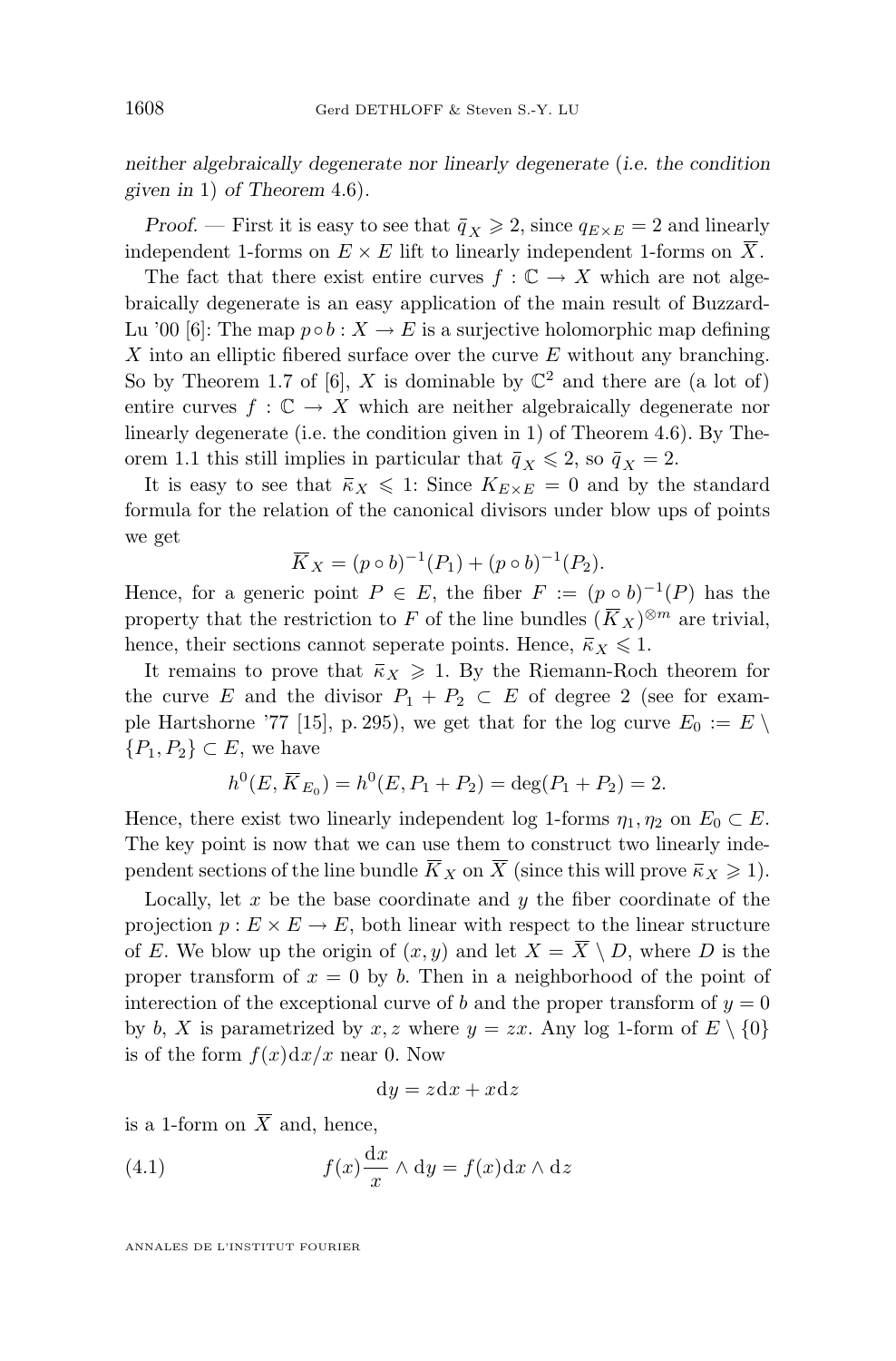<span id="page-35-0"></span>is a log 2-form on  $(\overline{X}, \{x = 0\})$ , which by [\(4.1\)](#page-34-0) doesn't have any poles on X and, hence, is a log 2-form on  $(\overline{X}, D)$ . By this local argument we thus see that the forms  $\eta_1 \wedge d\eta$ ,  $\eta_2 \wedge d\eta$  are two linearly independent global sections of the line bundle  $\overline{K}_X$  on  $\overline{X}$ .

#### BIBLIOGRAPHY

- [1] W. Barth, C. Peters & A. V. Ven, *Compact Complex Surfaces*, Springer Verlag, 1984.
- [2] F. Berteloot & J. Duval, "Sur l'hyperbolicité de certains complémentaires", *Enseign. Math. II. Ser.* **47** (2001), p. 253-267.
- [3] M. Brunella, "Courbes entières et feuilletages holomorphes", *Enseign. Math. II. Ser.* **45** (1999), p. 195-216.
- [4] ——— , "Birational geometry of foliations", in *First Latin American Congress of Mathematicians*, IMPA, July 31-August 4, 2000.
- [5] G. BUZZARD & S. Lu, "Algebraic surfaces holomorphically dominable by  $\mathbb{C}^{2^n}$ , *Inventiones Math.* **139** (2000), p. 617-659.
- [6] ——— , "Double sections, dominating maps and the Jacobian fibration", *Amer. J. Math.* **122** (2000), p. 1061-1084.
- [7] F. Catanese, "On the moduli spaces of surfaces of general type", *J. Diff. Geom.* **19** (1984), p. 483-515.
- [8] P. Deligne, "Théorie de Hodge II", *Publ. Math. IHÉS* **40** (1971), p. 5-57.
- [9] J.-P. DEMAILLY & J. E. GOUL, "Hyperbolicity of Generic Surfaces of High Degree in Projective 3-Spaces", *Amer. J. Math.* **122** (2000), p. 515-546.
- [10] G. Dethloff & S. Lu, "Logarithmic jet bundles and applications", *Osaka J. Math.* **38** (2001), p. 185-237.
- [11] G. Dethloff, G. Schumacher & P. M. Wong, "Hyperbolicity of the complements of plane algebraic curves", *Amer. J. Math.* **117** (1995), p. 573-599.
- [12] ——— , "On the hyperbolicity of complements of curves in algebraic surfaces: The three component case", *Duke Math. J.* **78** (1995), p. 193-212.
- [13] J. E. Goul, "Logarithmic jets and hyperbolicity", *Osaka J. Math.* **40** (2003), p. 469- 491.
- [14] M. GREEN, "The hyperbolicity of the complement of  $2n + 1$  hyperplanes in general position in  $\mathbb{P}_n$  and related results", *Proc. Amer. Math. Soc.* **66** (1977), p. 109-113.
- [15] R. Hartshorne, "Algebraic Geometry", in *Graduate Texts in Math.*, vol. 52, Springer Verlag, New York, 1977.
- [16] S. Iitaka, "Logarithmic forms of algebraic varieties", *J. Fac. Sci. Univ. Tokyo Sect. IA* **23** (1976), p. 525-544.
- [17] ——— , "Algebraic Geometry", in *Graduate Texts in Math.*, vol. 76, Springer Verlag, New York, 1982.
- [18] Y. Kawamata, "Addition formula of logarithmic Kodaira dimension for morphisms of relative dimension one", in *Proc. Alg. Geo. Kyoto*, Kinokuniya, Tokyo, 1977, p. 207-217.
- [19] ——— , "Characterization of Abelian Varieties", *Comp. Math.* **43** (1981), p. 253- 276.
- [20] Y. KAWAMATA  $&\,E$ . VIEHWEG, "On a characterization of an abelian variety in the classification theory of algebraic varieties", *Comp. Math.* **41** (1980), p. 355-360.
- [21] M. McQUILLAN, "Non commutative Mori theory", Preprint.